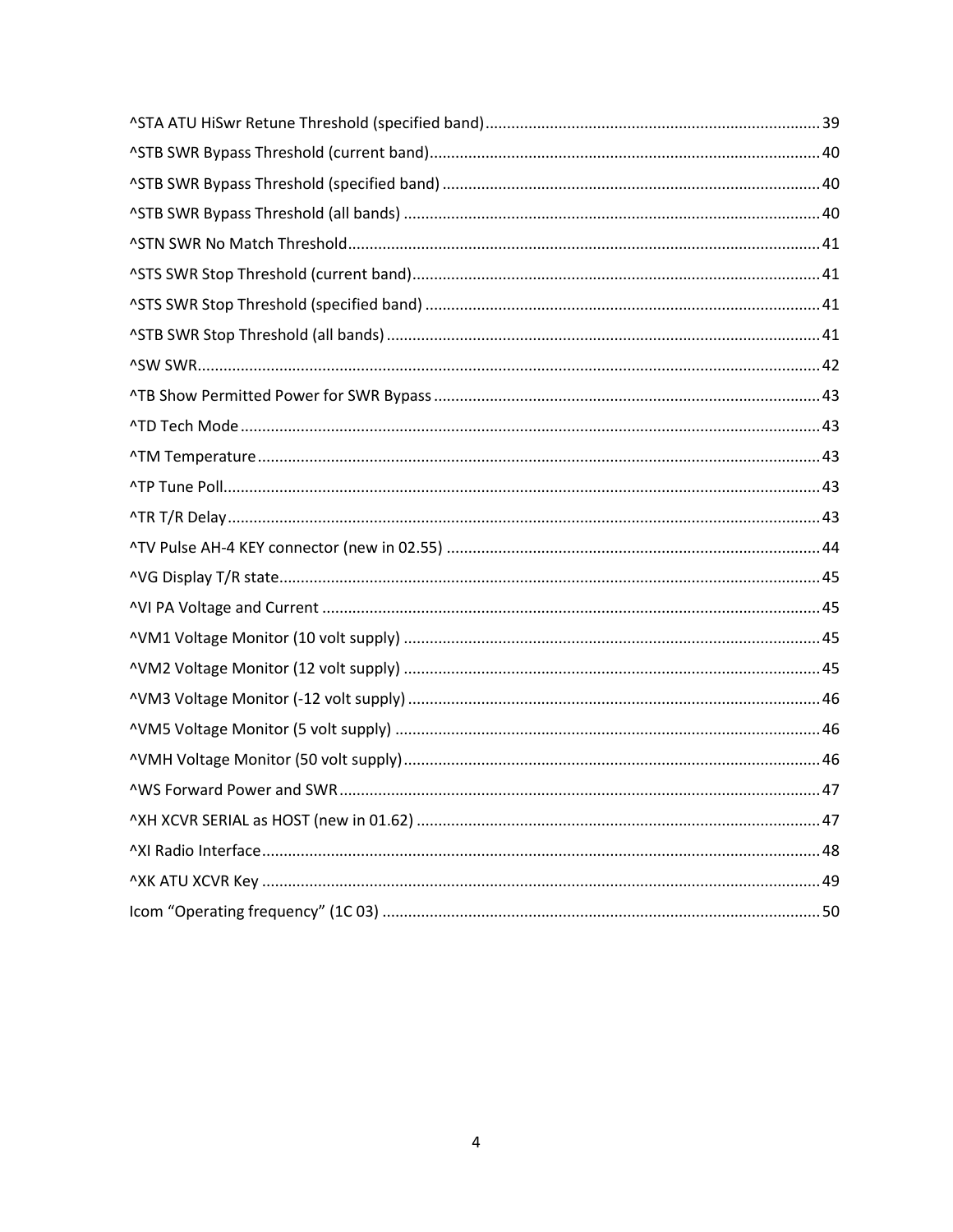# <span id="page-4-0"></span>Overview

KPA1500 commands and their responses use the ASCII character set. Commands are sent to the KPA1500 via its "Host PC" USB connector, which incorporates a USB-to-serial adapter, and appears as a serial port to a Host PC. Use 4800, 9600, 19200, 38400, 57600, 115200, or 230400 bit/s, 8 data bits, one stop bit, and no parity. There is no automatic flow control; pace commands by waiting for responses. The *KPA1500 Utility* discovers the Host PC speed by sending a few null commands (semicolons) at each speed until a response is received. You can change the KPA1500 "Host PC" speed with the **^BRP** command, or the **SERIAL SPEED HOST** menu item.

The KPA1500 rear panel XCVR SERIAL connector is normally used for transceiver connection. It may be repurposed to be an additional "host" that accepts this same serial command set. The "Host PC" USB connector must be used to install KPA1500 firmware. See the **XCVR SERIAL HOST** menu item and the **^XH** command description below.

A TCP server at port 1500 accepts the same serial command set. The default port number may be changed with **^CP** or the KPA1500 Utility Edit Configuration "Network" tab.

The Host PC USB connector, XCVR SERIAL HOST, and a single TCP client may be concurrently connected.

#### <span id="page-4-1"></span>Command Format

KPA1500 commands are either GET or SET.

GET commands are used to retrieve information from the KPA1500; information is returned in a RESPONSE message.

SET commands are used to change the KPA1500's internal state or to initiate an action. SET commands do not generally result in a RESPONSE message. SET can be followed by GET to verify the SET. In a few cases, a SET is followed by a delayed response (e.g., an ATU tune operation).

Each command and response begins with a leading caret (**^**) and ends with a terminating semicolon (**;**). For example, to query the KPA1500 for its serial number, send GET command **^SN;** The KPA1500 responds with its serial number, e.g., **^SN00022;**

After sending a GET command, you should generally wait for the corresponding RESPONSE before sending more commands. There is no flow control, and the KPA1500 has a limited size input command buffer. Long strings of SET commands should be broken up with a GET and wait for response.

Commands may be entered in UPPER, lower, or MiXeD case. **^RV; ^rv;** and **^rV;** are equivalent. RESPONSEs are, with one exception, returned in UPPER case. The boot block responds to **^I**; in lower case "kpa1500".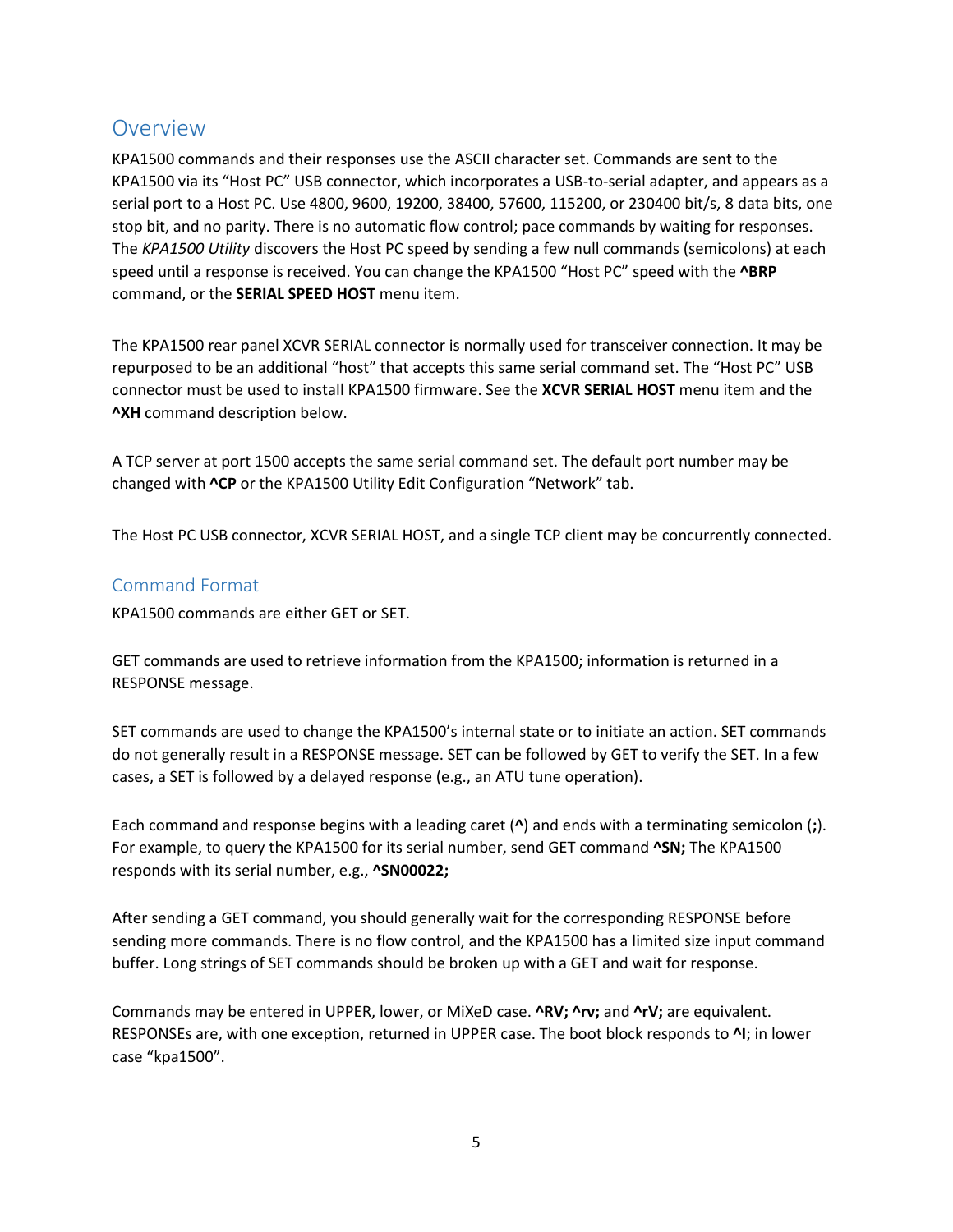Commands must be entered as shown. Don't add spaces or omit leading zeros. The position of the semicolon relative to the leading caret is used in validity checking and to discriminate between various forms of a command.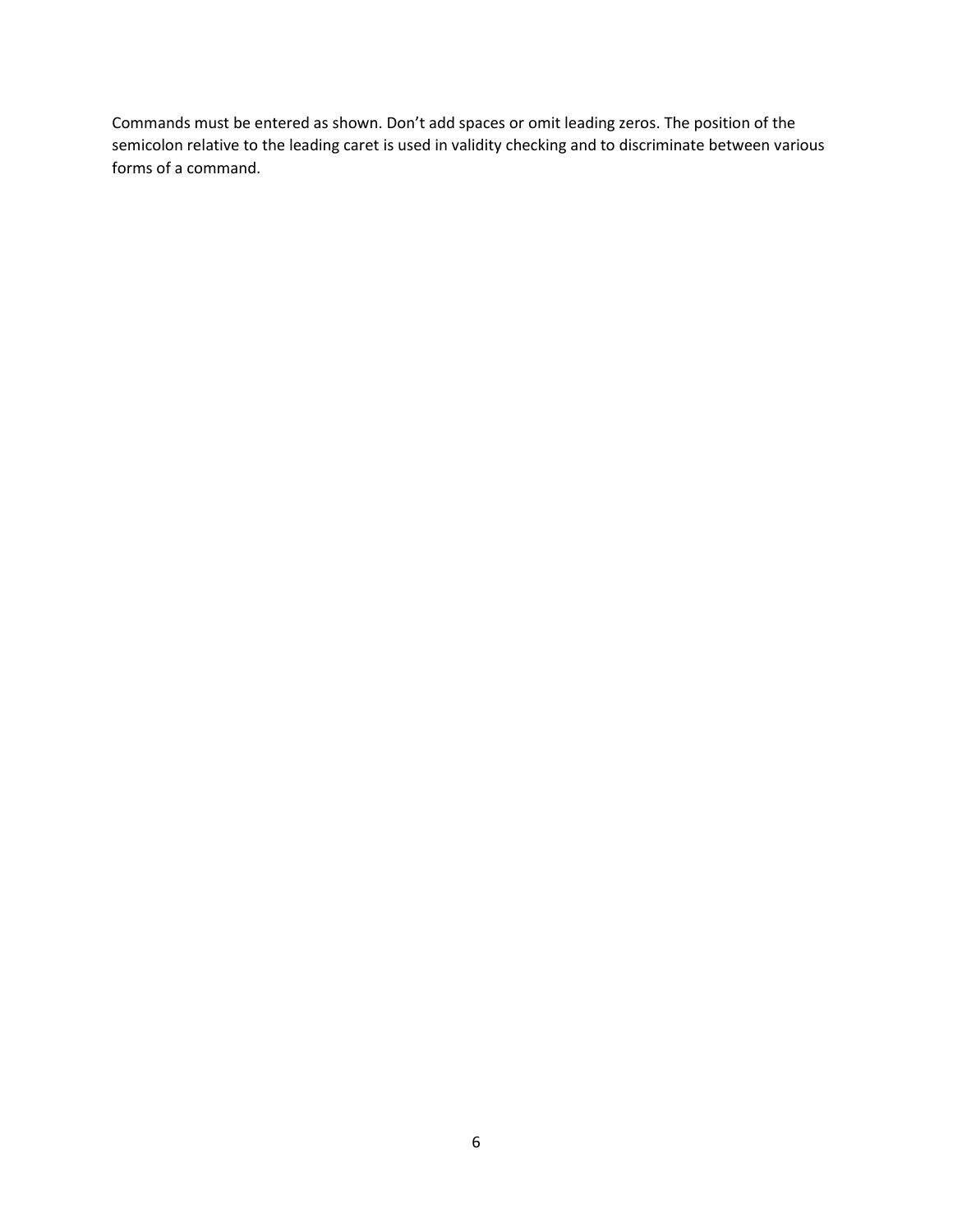## <span id="page-6-0"></span>Band Number

Several commands apply to the "current" band, or may apply to a specified band, shown as **bb**. The band numbers are from the **^BN;** command, also used by Elecraft's K-line and KX-line transceivers:

| bb | <b>Band name</b>       |
|----|------------------------|
| 00 | 160 meters (1.8 MHz)   |
| 01 | 80 meters (3.5 MHz)    |
| 02 | 60 meters (5 MHz)      |
| 03 | 40 meters (7 MHz)      |
| 04 | 30 meters (10.1 MHz)   |
| 05 | 20 meters (14 MHz)     |
| 06 | 17 meters (18.068 MHz) |
| 07 | 15 meters (21 MHz)     |
| 08 | 12 meters (24.89 MHz)  |
| 09 | 10 meters (28 MHz)     |
| 10 | 6 meters (50 MHz)      |

## <span id="page-6-1"></span>Antenna Number

The KPA1500 has antenna connectors ANT1 and ANT2. Some commands use antenna number 0 to mean "both antenna connectors", or "the other antenna connector", or "the most recently used antenna connector".

## <span id="page-6-2"></span>Using *KPA1500 Utility* to Test Commands

The *KPA1500 Utility* Command Tester tab can be used to try individual commands. Try typing **^RV;** in the input area. The command and its response are shown on the output area.

#### <span id="page-6-3"></span>Using PuTTY

Other terminal emulators may also be used. *PuTTY* (fro[m www.putty.org\)](http://www.putty.org/) is sometimes used in development. Choose the *PuTTY* option that adds a CR when a LF is received, as the KPA1500 sends NL rather than CR-LF to separate lines of a multi-line response.

#### <span id="page-6-4"></span>Wakeup

When the KPA1500 is plugged in, and the power supply rear-panel switch is on, the KPA1500 may appear to be "on" or "off". When "off", the main power supplies are switched off, but one small unswitched supply remains on. The microcontroller stays in a low-power "sleep" state, responsive to the power button, a REMOTE back panel voltage, an ACC connector pull-down, or arrival of characters on the Host PC USB connector. The main power supply may be turned on by sending **^ON1;** via the USB Host. When the amplifier is "off", the USB connection may lose a character or two while waking, so precede **^ON1;** with a few semicolons until the KPA1500 responds. We plan Wakeup On LAN (WOL) capability in a future firmware update.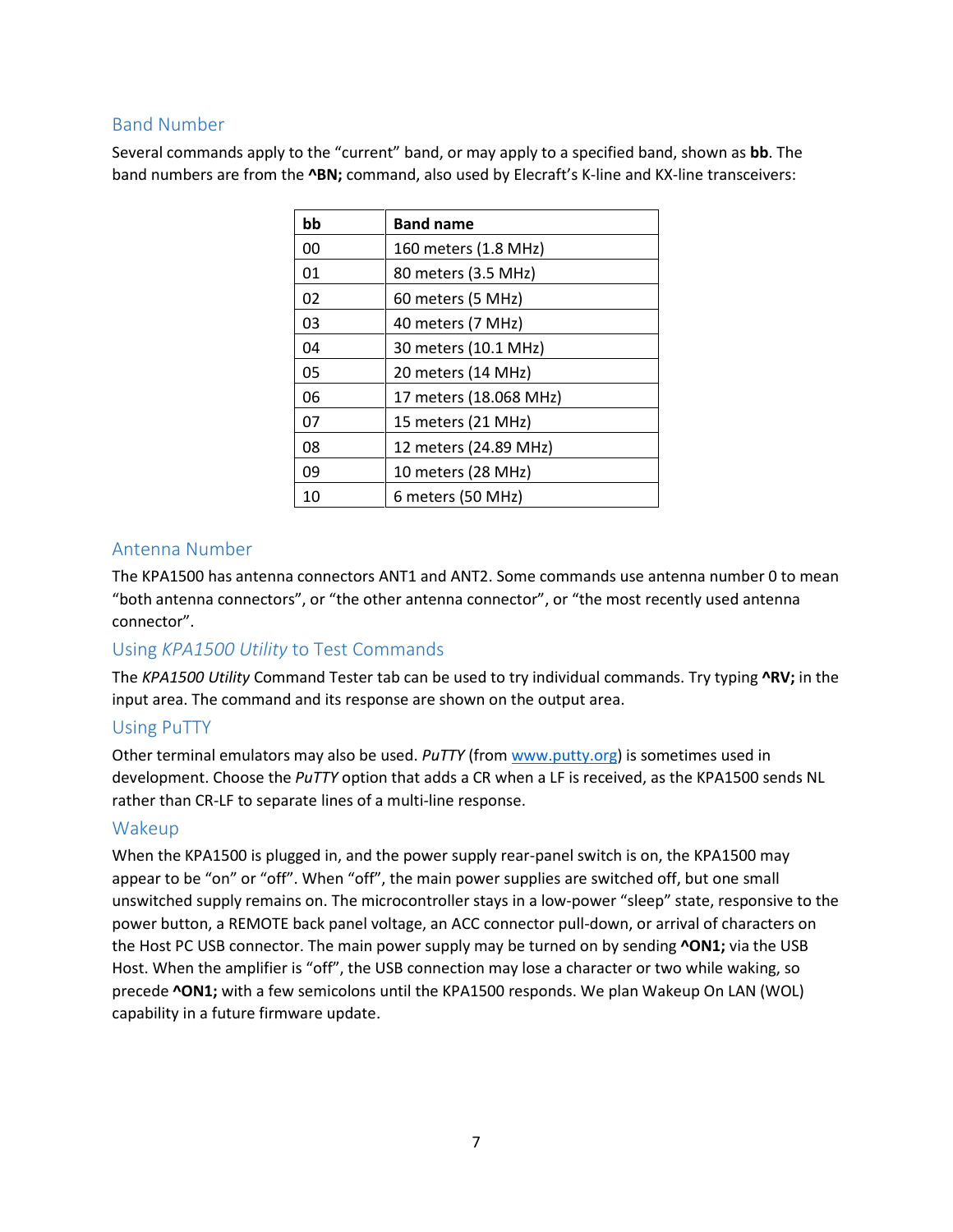# <span id="page-7-0"></span>Commands and responses

#### <span id="page-7-1"></span>; Null

GET format: **;** (a single semicolon) RESPONSE format: **;** (a single semicolon)

The *KPA1500 Utility* sends a few semicolons to determine the KPA1500 serial speed during a connection sequence and to wake up a sleeping KPA1500.

#### <span id="page-7-2"></span>^AA ATU Mode Switch

GET format: **^AA;** SET/RESPONSE format: **^AA0;** for "global", **^AA1;** for "per band, per antenna".

As you change antennas and bands, ATU MODE can remain the same for all bands and all antennas ("global"), or ATU MODE can be independently set for each combination of band and antenna ("perband, per-antenna").

Some owners may prefer the KPA1500 ATU bypassed when using a separately-tuned antenna (such as *SteppIR*) on some bands. The ATU should be inline on other bands and antenna connectors.

Other owners would prefer that the ATU not change between BYP and IN as bands and antennas are changed.

ATU Mode Switch can be changed with the **ATU MODE SWITCH** menu item.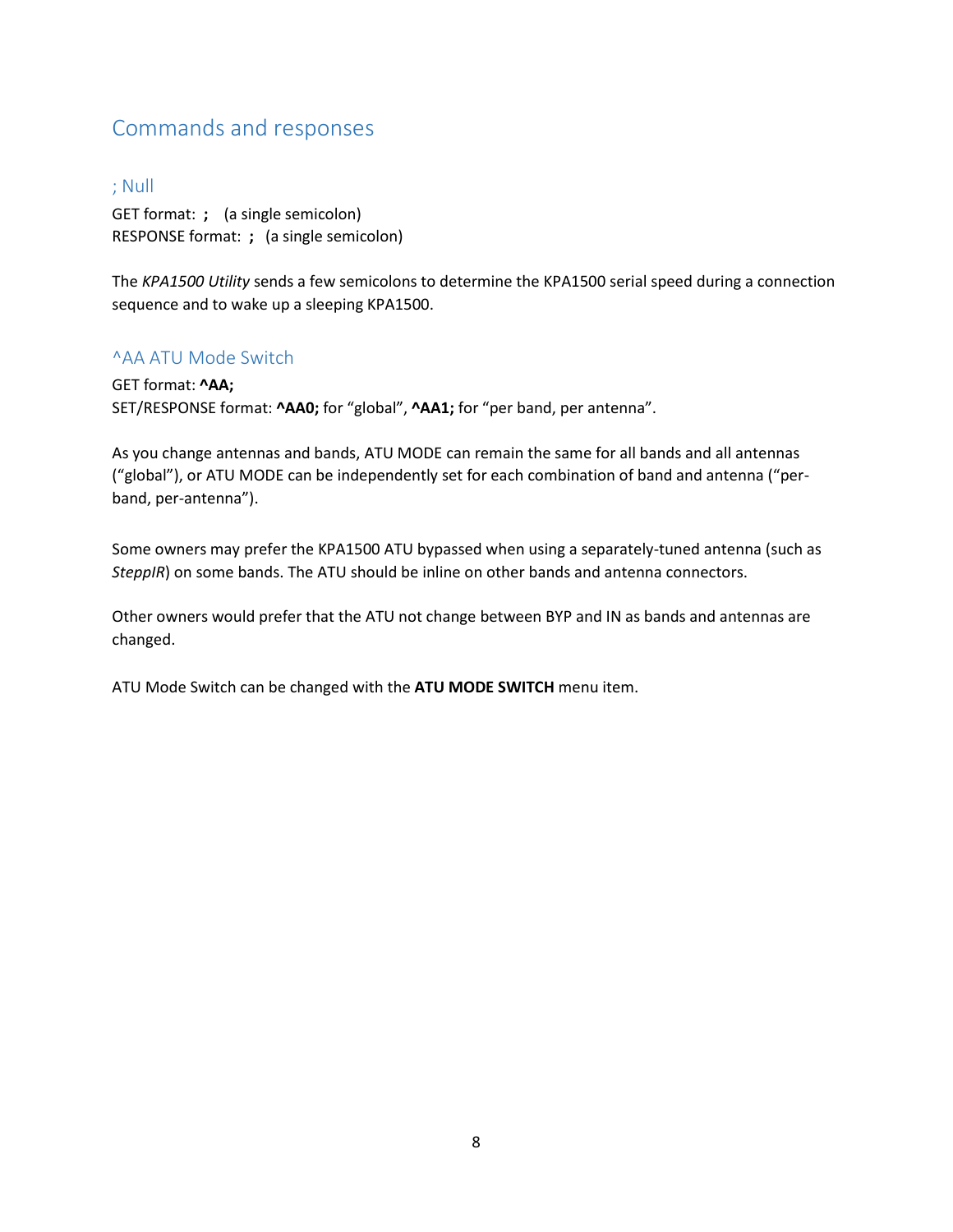## <span id="page-8-0"></span>^AB ATU Settings Per Bin (current band), new in 01.52

#### GET format: **^AB;**

SET/RESPONSE format: **^ABnn;** where **nn** is the number of ATU settings per bin. **nn** is between 1 and 31.

ATU Settings Per Bin determines how many ATU Settings are stored for each frequency segment (bin) and should be related to the number of antennas in use on a given band. There is storage enough for 31 distinct ATU settings (shared by both antenna connectors), but you may want fewer settings retained to avoid searching "stale" ATU settings. **^AB** is new in firmware version 01.52.

#### <span id="page-8-1"></span>^AB ATU Settings Per Bin (specified band), new in 01.52

GET format: **^ABbb;** where **bb** is the band number (see **^BN**). SET/RESPONSE format: **^^ABbbnnn;** where **bb** is the band number, and **nnn** is the number of ATU settings per bin for that band, a value between 001 and 031. Leading zeros are required.

#### <span id="page-8-2"></span>^AB ATU Settings Per Bin (all bands), new in 01.52

## GET format: **^ABAB;** SET/RESPONSE format: **^ABAB 31 31 31 31 02 31 31 31 31 02 01;**

Each of 11 bands (160 thru 6 meters) has an ATU settings per bin value, between 1 and 31. Leading zeros are not required.

#### <span id="page-8-3"></span>^AD Attenuator Reason

GET format: **^AD;** RESPONSE format (e.g.): **^AD PA CURRENT;**

The KPA1500 inserts an input attenuator in response to transient overload conditions. The **^AD** response shows the reason the attenuator was most recently deployed. The response is **NONE** if the attenuator has not been deployed since the amplifier was last turned on.

This reason may be viewed on the **ATTENUATE REASON** LCD status page.

Use **^AS** to determine the overdrive attenuator's current state or **^OC** command that returns the current overdrive code.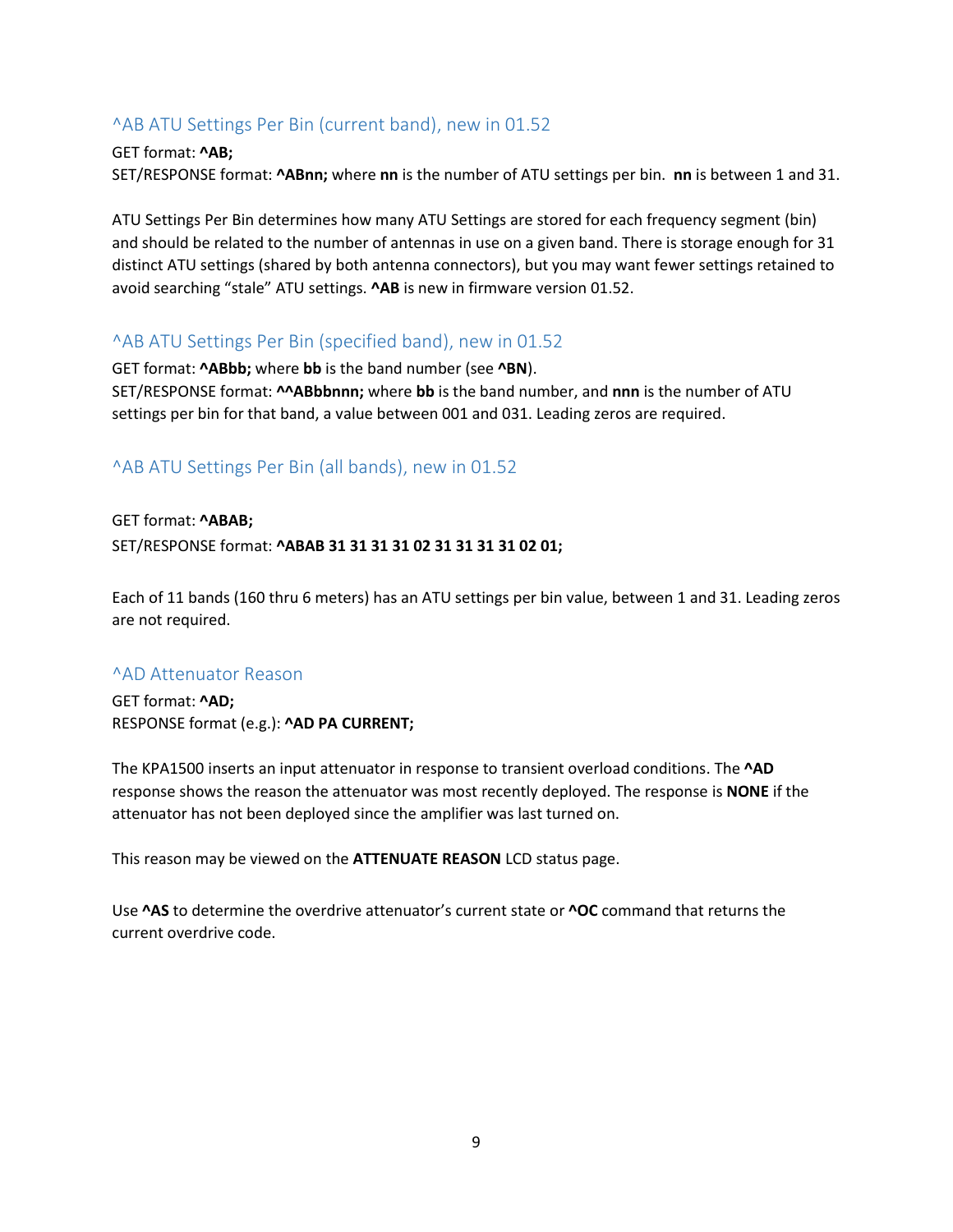## <span id="page-9-0"></span>^AE Antenna Enable (current band)

GET format: **^AE;** SET/RESPONSE format: **^AE0;** (both Antenna 1 and 2) **^AE1;** (Antenna 1) or **^AE2;** (Antenna 2).

You may wish to use just one antenna connector for some bands, and have both antenna connectors available for other bands. Antenna Enable chooses which antenna connector(s) are available. This setting can be changed with the **ANTENNA ENABLE** menu item.

## <span id="page-9-1"></span>^AE Antenna Enable (specified band)

GET format: **^AEbb;** where **bb** is the band number (see **^BN**). SET/RESPONSE format: **^AEbb0; ^AEbb1;** or **^AEbb2;**

You may wish to use just one antenna connector for some bands, and have both antenna connectors available for other bands. Antenna Enable chooses which antenna connector(s) are available by band.

Examples: Enable both antennae on 20 meters: **^AE050;** Enable Ant1 and disable Ant2 for 15 meters: **^AE071;** This setting can be changed with the **ANTENNA ENABLE** menu item.

#### <span id="page-9-2"></span>^AE Antenna Enable (all bands)

GET format: **^AEAB**; **AB** is "All Bands" SET/RESPONSE format: **^AEAB01201201201;** Eleven digits, for 160-6 meters.

#### <span id="page-9-3"></span>^AI ATU Inline

GET format: **^AI;** SET/RESPONSE format: **^AI1;** if ATU is currently inline, **^AT0;** if ATU is currently bypassed.

Gets/changes the ATU bypass relays, without changing the ATU mode. Sometimes the ATU mode is Inline, but the current ATU setting is "bypassed". This happens when you perform a search tune and the SWR of the antenna without the ATU is sufficiently low (see ^STS, the SWR stop threshold). When the ATU is both "enabled" (inline) and the current ATU setting is "bypassed", both ATU LEDs are illuminated.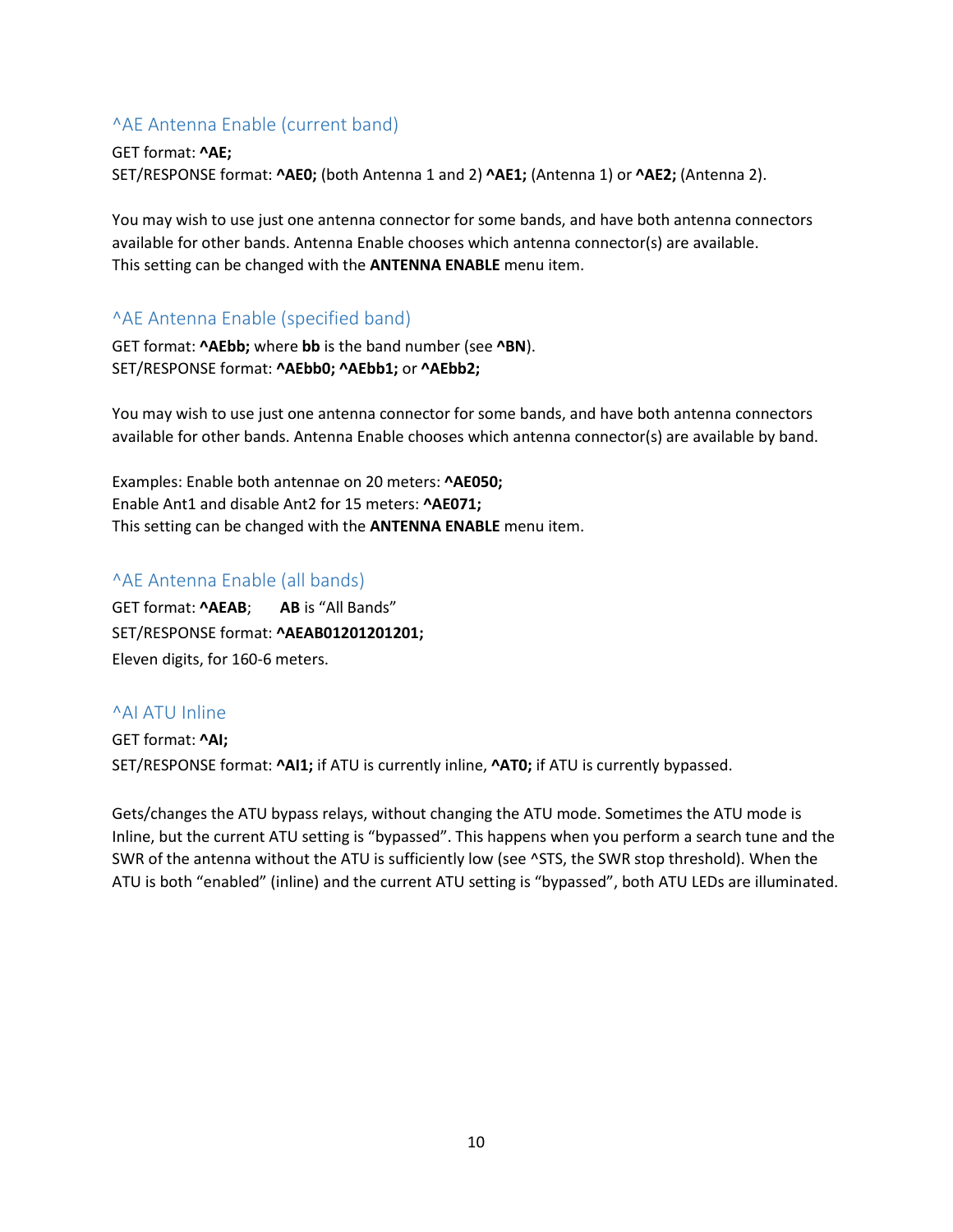## <span id="page-10-0"></span>^AL Automatic Level Control Threshold (current band)

GET format: **^AL;** SET/RESPONSE format: **^ALnnn;** where **nnn** is the threshold value 000 through 255. This setting can be changed with the **ALC THRESHOLD** menu item.

## <span id="page-10-1"></span>^AL Automatic Level Control Threshold (specified band)

GET format: **^ALbb;** where **bb** is the band number (see **^BN**). SET/RESPONSE: **^ALbbnnn;** where **nnn** is the threshold value 000 through TBD (probably 210 or 255). This setting can be changed with the **ALC THRESHOLD** menu item

#### <span id="page-10-2"></span>^AL Automatic Level Control Threshold (all bands)

GET format: **^ALAB;**

SET/RESPONSE format: **^ALAB 000 010 020 030 040 050 060 070 080 090 100;** 

Eleven 1- to 3-digit ALC thresholds, between 0 and 255, for bands 160-6 meters. SET does not require leading zeros.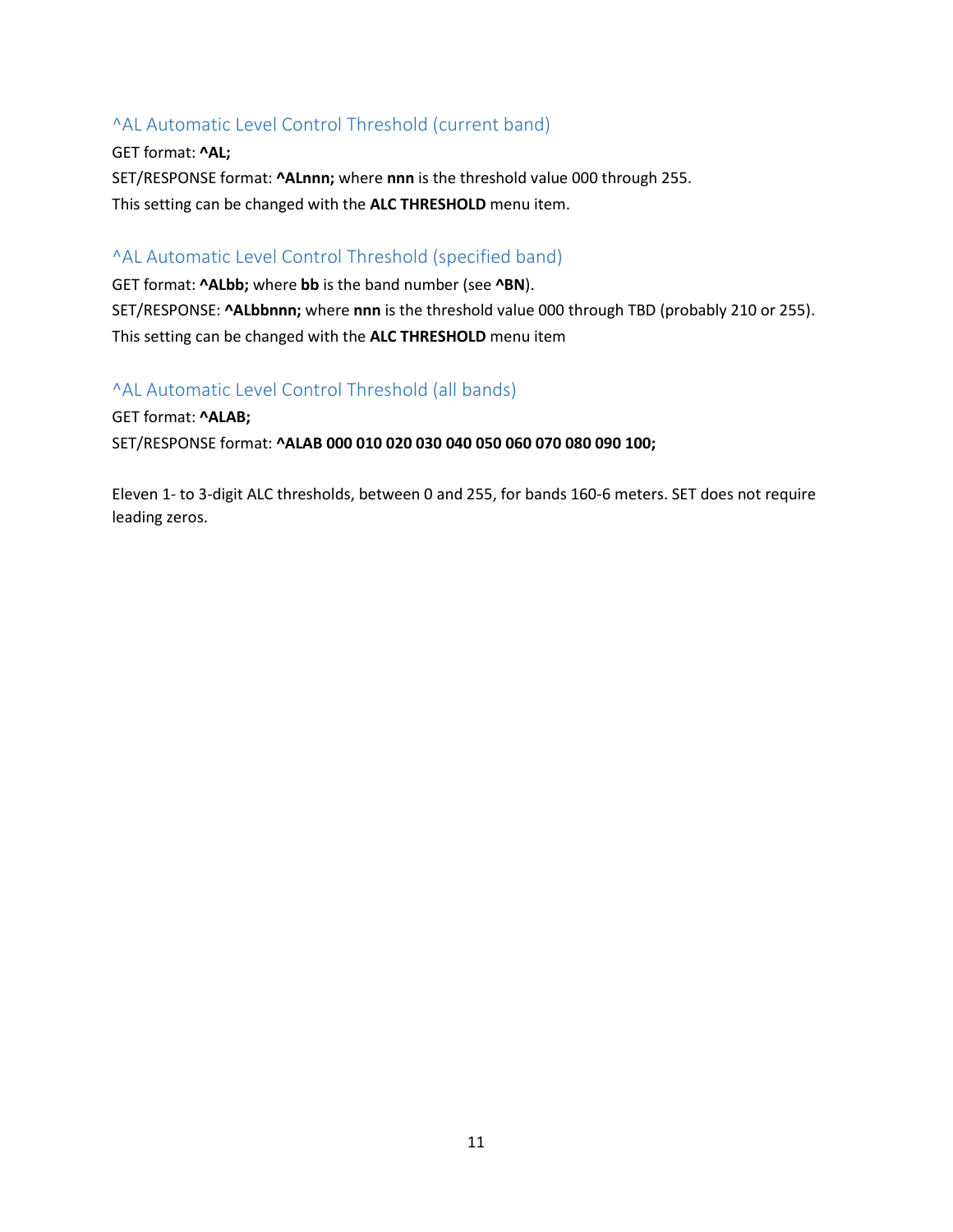## <span id="page-11-0"></span>^AM ATU Mode (current band and current antenna)

GET format: **^AM;** SET/RESPONSE format: **^AMI;** or **^AMB;** ("**I**nline" or "**B**ypassed")

Selects the ATU MODE, either "**I**nline" or "**B**ypassed".

**^AM** interacts with the ATU Mode Switch ("global" or "per band, per antenna"), see the **^AA** command. When ATU Mode Switch is "global", ATU MODE changes by **^AM** are "global".

This setting can be changed by holding the **ATU MODE** button on the KPA1500 front panel.

#### <span id="page-11-1"></span>^AM ATU Mode (specified band and antenna)

GET format: **^AMbba;** where **bb** is a band number, and **a** is the antenna number: 1, 2, or 0 for both 1 and 2.

SET/RESPONSE format: **^AMbbaI;** or **^AMbbaB;** ("**I**nline" or "**B**ypassed")

Selects the ATU mode: "**I**nline" or "**B**ypassed".

**^AM** interacts with the ATU Mode Switch ("global" or "per band, per antenna"), see the **^AA** command. When ATU Mode Switch is "global", ATU MODE changes by **^AM** are "global".

This setting can be changed by holding the **ATU MODE** button on the KPA1500 front panel.

#### <span id="page-11-2"></span>^AM ATU Mode (all bands, specified antenna)

GET format: **^AMABa;** where **a** is the antenna number: 1, or 2.

SET/RESPONSE format: **^AMABaBBBBIIIIBBBBIII;** where "**I**" is "inline" and "**B**" is "Bypassed". There are eleven I or B, for 160 thru 6 meters.

#### <span id="page-11-3"></span>^AN Antenna Select

GET format: **AN;** SET/RESPONSE format: **ANa;** where **a** is the antenna number, 1, or 2.

**^AN0;** changes to the next enabled antenna (a toggle between 1 and 2 if both are enabled). This setting can be changed by tapping the **ANTENNA** button on the KPA1500 front panel.

**^ANa**; does not switch to a disabled antenna (see **^AE** above).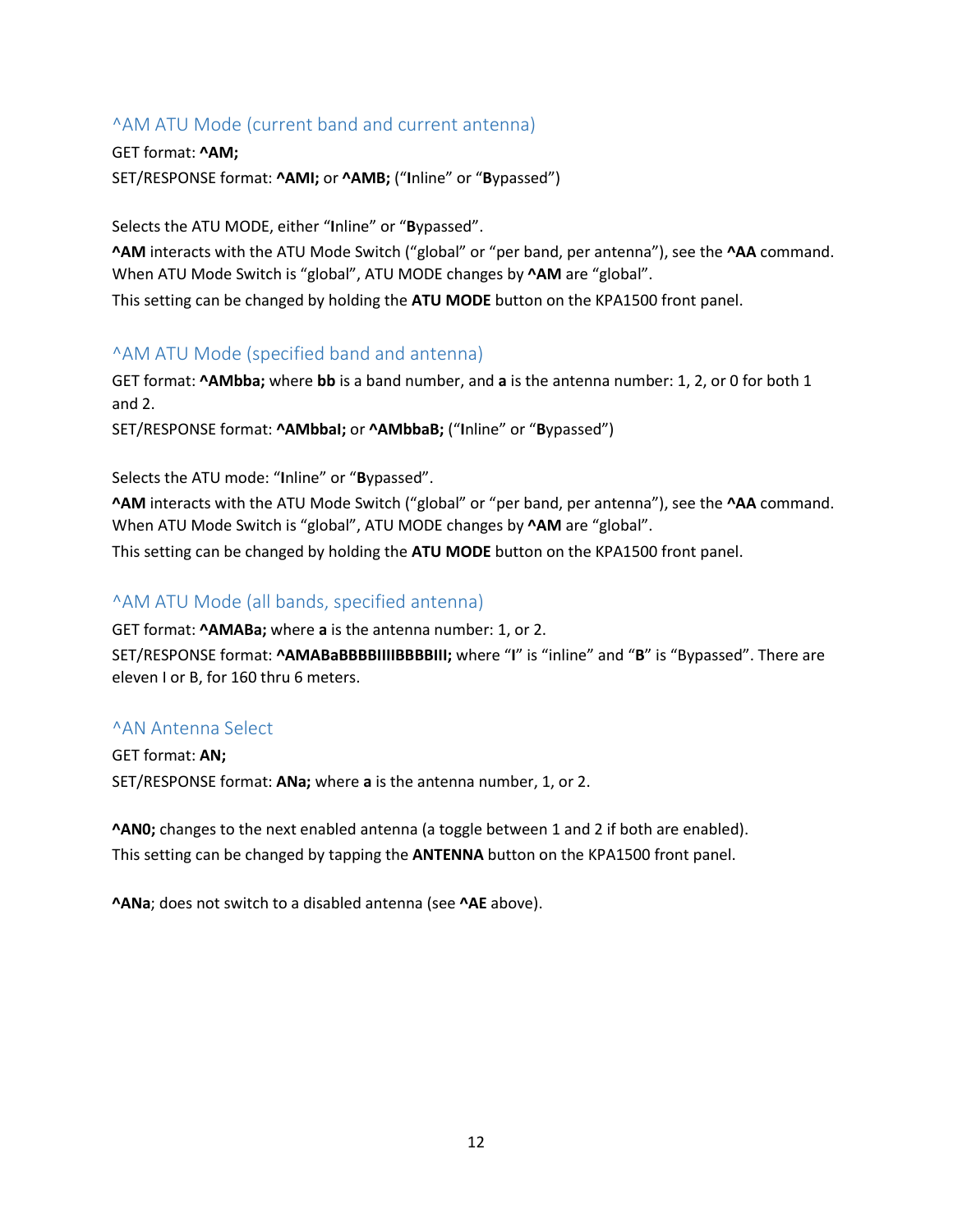## <span id="page-12-0"></span>^AP Preferred Antenna (current band)

GET format: **^AP;** SET/RESPONSE format: **^APa;** where **a** is antenna number 0, 1 or 2.

Some stations have usable antennas on both ANT 1 and ANT2. This setting indicates which of these antennas to choose when switching to a new band. Antenna number 0 indicates "last used", the antenna in use when the KPA1500 last left this band.

This setting can be changed with the **ANTENNA PREFER** menu item.

#### <span id="page-12-1"></span>^AP Preferred Antenna (specified band)

GET format: **^APbb;** where **bb** is the Band Number. SET/RESPONSE format: **^APbba;** where **a** is antenna number 0, 1 or 2.

Some stations have usable antennas on both ANT 1 and ANT2. This setting indicates which of these antennas to choose when switching to a new band. Antenna number 0 indicates "last used", the antenna in use when the KPA1500 last left this band.

This setting can be changed with the **ANTENNA PREFER** menu item.

#### <span id="page-12-2"></span>^AP Antenna Preferred (all bands)

GET format: **^APAB**; **AB** is "All Bands" SET/RESPONSE format: **^APAB01201201201;** 11 digits for bands 160 to 6 meters.

#### <span id="page-12-3"></span>^AR Attenuator Release Time

GET format: **^AR;** SET/RESPONSE format: **^ARnnnn;** where **nnnn** is the release delay in milliseconds, 1400 to 5000.

The overdrive attenuator is released a short period after the overdrive condition is removed. This setting adjusts that short period. This setting can be changed with the **ATTEN RELEASE** menu item.

#### <span id="page-12-4"></span>^AS Attenuator Status

#### GET format: **^AS;**

RESPONSE format: **^AShh;** where **hh** are two hex digits representing the reason the overdrive attenuator is deployed. **^AS** is a synonym for **^OC**, see the **^OC** command for details.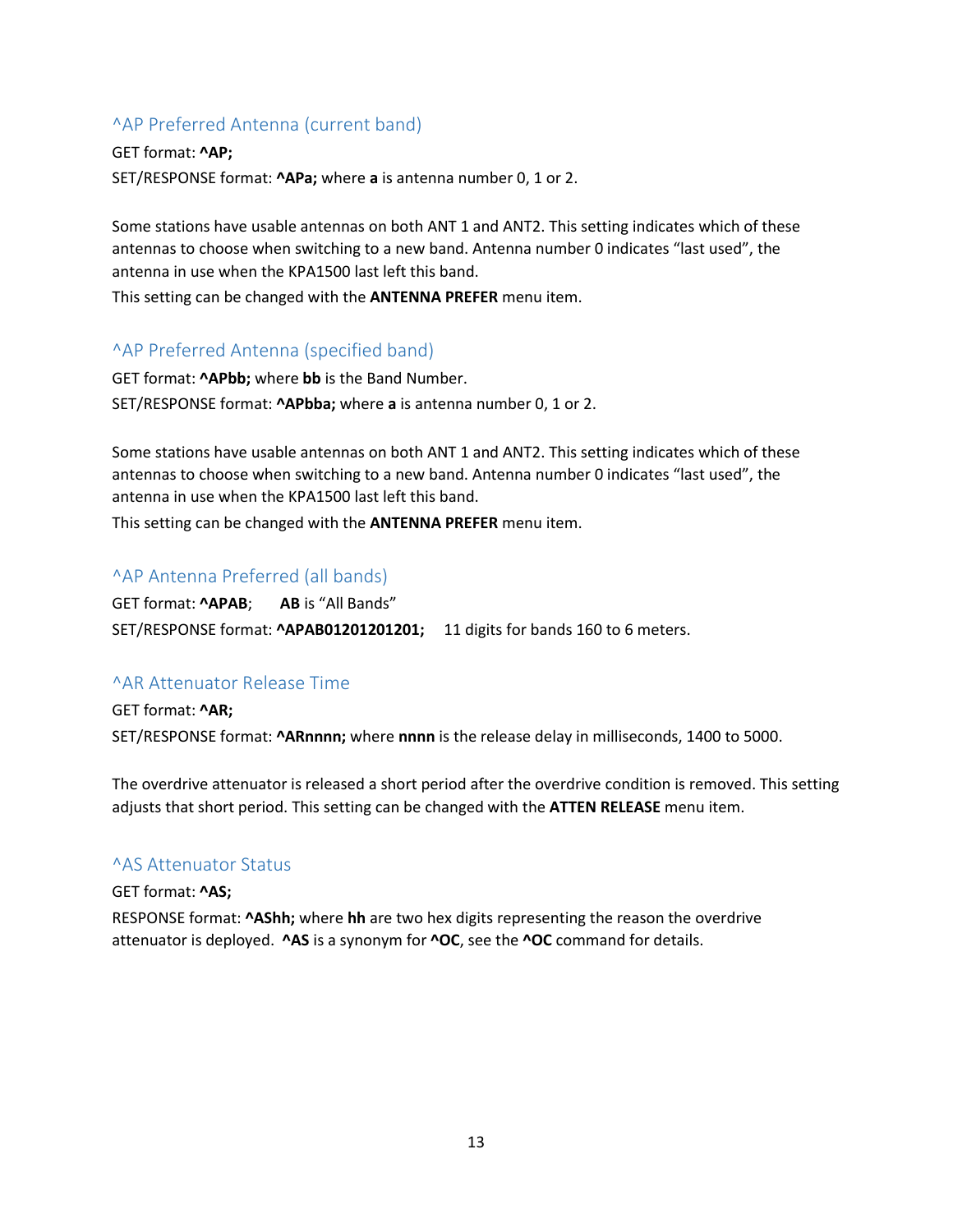#### <span id="page-13-0"></span>^BC Band Change Standby

#### GET format: **^BC;**

SET/RESPONSE format: **^BC0;** to indicate no Mode change on band change, or **^BC1;** to switch to STBY on band change.

This setting can be changed with the **BANDCHANGE->STBY** menu item.

#### <span id="page-13-1"></span>^BN Band Number

#### GET format: **^BN;**

SET/RESPONSE format: **^BNbb;** where **bb** is a value from the table below.

The band numbers are the same as K3 band numbers.

| bb | <b>Band name</b>       |
|----|------------------------|
| 00 | 160 meters (1.8 MHz)   |
| 01 | 80 meters (3.5 MHz)    |
| 02 | 60 meters (5 MHz)      |
| 03 | 40 meters (7 MHz)      |
| 04 | 30 meters (10.1 MHz)   |
| 05 | 20 meters (14 MHz)     |
| 06 | 17 meters (18.068 MHz) |
| 07 | 15 meters (21 MHz)     |
| 08 | 12 meters (24.89 MHz)  |
| 09 | 10 meters (28 MHz)     |
| 10 | 6 meters (50 MHz)      |

Bands may be changed by pressing one of the **BAND** buttons on the KPA1500 front panel.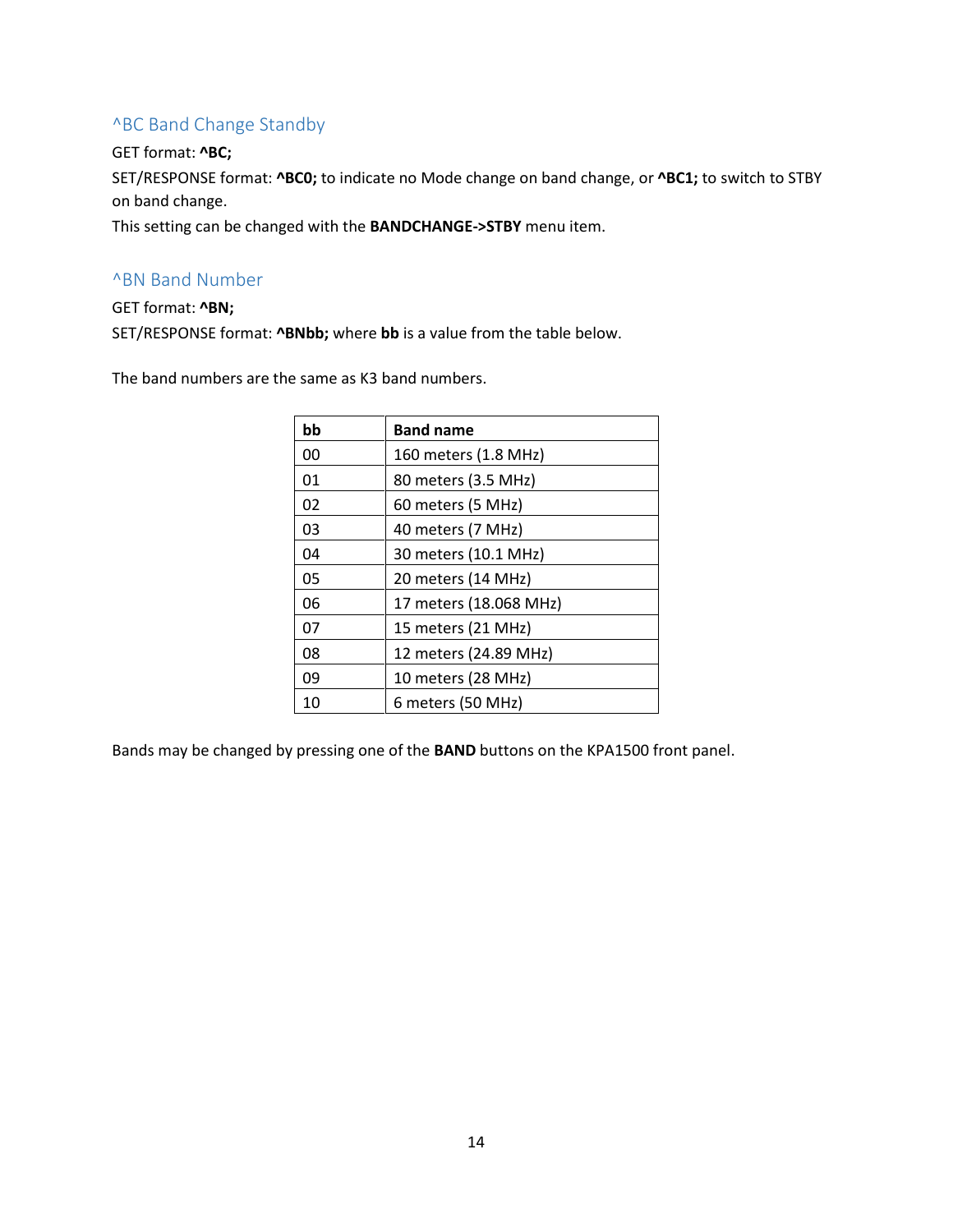## <span id="page-14-0"></span>^BP Button Press

SET format: **^BPTnn**; for tap, **^BPHnn;** for hold.

Simulates a KPA1500 front panel button press. **nn** is a button identifier from the table below:

| <b>Button ID</b> | <b>Button label</b>                           |
|------------------|-----------------------------------------------|
| 03               | <b>Status</b>                                 |
| 11               | Tap: MENU                                     |
|                  | Hold: EDIT                                    |
| 19               | UP arrow to right of LCD                      |
| 02               | DOWN arrow to right of LCD                    |
| 07               | Band 1.8 (160 meters)                         |
| 20               | <b>AUX</b>                                    |
| 15               | Band 3.5 (80 meters)                          |
| 23               | Band 5 (60 meters)                            |
| 06               | Band 7 (40 meters)                            |
| 14               | Band 10 (30 meters)                           |
| 22               | Band 14 (20 meters)                           |
| 05               | Band 18 (17 meters)                           |
| 13               | Band 21 (15 meters)                           |
| 21               | Band 24 (12 meters)                           |
| 04               | Band 28 (10 meters)                           |
| 12               | Band 50 (6 meters)                            |
| 10               | Tap: RESET                                    |
|                  | Hold: INFO                                    |
| 18               | Tap: MODE                                     |
|                  | Hold: PF1                                     |
| 01               | Tap: ANTENNA                                  |
|                  | Hold: PF2                                     |
| 09               | Tap: ATU TUNE                                 |
|                  | Hold: ATU MODE                                |
| 24               | ON (use <b>^ON</b> to turn amp on and<br>off) |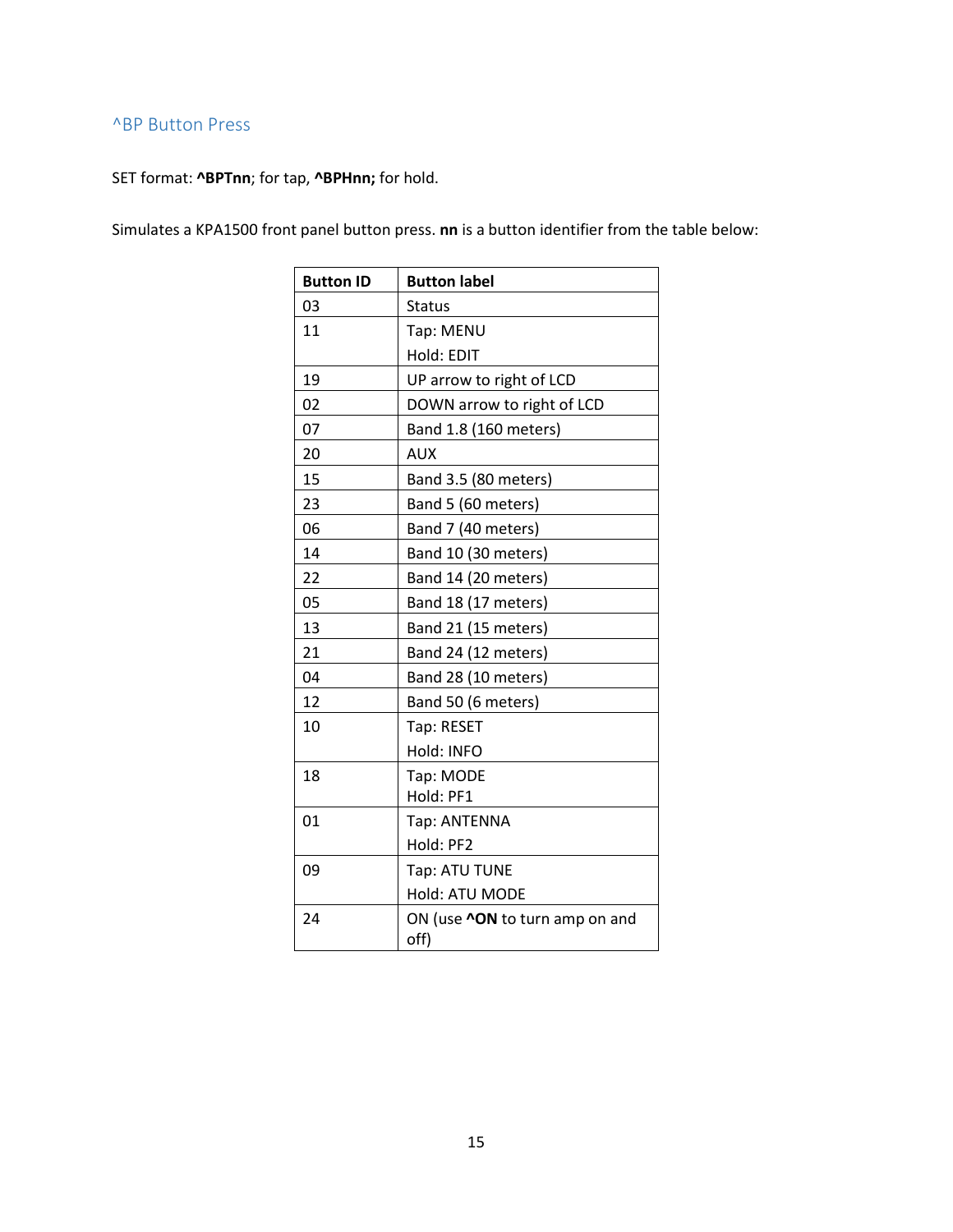#### <span id="page-15-0"></span>^BRP USB Serial Speed

#### GET format: **^BRP;**

SET/RESPONSE format: **^BRPn;** where **n** is a value from the table below:

| n | kilobits per second |
|---|---------------------|
| 0 | 4.8                 |
| 1 | 9.6                 |
| 2 | 19.2                |
| 3 | 38.4                |
| 4 | 57.6                |
| 5 | 115.2               |
| 6 | 230.4               |

The KPA1500 rear panel USB connector, intended for connection to a "host" computer, incorporates an FTDI USB-to-serial adapter that appears to application programs as a serial port.

#### <span id="page-15-1"></span>^BRX Transceiver Serial Speed

#### GET format: **^BRX;**

SET/RESPONSE format: **^BRXn;** where n is one of the values from the table above for **^BRP**.

The rear panel 3.5mm TRS jack, labeled XCVR SERIAL, may be used, with a crossover cable, as a serial connection to an Elecraft K2, KX2, or KX3, Kenwood or some Yaesu transceivers that respond to polling with **IF;FB;** or as a receive only "sniffer" on the responses from an exciter to a polling computer program, or as a CI-V connection to an Icom exciter (the **^XI** command).

#### <span id="page-15-2"></span>^BT Banner Text

#### GET format: **^BT;**

SET/RESPONSE format: **^BTxxx…xxx;** where xxx…xxx is 0 to 33 characters, 0 to 16 characters for the first line, a new line sequence, and 0 to 16 characters for the second line.

The "Banner" is shown at initial power on and is one of the STATUS pages. It may be used to show a personalized display, i.e. **^BTElecraft KPA1500\nK6KR Whidbey;** or **^BT ELECRAFT\n KPA1500;**

"New line" may be entered as an ASCII NL character, or the character backslash followed by the character n, as shown above.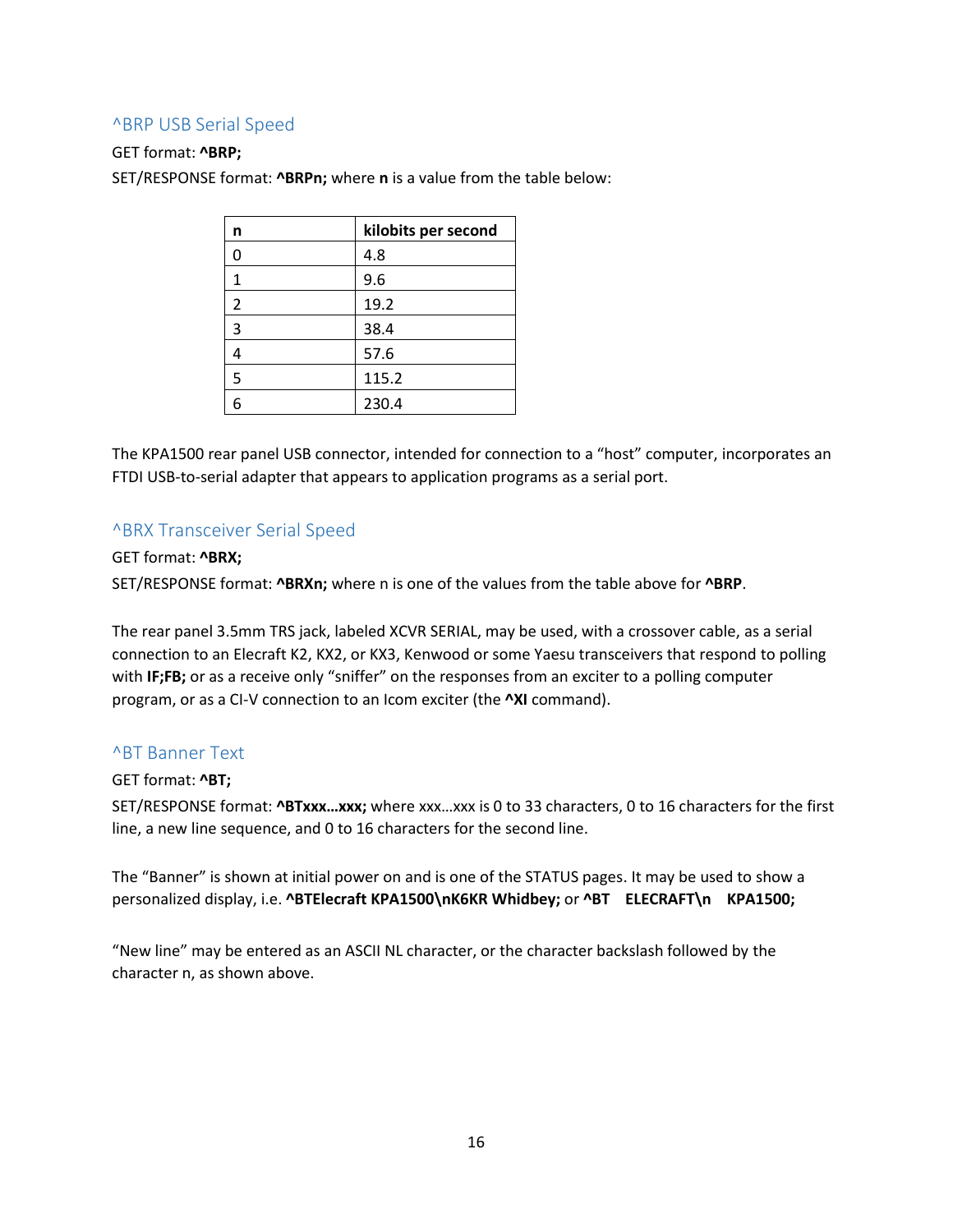## <span id="page-16-0"></span>^CC Date and Time

GET format: **^CC;** SET/RESPONSE format: **^CCYY-MM-DDThh:mm:ss;**

The KPA1500 includes a real-time clock/calendar with backup battery intended to provide time stamps for fault log entries. You may set this clock with **^CC.** Use exactly two digits for year, month, day, hours, minutes and seconds, and provide hyphens, uppercase T, and colons exactly as shown. The input format is rigid. Example**: ^CC17-07-31T13:15:00;** for July 31, 2017 at 1:15 PM.

The KPA1500 Utility Configuration tab uses this command to set the KPA1500 clock from the Host PC's date & time. Factory setup uses UTC time.

#### <span id="page-16-1"></span>^CF Write pending updates to EEPROM

SET format: **^CF;**

No response.

Changes to configuration and calibration and current state are written to EEPROM about once a minute, after band change, and during controlled shutdown. **^CF;** causes any pending updates to be written to EEPROM within a few tens of milliseconds, and then won't write them again for about another minute. **^CF;** is used prior to configuration save to read the most recent configuration, and during configuration restore to avoid overwriting restored configuration before the post-restore power cycle.

## <span id="page-16-2"></span>^CO Clock Offset

GET format: **^CO;** SET/RESPONSE format: **^CC-64;** to **^CC 63;**

Real Time Clock/Calendar chips can sometimes drift slightly, but incorporate a mechanism to trim with an "offset register".

Refer to section 8.78 of the NXP PCF8523 data sheet [\(https://www.nxp.com/docs/en/data](https://www.nxp.com/docs/en/data-sheet/PCF8523.pdf)[sheet/PCF8523.pdf\)](https://www.nxp.com/docs/en/data-sheet/PCF8523.pdf) for details on how this may be used. **^CO** sets the "Offset register". MODE 0 is used.

The intended purpose of the Real Time Clock/Calendar is to provide UTC time stamping of fault log entries; a bit of clock drift isn't critical.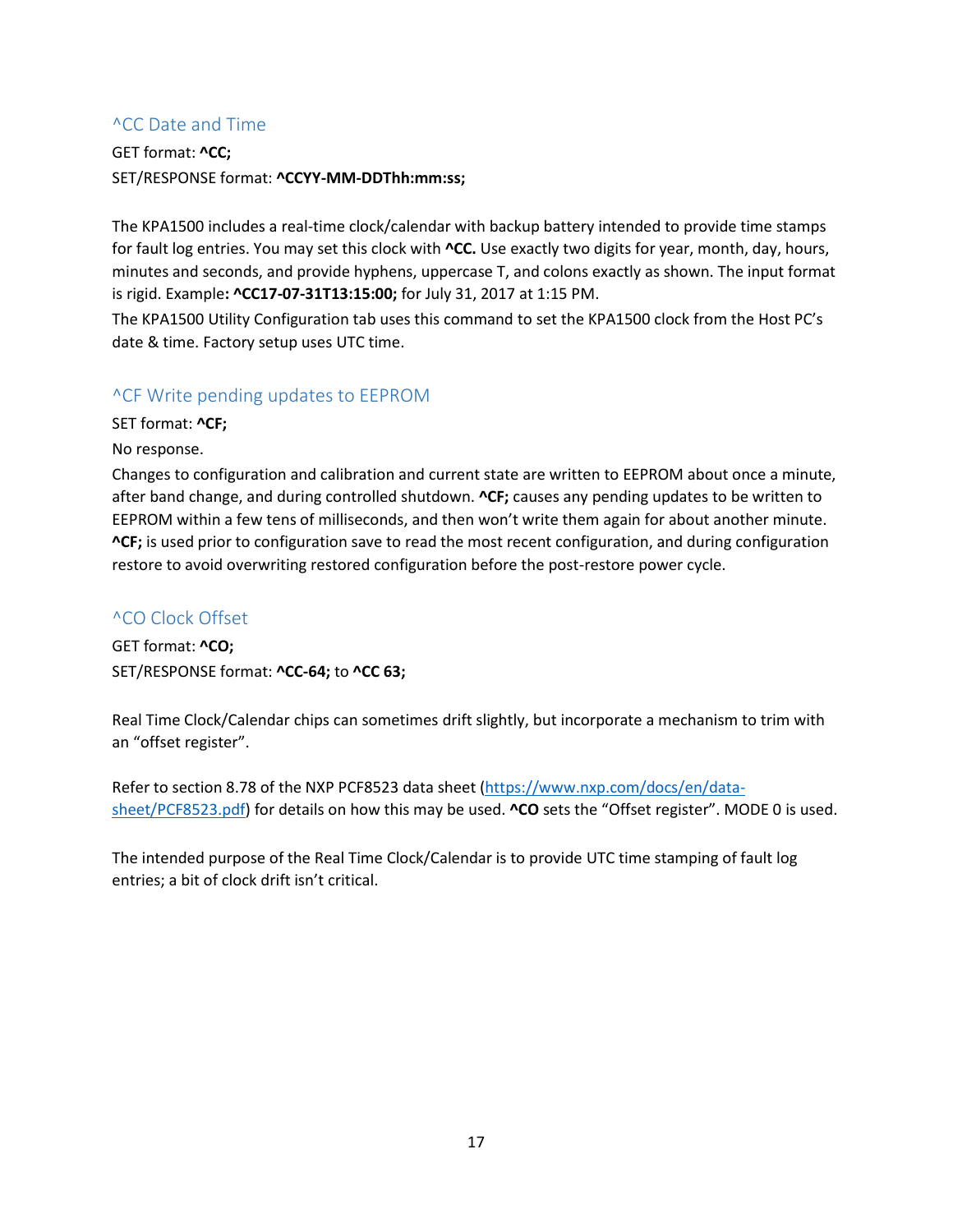## <span id="page-17-0"></span>^CP TCP/IP Command Server port number

GET format; **^CP;** SET/RESPONSE format: **^CP nnnn;** where **nnnn** is a TCP/IP port number.

The KPA1500 provides a TCP/IP command server for this command set. **^CP** allows you to change the TCP/IP port number from its default of 1500. Recycle KPA1500 power after changing this address.

#### <span id="page-17-1"></span>^CR ATU capacitors

GET format: **^CR;**

SET/RESPONSE format: **^CRhh;** where **hh** is a pair of hexadecimal digits indicating the selected capacitors. Se[e http://en.wikipedia.org/wiki/Hexadecimal](http://en.wikipedia.org/wiki/Hexadecimal) for a description of this notation.

Examples:

**^CR00;** selects no capacitors.

**^CRFF;** selects all capacitors

**^CR80;** selects only the largest capacitor (1360 pF)

**^CRC1;** selects the largest, second largest, and smallest capacitors. (1360 + 680 + 8.2 pF)

| <b>Hex digit</b> | ATU relay number | <b>Capacitance in picoFarads</b> |
|------------------|------------------|----------------------------------|
| 80               | K16              | 1360                             |
| 40               | K15              | 680                              |
| 20               | K14              | 330                              |
| 10               | K13              | 180                              |
| 08               | K12              | 82                               |
| 04               | K11              | 39                               |
| 02               | K10              | 22                               |
| 01               | K9               | 8.2                              |

ATU capacitors may also be changed with the **ATU CAP** menu item.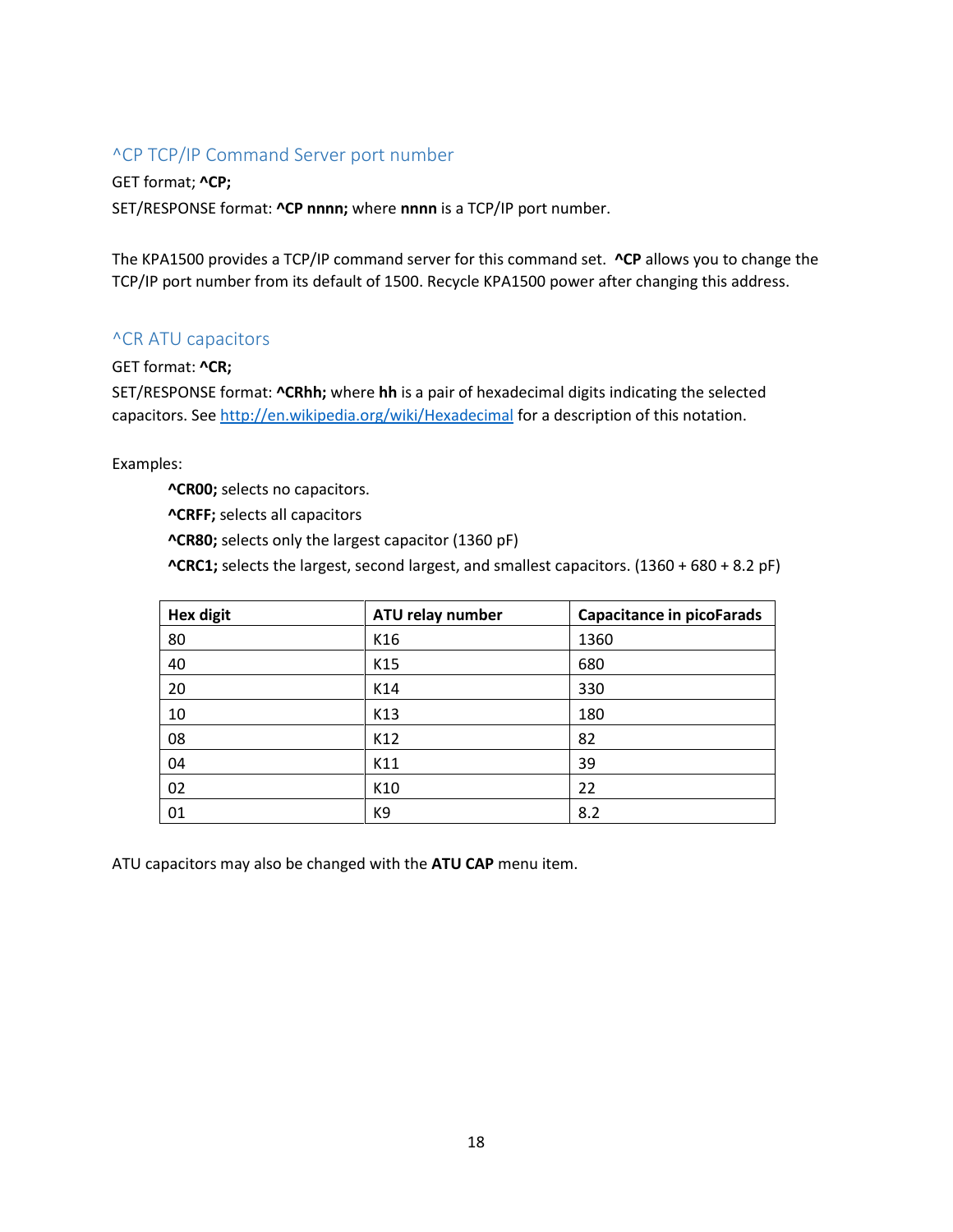## <span id="page-18-0"></span>^DF Display Stored ATU Settings

GET format: **^DFfffff;** where **fffff** is a frequency in kHz. Leading zeros may be omitted, e.g., **^DF 14010;**

SET/RESP format: **^DF14000-14019 AN1 Side TX 480 nH (L08) 180 pF (C10) SWR Bypass 1.8 AN2 BYPASS AN1 Side TX 340 nH (L06) 39 pF (C04) SWR Bypass 1.8**

ATU settings are grouped into "bins" or "band segments". Each "bin", with up to 31 ATU settings, covers 20 kHz on the 20-meter band.

Bin width is 10 kHz on 160 and 80 meters, 100 kHz on 10 meters, 200 kHz on 6 meters, and 20 kHz on the remaining bands 60 through 12 meters. Each band starts at a bin boundary; the first 20-meter bin is 14000-14019, and the center frequency for that bin is 14010.

Each ATU setting consists of an antenna number, the position of the ATU's bypass, side, capacitor and inductor relays, and the Bypass SWR (antenna SWR with ATU bypassed) captured when the ATU setting was first stored.

In the first response, 480 nH of inductance is represented by ATU inductor relay setting x08, and 180 pF of capacitance is represented by ATU capacitor relay setting x10.

Two different antennas were switched (using an external antenna switch) to ANT1: a vertical and a Yagi. ANT2 is connected to a dummy load.

A single antenna may have several ATU settings, stored at different times, perhaps due to antenna impedance changes with weather or direction. These stored ATU settings are the first ATU settings checked in a subsequent "full search" tune. The first stored ATU setting shown is used for "memory recall" tune. The bin is rearranged on each full search or ATU HiSWR retune so that the most recently tuned ATU setting is evaluated first.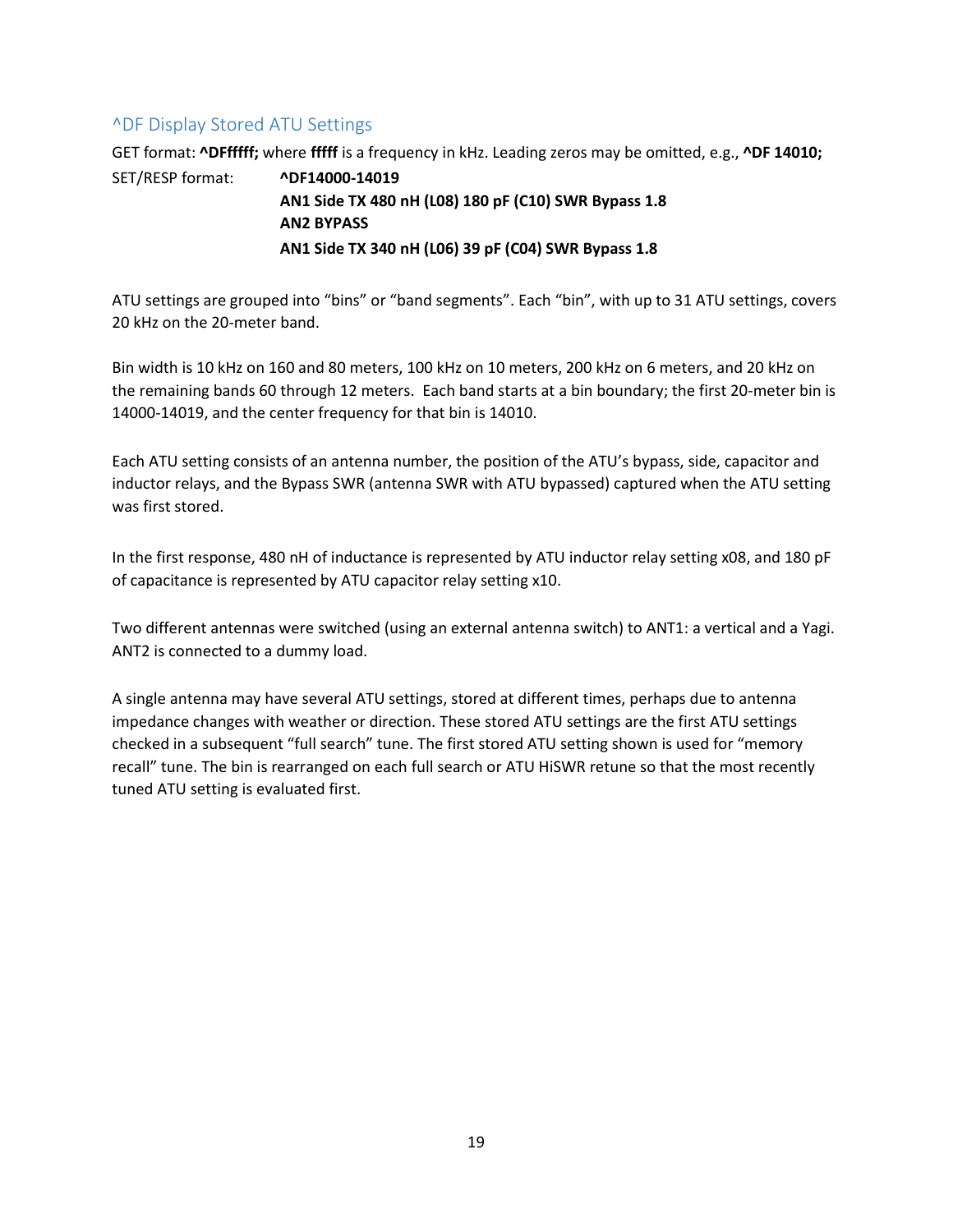#### <span id="page-19-0"></span>^DH DHCP Client Enable

GET format**: ^DH;** SET/RESPONSE format: **^DH0;** or **^DH1;** where x is 0 for disabled and 1 is for enabled.

Enables or disables the TCP/IP DHCP client within your KPA1500. Disable the DHCP client if you wish to provide static IP addresses **(^IP, ^GW, ^NM**).

Most home internet routers provide a DHCP server, and the KPA1500 DHCP client should be normally be enabled to obtain an IP address from that DHCP server.

Se[e https://en.wikipedia.org/wiki/Dynamic\\_Host\\_Configuration\\_Protocol](https://en.wikipedia.org/wiki/Dynamic_Host_Configuration_Protocol) for a description of DHCP.

#### <span id="page-19-1"></span>^DM Demonstration Mode

GET format: **^DM;** or **^DMO;**

SET/RESPONSE format: **^DMx;** or **^DMOx;** where **x** is 0 for "normal" and 1 for "demo mode".

AC power at conventions is often insufficient to operate amplifiers at full power. Demo mode keeps the KPA1500 power amplifier off but shows full-range LED and LCD power indications that follow the KEY IN line.

Demo mode may be changed with the **DEMO MODE** menu item.

#### <span id="page-19-2"></span>^DS Display LCD content

GET format: **^DS;**

#### RESPONSE format: **^DSFirstLCD Line (new line char) Second LCD line;**

Returns the current content of the LCD screen, consisting of 0 to 16 characters for the first line, then an ASCII NL character (x0A), then 0 to 16 characters for the second line, then a semicolon. If the second line is blank, neither the delimiting NL nor the second line are returned.

#### <span id="page-19-3"></span>^DT Display LCD TEXT (new in 01.53)

#### SET format: **^DTLine 1 text\nLine 2 text;**

Displays the text string on the KPA1500 LCD for about a half second. The LCD shows two lines of 16 characters. "New line" may be entered as an ASCII NL character, or the character backslash followed by the character n, as shown above.

**^DT** is ignored when there is a current FAULT or OVR LCD message. **^DT** is new in firmware version 01.53.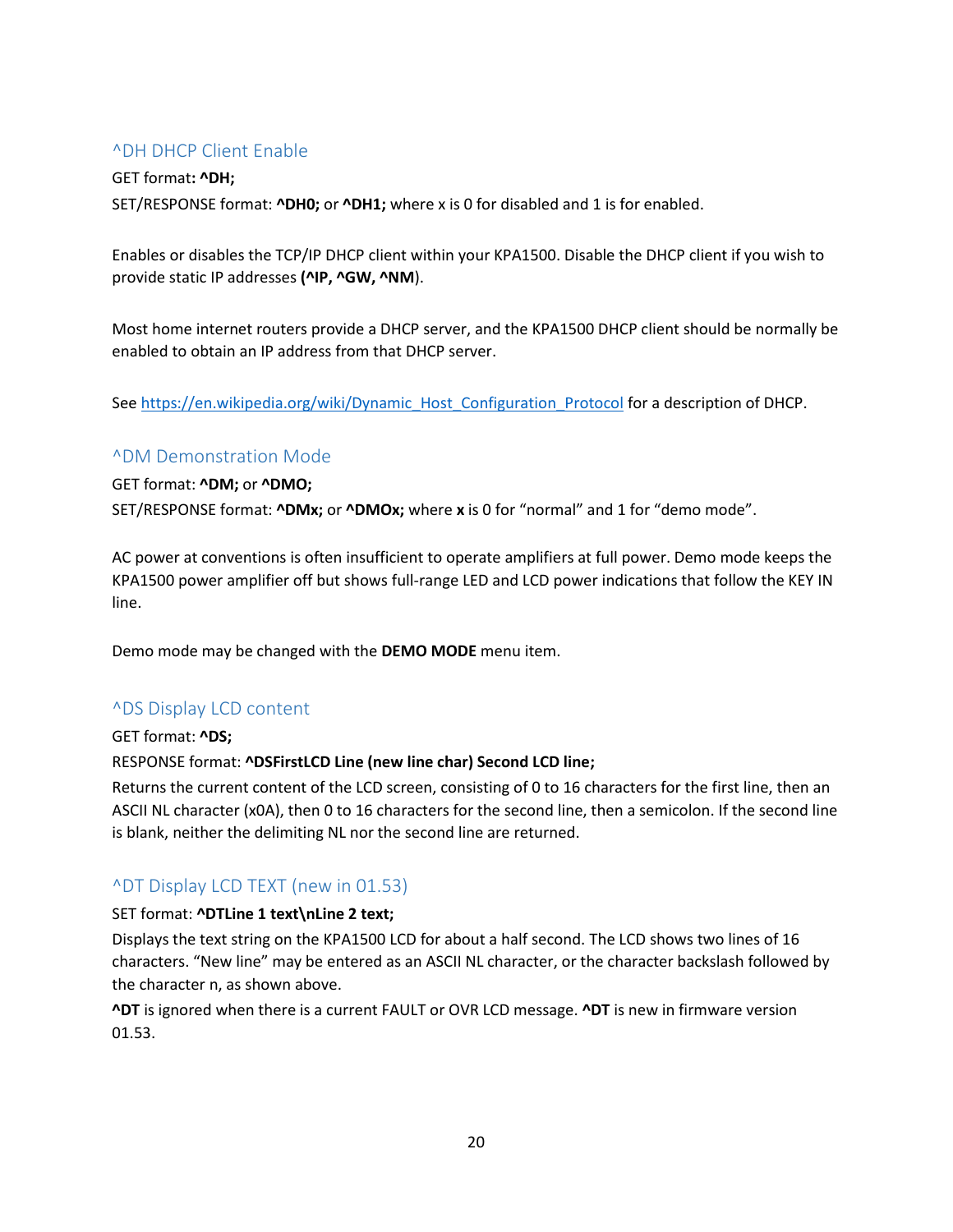## <span id="page-20-0"></span>^EC Erase Configuration

#### SET format: **^ECxyzzy;**

**^ECxyzzy;** is used to reset the amplifier to factory-fresh configuration settings. **^ECxyzzy;** does not alter the serial number, fault table, wattmeter calibration, or stored ATU settings. ATU memories may be erased with **^EM**. Wattmeter calibration may be changed with **^PJ**.

Consider saving the KPA1500's configuration, with the *KPA1500 Utility* Save Configuration function, before using **^ECxyzzy;** to erase it.

**xyzzy** is intended to be difficult to enter by mistake, but easy to remember if you've wandered the twisty little passages of Crowther & Woods' *Colossal Cave Adventure*. [https://en.wikipedia.org/wiki/Xyzzy\\_\(computing\)](https://en.wikipedia.org/wiki/Xyzzy_(computing))

#### <span id="page-20-1"></span>^EM Erase ATU Settings

SET format: **^EMbba;**

Erase ATU settings for antenna **a** on band **bb**. **bb** may be **AB** for "all bands". **a** is 1 for Ant1, 2 for Ant2, or 0 for both Ant1 and Ant2.

Consider saving the KPA1500's configuration, with the *KPA1500 Utility* Save Configuration function, before erasing ATU settings. This command may take a couple of seconds.

The **ATU MEM ERASE** menu item may be used to erase ATU settings for the currently selected band and antenna.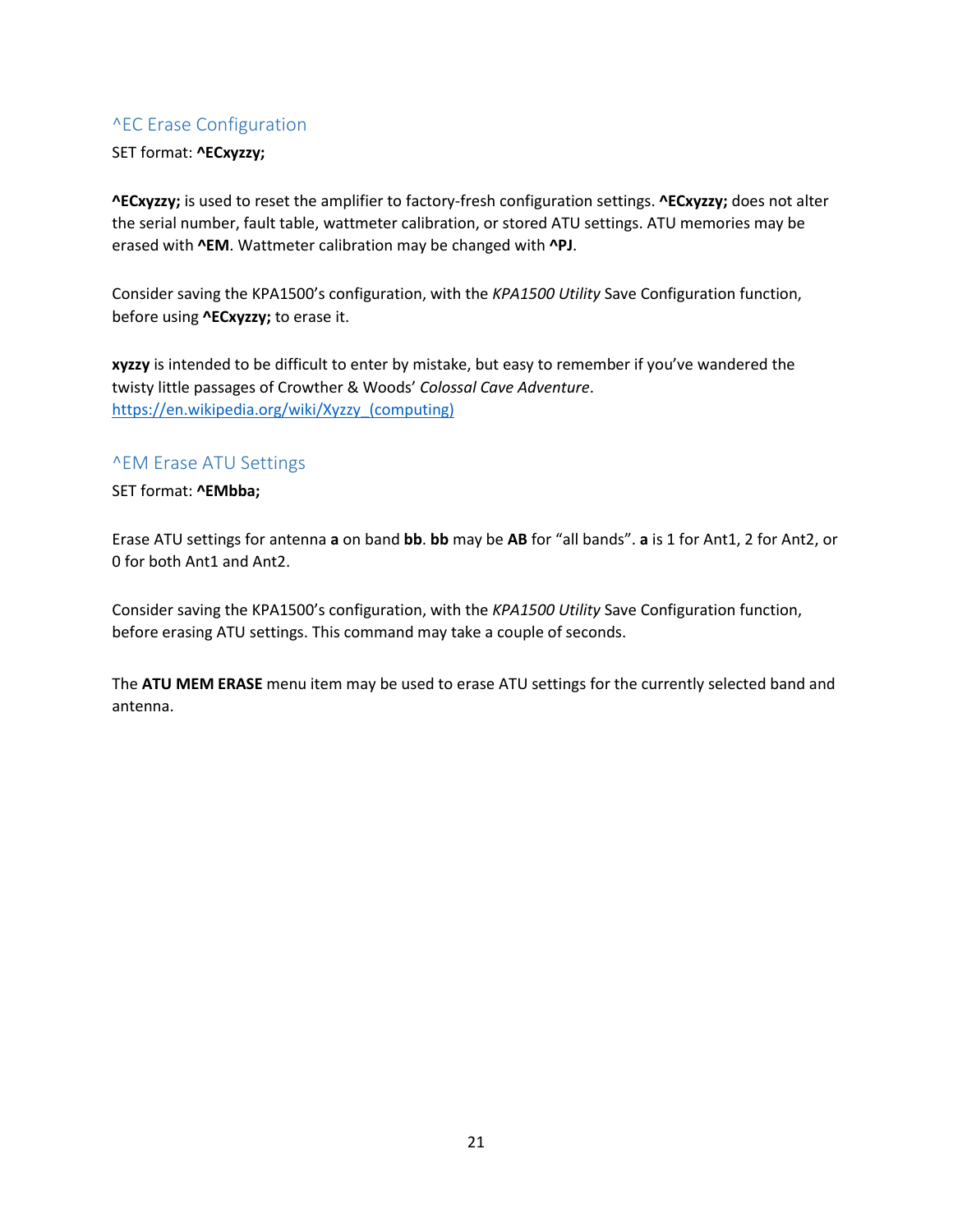## <span id="page-21-0"></span>FA VFO A frequency (on XCVR SERIAL connector)

SET format: **FA000fffffxxx;** where **fffff** is the VFO A frequency in kHz. **xxx** may be any digits.

**FA**, followed by an 11-digit frequency in Hz, is the response expected from an Elecraft K2, K3, KX2, KX3, or Kenwood radio when polled with **FA**;

If RADIO TYPE is Serial and RADIO POLL is on (see **^XI**), the KPA1500 sends a string like **IF;FB;** to the attached transceiver about once a second. Responses contain frequency information used to select ATU settings. If the transceiver is in "auto info" mode, it may not be necessary to poll the radio, as the radio will send IF, FA and FB messages as the transceiver is changed.

Alternatively, if a logging program is polling the radio, and a receive-only "Y" arrangement is fashioned so that the KPA1500 can observe the transceiver's responses, the KPA1500 can adjust ATU settings as the radio frequency is changed. This receive-only "Y" should not connect the TX line of the KPA1500 XCVR SERIAL connector as this would interfere with the logging program's TX.

## <span id="page-21-1"></span>FB VFO B frequency (on XCVR SERIAL connector)

SET format: **FB000fffffxxx;** where **fffffxxx** is the VFO B frequency in Hz.

See **FA** above. **FA** and **FB** are both helpful, as the KPA1500 needs to choose an ATU setting for the transmit frequency when VFOs are split.

## <span id="page-21-2"></span>^FC Fan Minimum Speed

GET format: **^FC;** SET/RESPONSE format: **^FCn;** where **n** is 0 through 5.

The KPA1500's RF deck fan speed is a function of PA heat sink temperature. Normally the fans are off (speed 0), increase speed as temperature rises, and reduce speed as temperature drops. **^FC** sets a minimum speed from 0 (off) to 5 (all fans on at highest speed).

Minimum fan speed may be adjusted with the **FAN SPEED** menu item.

**^FS** returns the current fan speed, which may be greater than the **^FC** minimum because of temperature.

#### <span id="page-21-3"></span>^FE Cancel Full-Search Tune

SET format: **^FE;**

Once a full-search tune has been started (with **^FT** or by tapping the front panel ATU TUNE button), the tune needs continuous exciter RF power to complete searching for the best ATU tuning solution. **^FE** cancels an in-progress tune. **^TP** may be used to determine if a full-search tune is in progress. A full search tune may also be cancelled by tapping the **ATU TUNE** button on the KPA1500 front panel.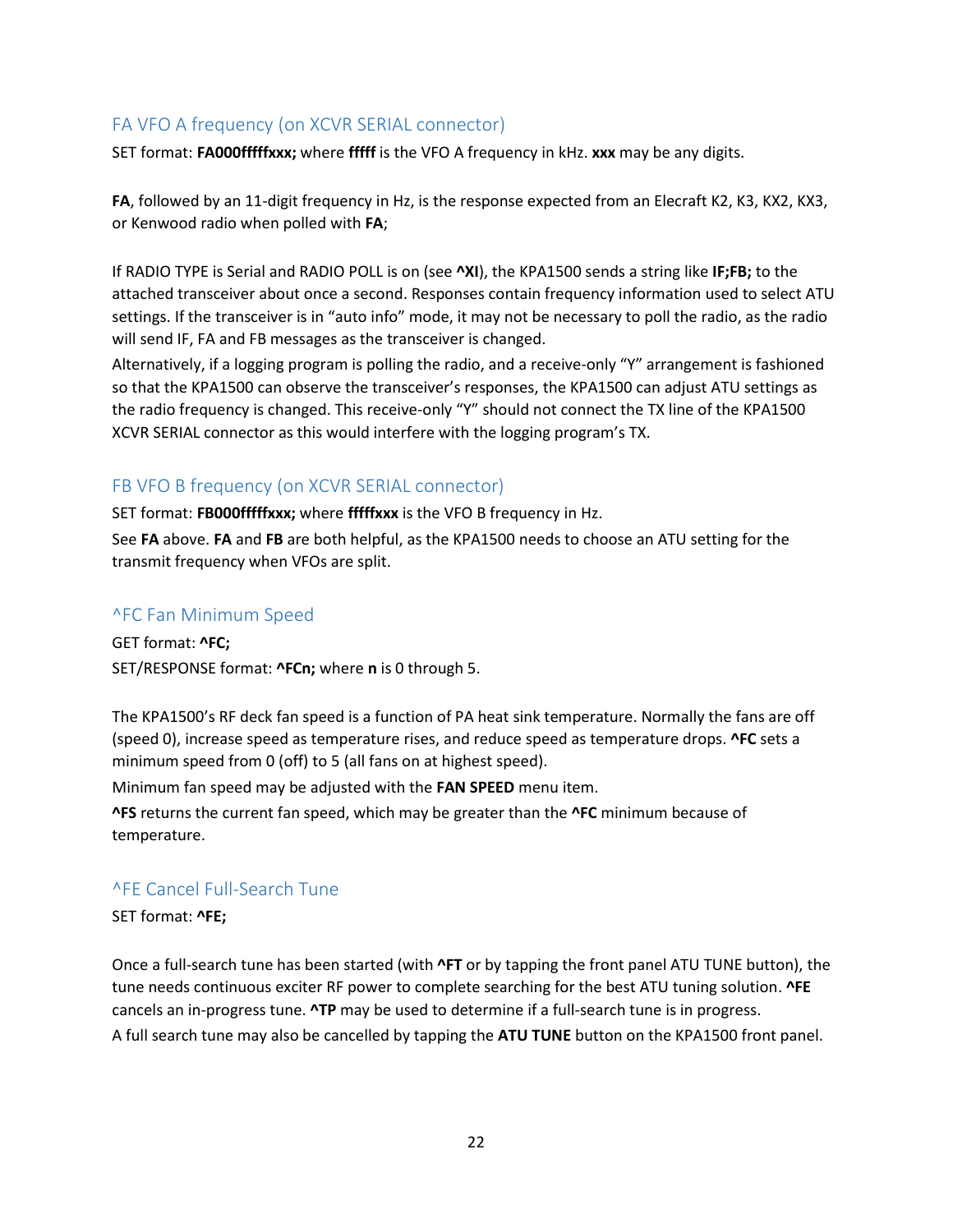## <span id="page-22-0"></span>^FL Fault Code

#### GET format: **^FL;**

RESPONSE format: **^FLhh;** where **hh** are two hex digits representing the current fault.

SET format: **^FLC;** to clear current fault. Temperature faults are cleared by temperature change. Faults cause the KPA1500 to switch to Mode STBY. **^FLC;** does not change Mode. Faults are also cleared by switching the amplifier to Mode OPER.

| <b>Fault code hh</b> | <b>Fault description</b>                                                                                                                                                                                                                                                                                                                                                                                                                                                                                                          |
|----------------------|-----------------------------------------------------------------------------------------------------------------------------------------------------------------------------------------------------------------------------------------------------------------------------------------------------------------------------------------------------------------------------------------------------------------------------------------------------------------------------------------------------------------------------------|
| 00                   | No fault condition                                                                                                                                                                                                                                                                                                                                                                                                                                                                                                                |
| 10                   | Watchdog Timer reset                                                                                                                                                                                                                                                                                                                                                                                                                                                                                                              |
| 20                   | PA Current is too high                                                                                                                                                                                                                                                                                                                                                                                                                                                                                                            |
| 40                   | Temperature is too high. Reset by temperature reduction.                                                                                                                                                                                                                                                                                                                                                                                                                                                                          |
| 60                   | Input power is too high                                                                                                                                                                                                                                                                                                                                                                                                                                                                                                           |
| 61                   | Gain (ratio of output to input power) is too low                                                                                                                                                                                                                                                                                                                                                                                                                                                                                  |
| 70                   | Invalid frequency, > 100 kHz outside ham band or 26-28 MHz                                                                                                                                                                                                                                                                                                                                                                                                                                                                        |
| 80                   | 50V supply voltage is too low or too high                                                                                                                                                                                                                                                                                                                                                                                                                                                                                         |
| 81                   | 5V supply voltage is too low or too high                                                                                                                                                                                                                                                                                                                                                                                                                                                                                          |
| 82                   | 10V supply voltage is too low or too high                                                                                                                                                                                                                                                                                                                                                                                                                                                                                         |
| 83                   | 12V supply voltage is too low or too high                                                                                                                                                                                                                                                                                                                                                                                                                                                                                         |
| 84                   | -12V supply voltage is too low or too high                                                                                                                                                                                                                                                                                                                                                                                                                                                                                        |
| 85                   | 5V or 400V LPF board supply voltages are not detected                                                                                                                                                                                                                                                                                                                                                                                                                                                                             |
| 90                   | Reflected power is too high                                                                                                                                                                                                                                                                                                                                                                                                                                                                                                       |
| 91                   | SWR is very high. This is a quick check for "antenna not connected", about 18:1<br>SWR.                                                                                                                                                                                                                                                                                                                                                                                                                                           |
| 92                   | ATU search tune was unable to find an ATU setting whose SWR is less than the<br>ATU NO MATCH SWR                                                                                                                                                                                                                                                                                                                                                                                                                                  |
| B <sub>O</sub>       | Dissipated power is too high. Dissipated power is PA Current * the 50V supply<br>voltage less the measured RF output power.                                                                                                                                                                                                                                                                                                                                                                                                       |
| CO                   | Forward power is too high                                                                                                                                                                                                                                                                                                                                                                                                                                                                                                         |
| C1                   | Forward power is too high for the current ATU setting. The ATU can match some<br>antennas whose SWR is quite high, but RF power must be limited with these<br>settings, as some power is dissipated as heat in ATU components.<br>This forward power limit is determined by evaluating the SWR of the antenna<br>with the ATU in bypass, called "SWR Bypass".<br>The "SWR Bypass" LCD status page shows the power limit for the current SWR<br>Bypass.<br><b>^TB</b> may be used to compute the power limit for an arbitrary SWR. |
| F <sub>0</sub>       | Gain (ratio of output to input power) is too high                                                                                                                                                                                                                                                                                                                                                                                                                                                                                 |

The **^SF** command shows detailed information about the current and prior faults.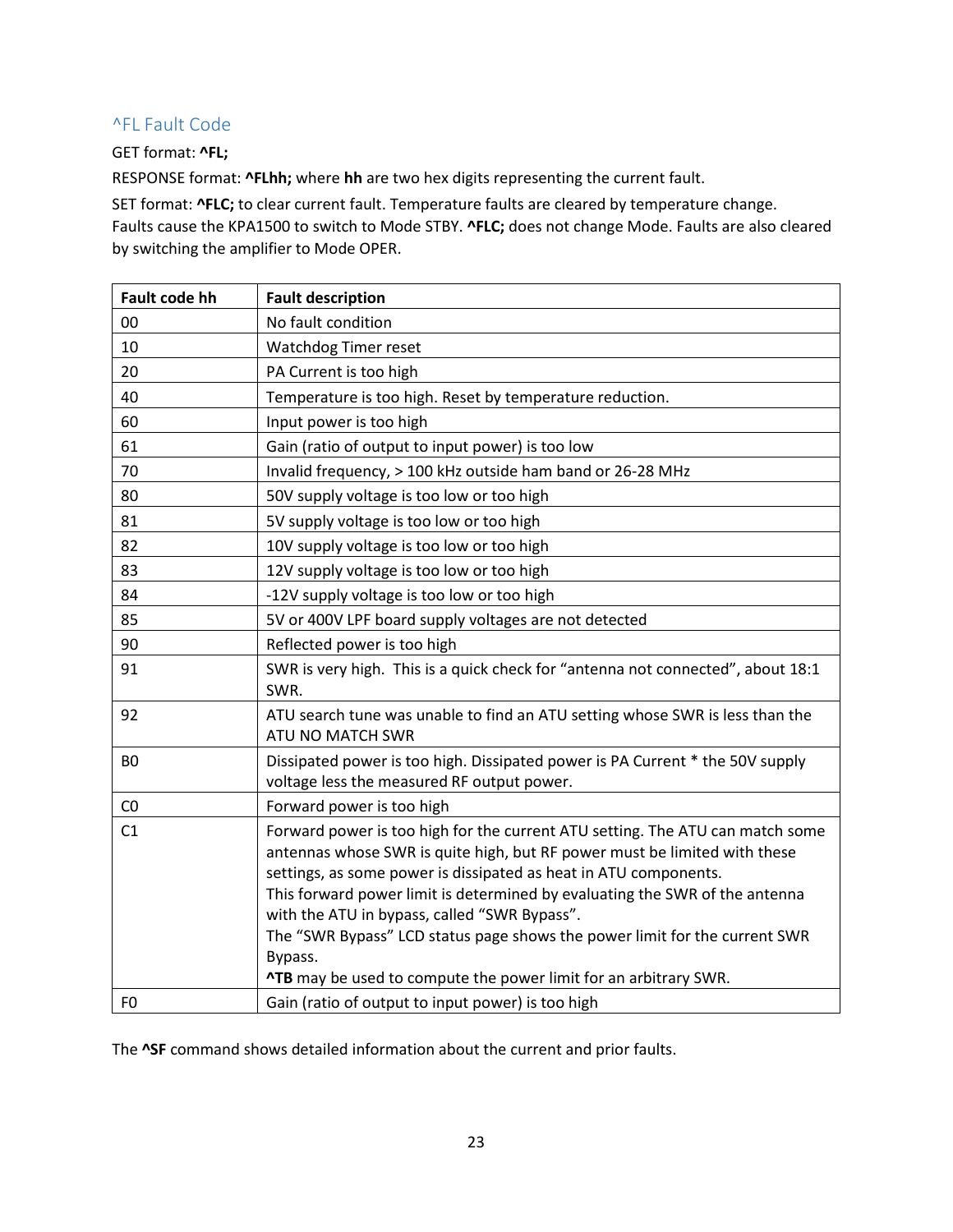#### <span id="page-23-0"></span>^FQ Transmit Frequency counter

GET format**: ^FQ;** RESPONSE format: **^FQfffff;** where **fffff** is the most recent TX frequency count in kHz.

**^FQ;** may return **^FQ00000;** at power on or after a band switch until a transmission occurs. The Transmit frequency count may be observed on the **XCVR FREQ** and **TX COUNT** status page. The TX frequency counter is in increments of 8 kHz.

#### <span id="page-23-1"></span>^FR Frequency

GET format: **^FR;** RESPONSE/SET format: **^FRfffff;** where **fffff** is the most recent frequency in kHz.

**^FR** is intended for programs that provide frequency tracking to select ATU memories without requiring transmit. Frequency tracking using the K3 AUXBUS, Icom CI-V, or Kenwood Auto Info use this technique to inform the KPA1500 of the current TX VFO frequency.

Frequency changes made with **^FR** cause ATU recall tune if the VFO has moved "significantly".

The most recent frequency supplied to the amplifier by a transceiver or program is shown in the **XCVR FREQ** and **TX COUNT** status page.

#### <span id="page-23-2"></span>^FS Fan Speed Query (new in 01.47)

GET format: **^FS;** RESPONSE format: **^FSn;** where **n** is 0 through 5.

Shows the current fan speed. **^FS** is new in firmware version 01.47.

#### <span id="page-23-3"></span>^FT Start Tune

SET/RESPONSE format: **^FT;**

Starts a full-search tune. When the tune completes or is cancelled, the KPA1500 responds with **^FT;** Full search tune may also be started by tapping the KPA1500 front panel **ATU TUNE** button.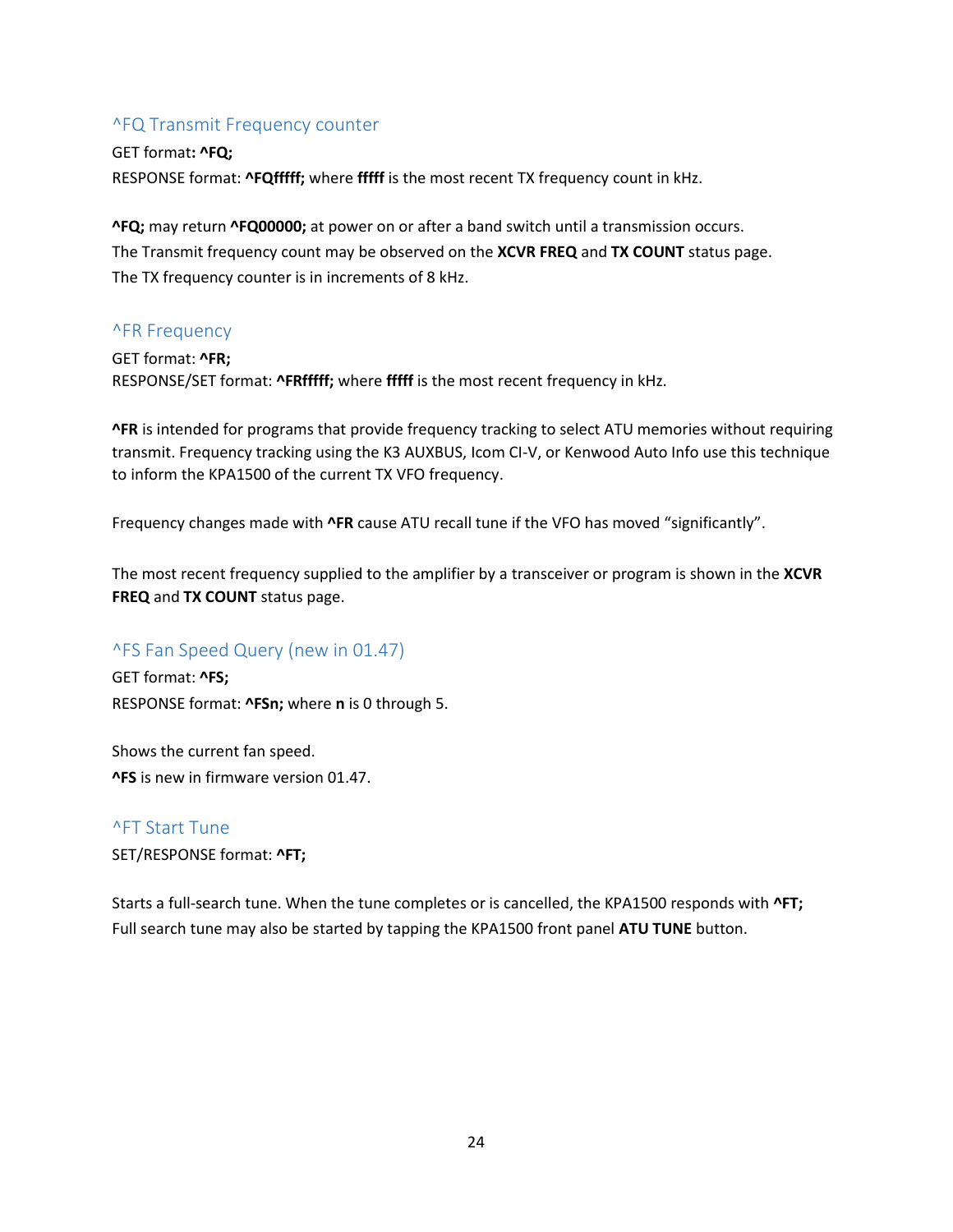## <span id="page-24-0"></span>^GW Network Gateway Address

GET format: **^GW;** SET/RESPONSE format: **^GW 192.168.1.1;**

The IP address of the router. This address is usually provided by a DHCP server when the KPA1500 connects to a TCP/IP network. Se[e https://en.wikipedia.org/wiki/Default\\_gateway.](https://en.wikipedia.org/wiki/Default_gateway) The response is variable length; leading zeros are removed from each octet. The Gateway Address may be viewed with the **NET GATEWAY** menu item.

The **^GW;** setter (for static IP) requires that DHCP client be disabled with **^DH0;**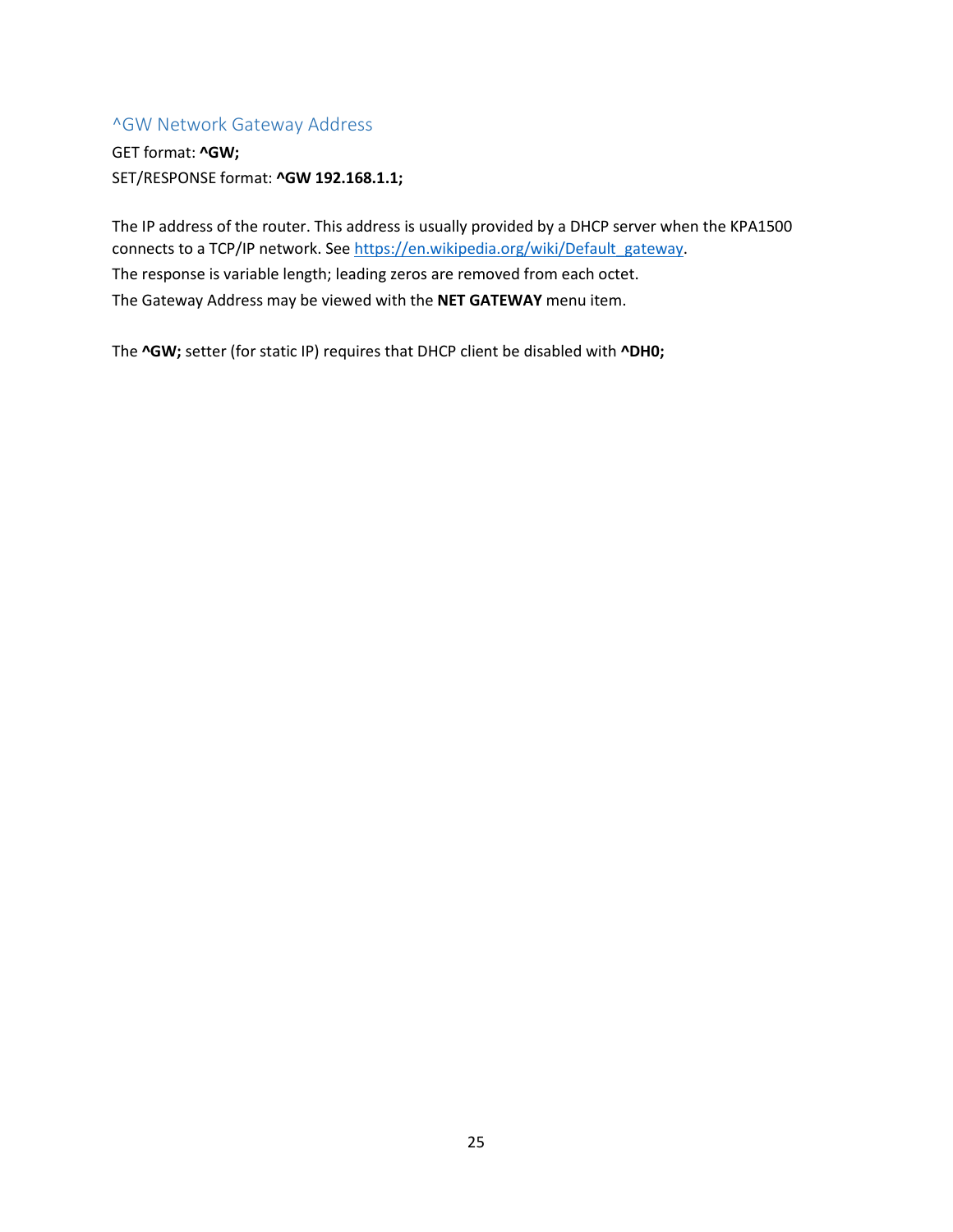## <span id="page-25-0"></span>^HS ATU HiSwr Retune (current band)

#### GET format: **^HS;**

SET/RESPONSE format: **^HS0;** (disabled) or **^HS1;** (enabled)

ATU HiSwr retune causes the ATU to evaluate up to 16 previously stored ATU settings if SWR rises over the SWR Retune threshold (see **^STA** below).

This tune requires continuous RF power from the exciter to complete the ATU tuning cycle.

This not a "full search" tune. Only ATU settings that have been previously found with a full search tune on or near the current frequency are considered. If a suitable ATU setting is not found, the setting with the lowest SWR is used.

A "full search" tune is accomplished by pressing the ATU TUNE button or the **^FT** command.

"Memory recall" tunes are performed when the radio changes bands or frequencies, and the most recently stored tuning solution for the new frequency is used. Memory recall tunes do not require exciter power.

ATU HiSWR Retune may be enabled or disabled with the **ATU HiSWR RETUNE** menu item.

#### **ATU HiSwr Retune was changed to per-band in firmware version 01.26.**

#### <span id="page-25-1"></span>^HS ATU HiSwr Retune (specified band)

GET format: **^HSbb;** where **bb** is the Band Number. SET/RESPONSE format: **^HSbb0;** (disabled) or **^HSbb1;** (enabled)**.**

#### <span id="page-25-2"></span>^ HS ATU HiSwr Retune (all bands)

GET format: **^HSAB**; **AB** is "All Bands" SET/RESPONSE format: **^HSAB01001101001;** 11 digits (0 or 1) for bands 160 to 6 meters.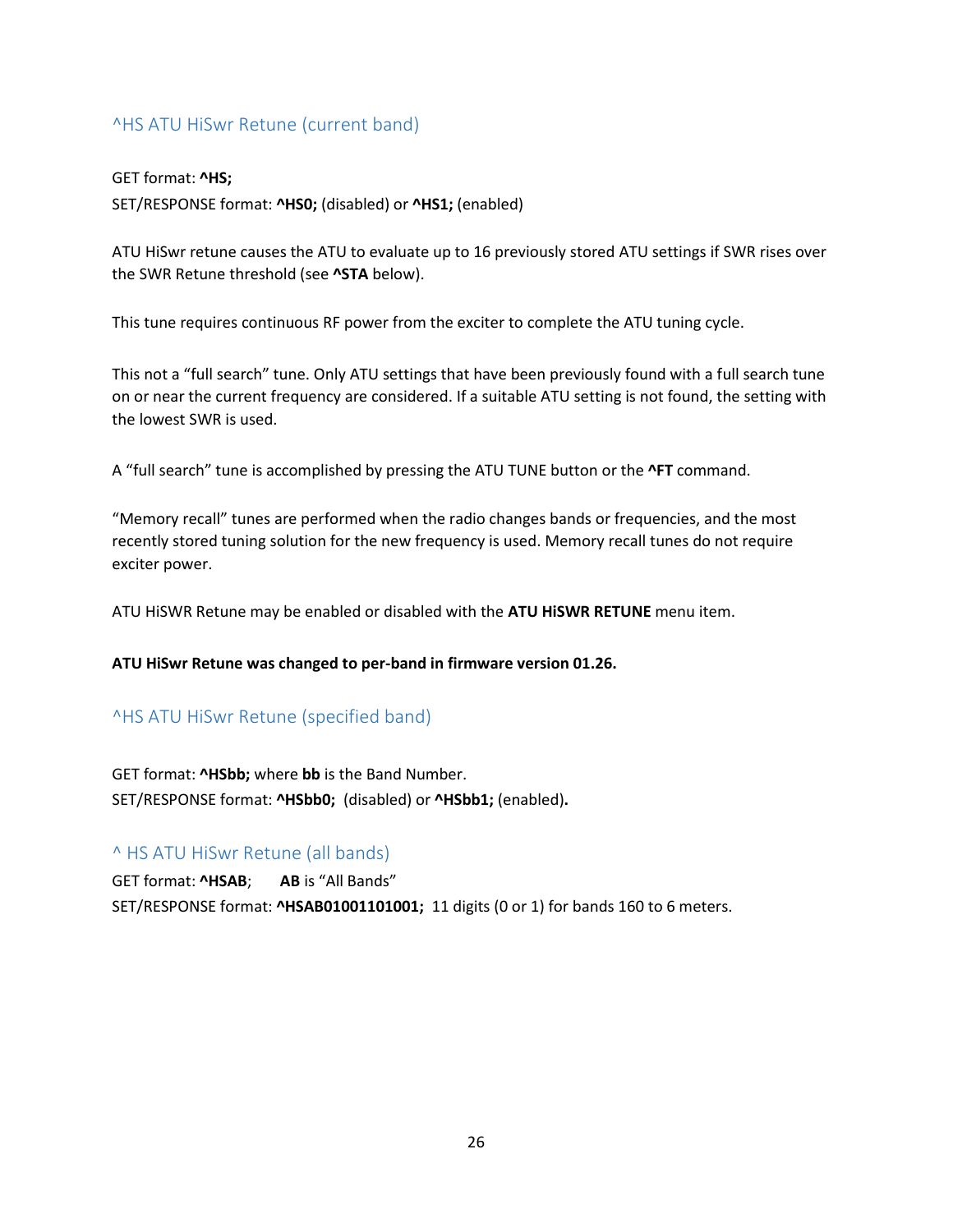## <span id="page-26-0"></span>^I Identify

GET format: **^I;** RESPONSE format: **^KPA1500;** or **^kpa1500;**

Identify is used by the *KPA1500 Utility* to verify that it is connecting to a KPA1500, and to determine if the KPA1500 is running in its application program (UPPER case response) or its permanent boot block (lower case response). **^I;** does not require that the main power supply be on.

<span id="page-26-1"></span>IF Transceiver Info (on XCVR SERIAL connector)

SET format: **IFfffffffffff\*\*\*\*\*+yyyyrx\*00tmvspb01\*;**

KPA1500 uses the response to an **IF** query to determine the transmit VFO (split indication) and XIT offset to select the ATU setting for the transmit frequency. Consult the Elecraft K2, K3, KX3, or Kenwood programming references for the detailed format of this message.

#### <span id="page-26-2"></span>^IP Network IP Address

GET format: **^IP;** SET/RESPONSE format: **^IP 192.168.1.207;**

The network IP address normally assigned to the KPA1500 by a DHCP server. See [https://en.wikipedia.org/wiki/IP\\_address.](https://en.wikipedia.org/wiki/IP_address)

The response is variable length; leading zeros are removed from each octet. The IP address may be viewed with the **NET IP ADDRESS** menu item.

The **^IP;** setter (for static IP) requires that DHCP client be disabled with **^DH0;**

For static IP, disable the DHCP client with **^DH0;** and provide dotted octet IP addresses for the KPA1500's IP address with **^IP** subnet mask with **^NM** and Gateway address with **^GW.** The KPA1500 Utility Configuration Edit has a Network tab to set **^DH**, **^IP**, **^GW**, ^NM and.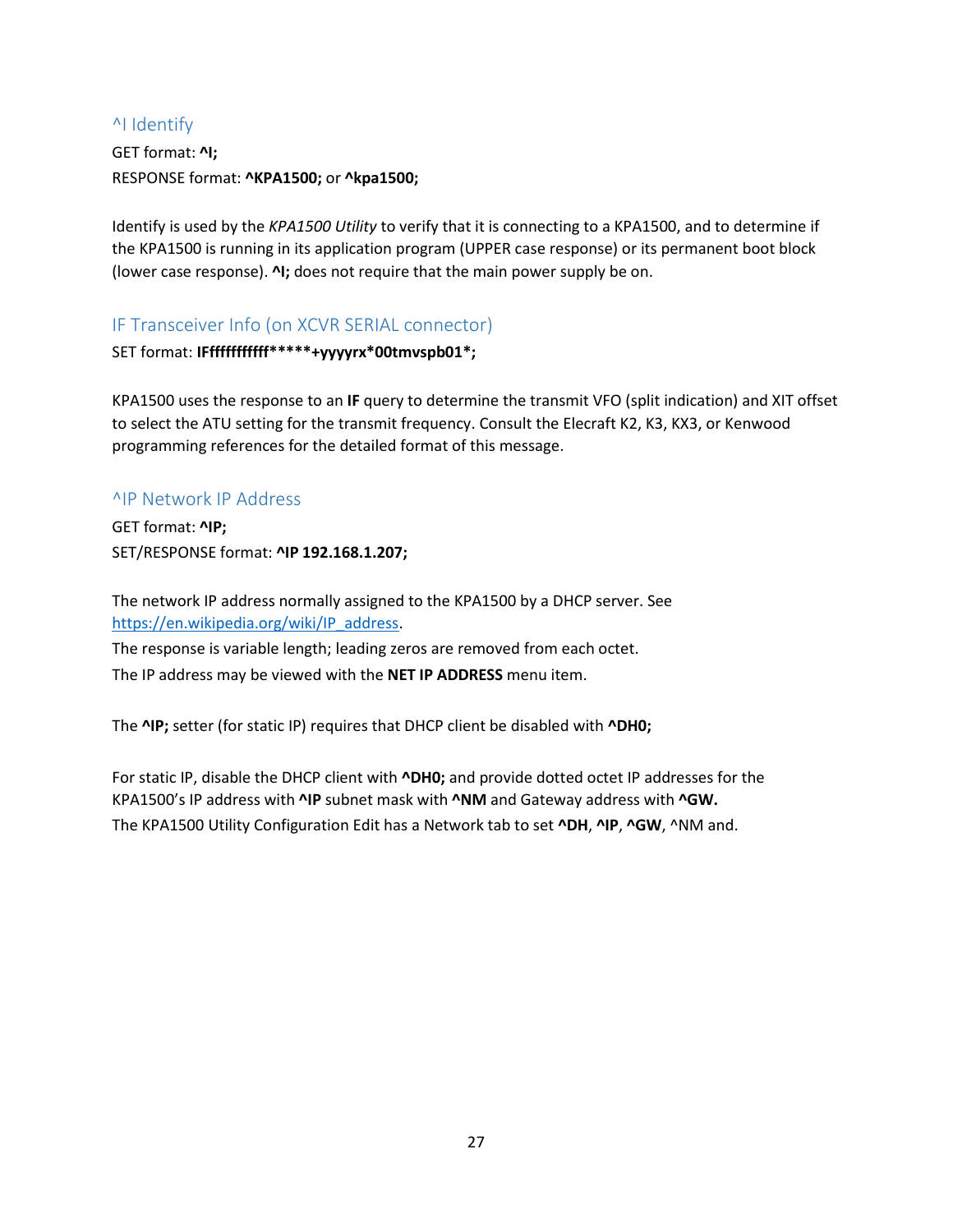#### **^CP**

#### <span id="page-27-0"></span>^LB LCD Backlight

GET format: **^LB;** SET/RESPONSE format: **^LBnn;** where **nn** is a number from 00 to 50. This corresponds to the **LCD BACKLIGHT** menu item.

#### <span id="page-27-1"></span>^LC LCD Contrast

GET format: **^LC;** SET/RESPONSE format: **^LCnn;** where **nn** is a number from 00 to 50. This corresponds to the **LCD CONTRAST** menu item.

#### <span id="page-27-2"></span>^LI LED Brightness

GET format: **^LI;** SET/RESPONSE format: **^LInn;** where **nn** is a number from 00 to 50. This corresponds to the **LCD BRIGHTNESS** menu item.

#### <span id="page-27-3"></span>^LQ Led Query (new in 01.62)

Returns the on/off state of the front panel LEDs, for a remote- control program. **^LQ** is new in firmware version 01.62.

#### GET format: **^LQ;**

RESPONSE format: **^LQppppppppssssmm;** as hex digits in big endian order, where **pppppppp** is the LED power bar as a bitmap (x7FFFFFFF is all bits on, x00000001 is the 25W LED), **ssss** is the SWR bar as a bitmap (x03FF is all SWR LEDs on, x0003 is SWR 1.0 and 1.1 LEDs on), **mm** are the remaining LEDs:

x80 FAULT x40 OVR x20 ANT2 x10 ANT1 x08 ATU IN x04 ATU BYP x02 Mode OPER (show Mode STBY if the x02 bit is off) x01 TX

#### Example responses:

^LQ00000000000018; (idling, Mode STBY, ANT1, ATU IN) ^LQ00000000000016; (idling, Mode OPER, ANT1) ^LQ0001FFFF000327; (transmitting with 17 of the 31 power bar LEDs lit, SWR 1.0 and 1.1 LEDs, Mode OPER, ANT2, ATU BYP, TX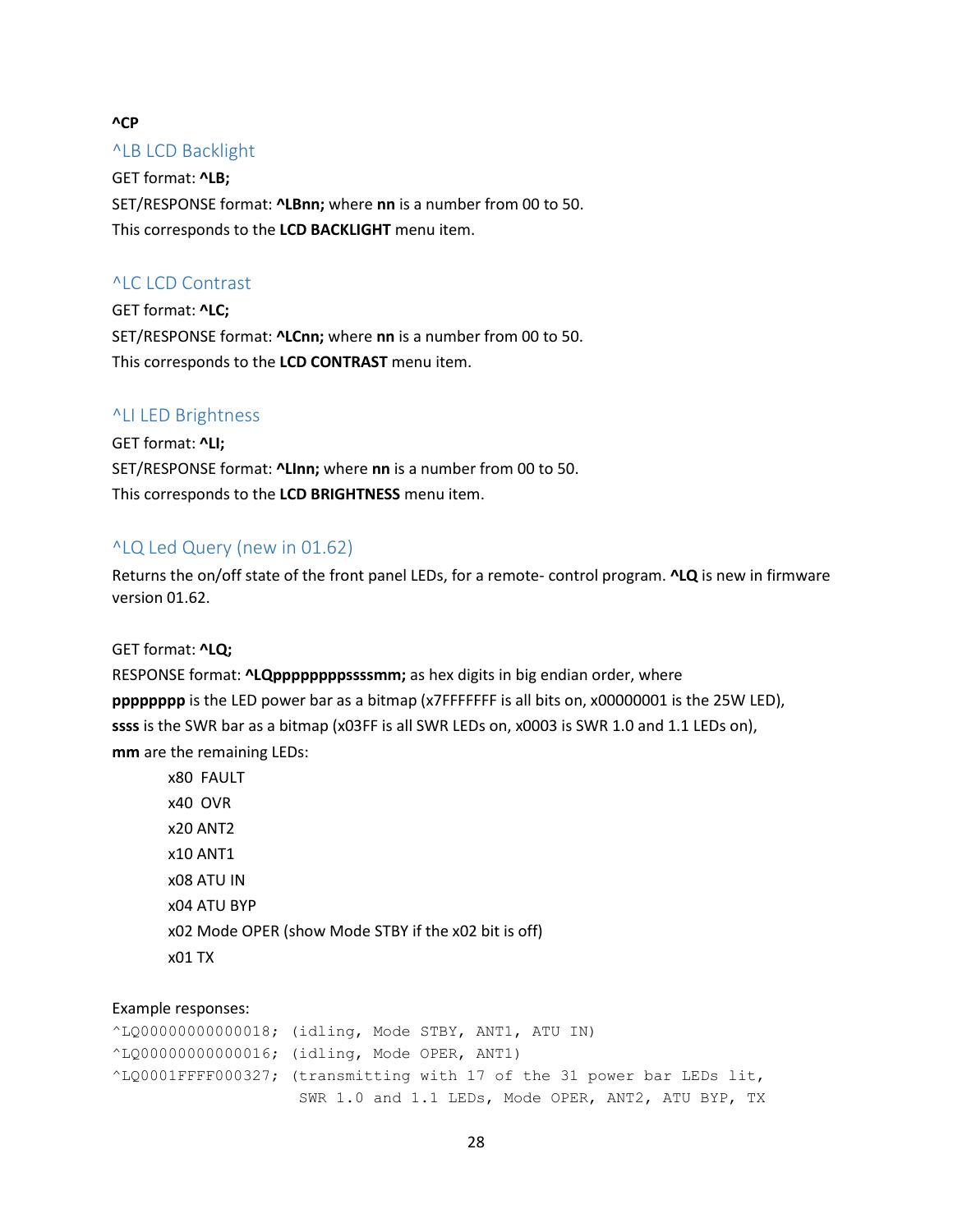#### <span id="page-28-0"></span>^LR ATU Inductors

#### GET format: **^LR;**

SET/RESPONSE format: ^**LRhh;** where **hh** is a pair of hexadecimal digits indicating the selected inductors.

Se[e http://en.wikipedia.org/wiki/Hexadecimal](http://en.wikipedia.org/wiki/Hexadecimal) for a description of this notation.

Examples:

**^LR00;** selects no inductors

**^LR7F;** selects all inductors

**^LR40;** selects only the largest inductor (4400 nH)

**^LR61;** selects the largest, second largest, and smallest inductors (4400 + 2100 + 50 nH)

| <b>Hex digit</b> | ATU relay number | Inductance (nanoHenry) |
|------------------|------------------|------------------------|
| 40               | K7               | 4400 nH (4.4 µH)       |
| 20               | K <sub>6</sub>   | 2100                   |
| 10               | K <sub>5</sub>   | 1000                   |
| 08               | K4               | 480                    |
| 04               | K <sub>3</sub>   | 230                    |
| 02               | K <sub>2</sub>   | 110                    |
| 01               | K1               | 50                     |

ATU inductors may also be changed with the **ATU IND** menu item.

#### <span id="page-28-1"></span>^LT LED Test

#### Get: **^LT;**

Set/Response: **^LTx;** where **x** is 0 for disable, 1 for enable test..2 lights all LEDs 3, 4, and 5 light LEDs of a specific color. OPER and STBY use one I/O pin, so only one of these LEDs is on at a time. Power off/on also resets LED Test.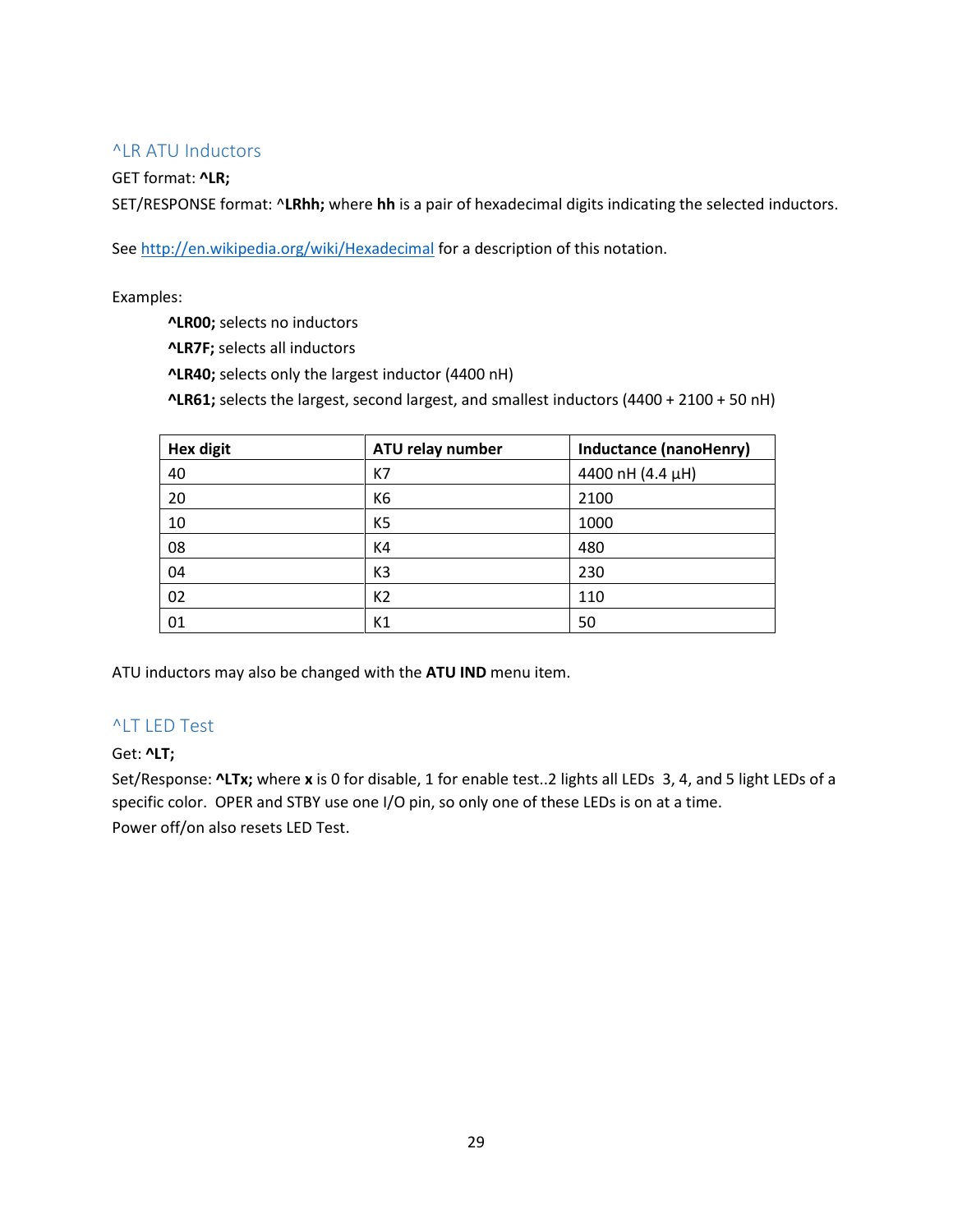#### <span id="page-29-0"></span>^MA NET MAC Address

GET format: **^MA;** RESPONSE format**: ^MA54:10:EC:14:75:22;**

Displays the media access control (MAC) address, a unique value assigned by the microcontroller manufacturer. See [https://en.wikipedia.org/wiki/MAC\\_address.](https://en.wikipedia.org/wiki/MAC_address) The MAC address is the network address of your KPA1500.

The MAC address may be viewed by the **NET MAC** menu item and the KPA1500 Utility Configuration Edit Network tab.

#### <span id="page-29-1"></span>^NH TX Inhibit Enable

GET format: **^NI;**

SET format: **^NIx**; where **x** is 0 (disabled) to ignore the ACC connector INHIBIT line or 1 (enabled) to use the INHIBIT line to keep the KPA1500 amplifier bypassed.

This may be changed with the **TX INHIBIT** menu item.

#### <span id="page-29-2"></span>^NM Net Mask

GET format: **^NM;** SET/RESPONSE format: **^NM 255.255.255.0;**

Shows the Subnet Mask, normally assigned by DHCP, in dotted octet format. See [https://en.wikipedia.org/wiki/Subnetwork.](https://en.wikipedia.org/wiki/Subnetwork)

This may be viewed with the **NET MASK** menu item

The **^NM;** setter (for static IP) requires that DHCP client be disabled with **^DH0;**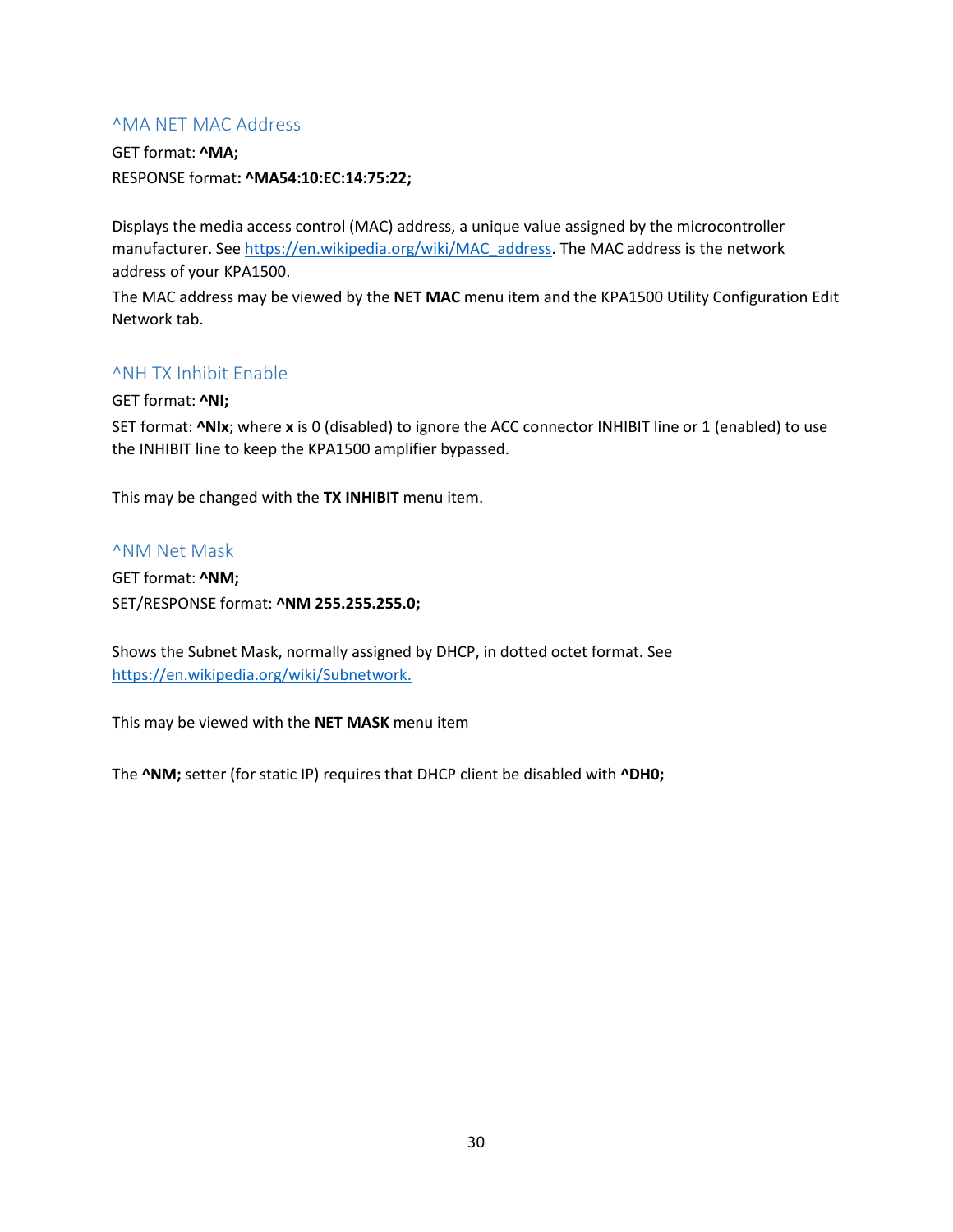## <span id="page-30-0"></span>^OC Overdrive Code (new in 01.53)

#### GET format: **^OC;**

RESPONSE format: **^OChh;** where **hh** are two hex digits representing the reason that the overdrive attenuator is switched in (and the OVR LED illuminated). **^OC;** is new in firmware version 01.53. **^OC** and **^AS** are synonyms.

| Overdrive code hh | <b>Description</b>                                                                                                                                                                                                                |
|-------------------|-----------------------------------------------------------------------------------------------------------------------------------------------------------------------------------------------------------------------------------|
| 00                | No overdrive condition (OVR LED is off)                                                                                                                                                                                           |
| 20                | PA current is too high                                                                                                                                                                                                            |
| 60                | Input power is too high                                                                                                                                                                                                           |
| 61                | Gain (ratio of output to input power) is too low                                                                                                                                                                                  |
| 80                | 50V supply voltage is too low or too high                                                                                                                                                                                         |
| 90                | Reflected power is too high                                                                                                                                                                                                       |
| 91                | SWR is very high. This is a quick check for "antenna not connected", about<br>18:1 SWR.                                                                                                                                           |
| B <sub>0</sub>    | Dissipated power is too high. Dissipated power is PA Current * the 50V<br>supply voltage less the measured RF output power.                                                                                                       |
| CO                | Forward power is too high                                                                                                                                                                                                         |
| C <sub>1</sub>    | Forward power is too high for the current ATU setting. The ATU can match<br>some antennas whose SWR is quite high, but RF power must be limited<br>with these settings, as some power is dissipated as heat in ATU<br>components. |
|                   | This forward power limit is determined by evaluating the SWR of the<br>antenna with the ATU in bypass, called "SWR Bypass".                                                                                                       |
|                   | The "SWR Bypass" LCD status page shows the power limit for the current<br>SWR Bypass.                                                                                                                                             |
|                   | <b>^TB</b> may be used to compute the power limit for an arbitrary SWR.                                                                                                                                                           |
| F <sub>0</sub>    | Gain (ratio of output to input power) is too high                                                                                                                                                                                 |

Overdrive codes are a subset of the Fault Codes: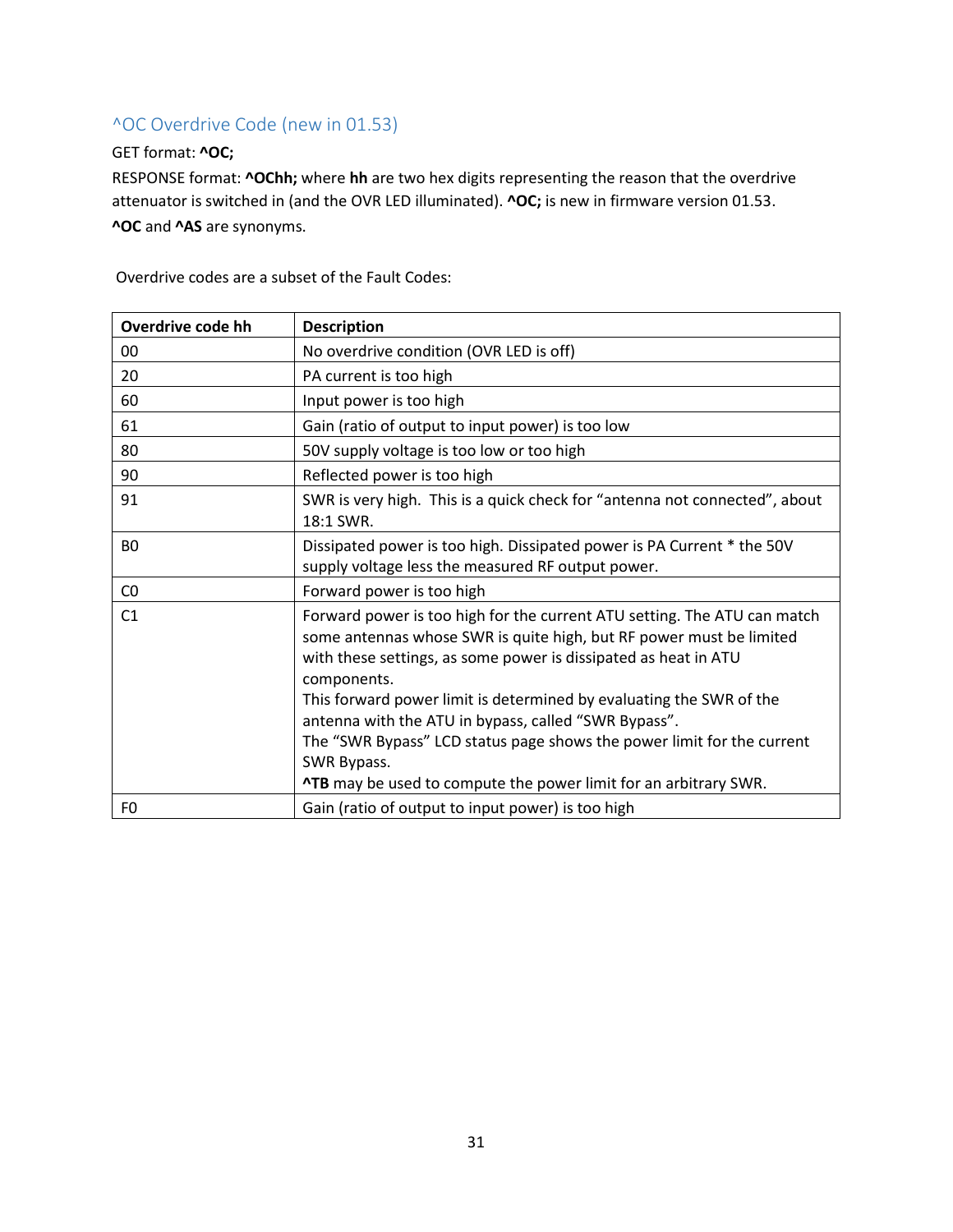#### <span id="page-31-0"></span>^ON Switch Main Power Supplies Off or On

#### GET format: **^ON;**

SET format: **^ON0;** (power off) or **^ON1;** (power on).

Switches the main power supplies off or on. When the main power supply back panel switch is switched on and the amplifier has AC power, a small power supply provides enough current for a "sleeping" microcontroller. The microcontroller "wakes up" when characters arrive on the USB host port when the microcontroller wakes up, it recognizes **^ON1;** and turns on the main power supply.

The main power supplies may also be turned on by the front panel ON switch, or by grounding AUX connector pin 8, or supply +12V on the rear panel REMOTE connector. **^ON** GET and SET are available when "sleeping".

#### <span id="page-31-1"></span>^OP Power on Mode (Operate or Standby)

GET format: **^OP;** SET/RESPONSE format: **^OPx**; where **x** is 0 for Standby or 1 for Operate.

Selects the KPA1500 "mode" when the amplifier is switched on. This setting may be changed with the **POWER ON MODE** menu item.

#### <span id="page-31-2"></span>^OS Operate or Standby Mode

GET format: **^OS;** SET/RESPONSE format: **^OSx;** where **x** is 0 for Standby or 1 for Operate.

Mode may also be changed by tapping the front panel **MODE** button.

Starting with firmware version 01.41, transition from STBY to OPER with ^OS1 resets any current fault except the temperature fault, which is reset by cooling.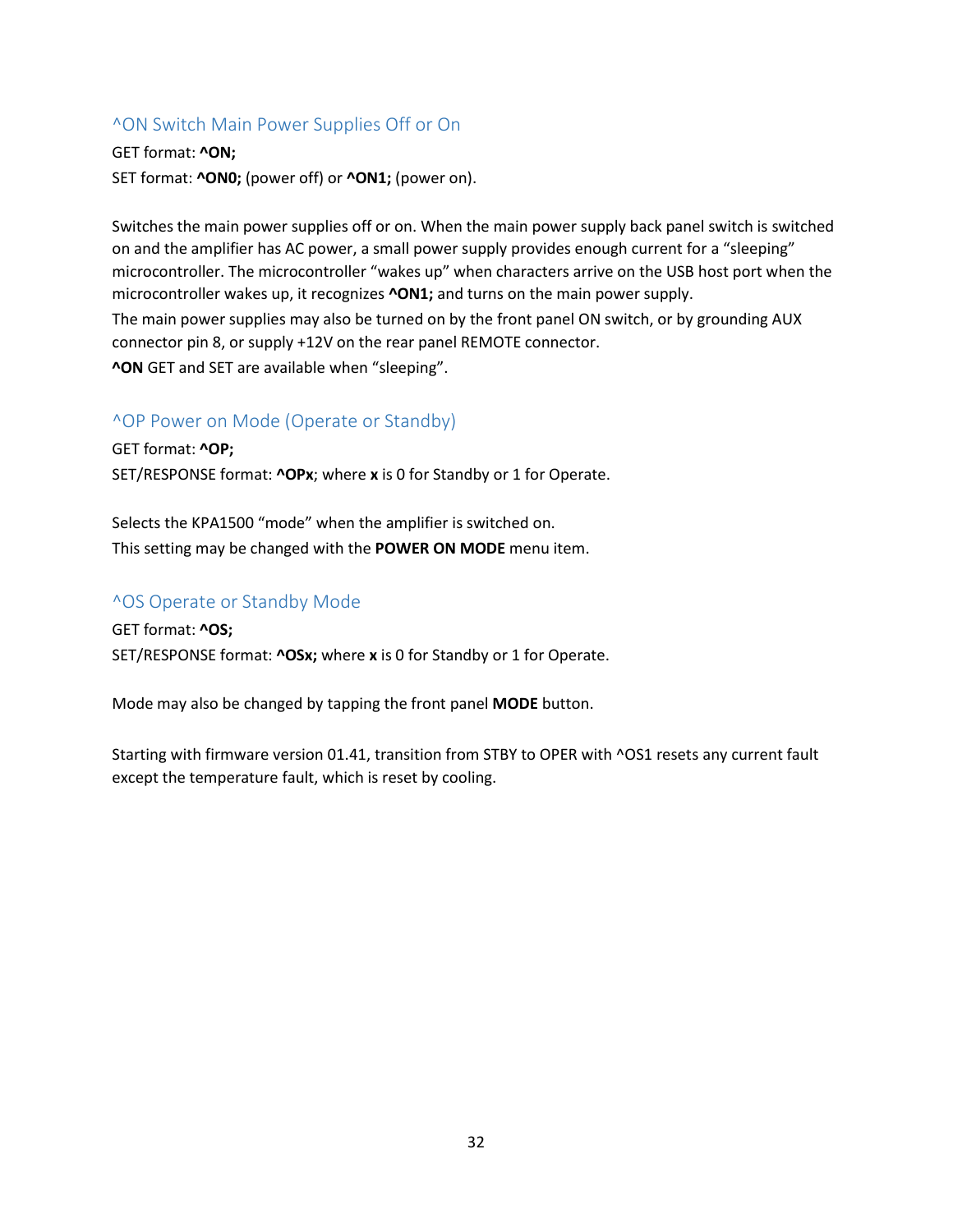#### <span id="page-32-0"></span>^PC PA Current

GET format: **^PC;** RESPONSE format: **^PCnnn**; where **nnn** is the power amplifier current in Amperes.

## <span id="page-32-1"></span>^PF Program Function Keys

GET format: **^PF1;** or **^PF2;** SET/RESPONSE format: **^PF1cmd1,cmd2,cmd3,cmd4;**

**^PF** sets or gets a command "macro" string that may be executed when the front panel PF1 (Mode Hold) or PF2 (Antenna Hold) buttons are pressed.

Examples: **^PF1^DT You Pressed PF1; ^PF2^BPT01,^DTANTENNA HOLD\nreplaced by tap; ^PF1^BPT12,^DTMode change;**

If you want PF1 (MODE Hold) to be the same as MODE Tap, and PF2 (ANTENNA Hold) to be the same as ANTENNA Tap, use these program function strings:

#### **^PF1^BPT18;**

#### **^PF2^BPT01;**

Command responses are discarded. Use only SET commands within **^PF** command strings.

Commands are separated by commas, which are replaced with semicolons when the commands are stored.

The sequence of characters '\' followed by 'n' is replaced by an ASCII NL character.

^PF strings may be up to 127 characters. Extra characters are discarded.

To avoid recursion and loops, commands **^PF, ^BPH01,** and **^BPH18** within program function strings are ignored.

The KPA1500 Edit Configuration PF Key tab may be used to read and store these command strings. **^PF** is new in firmware version 01.54.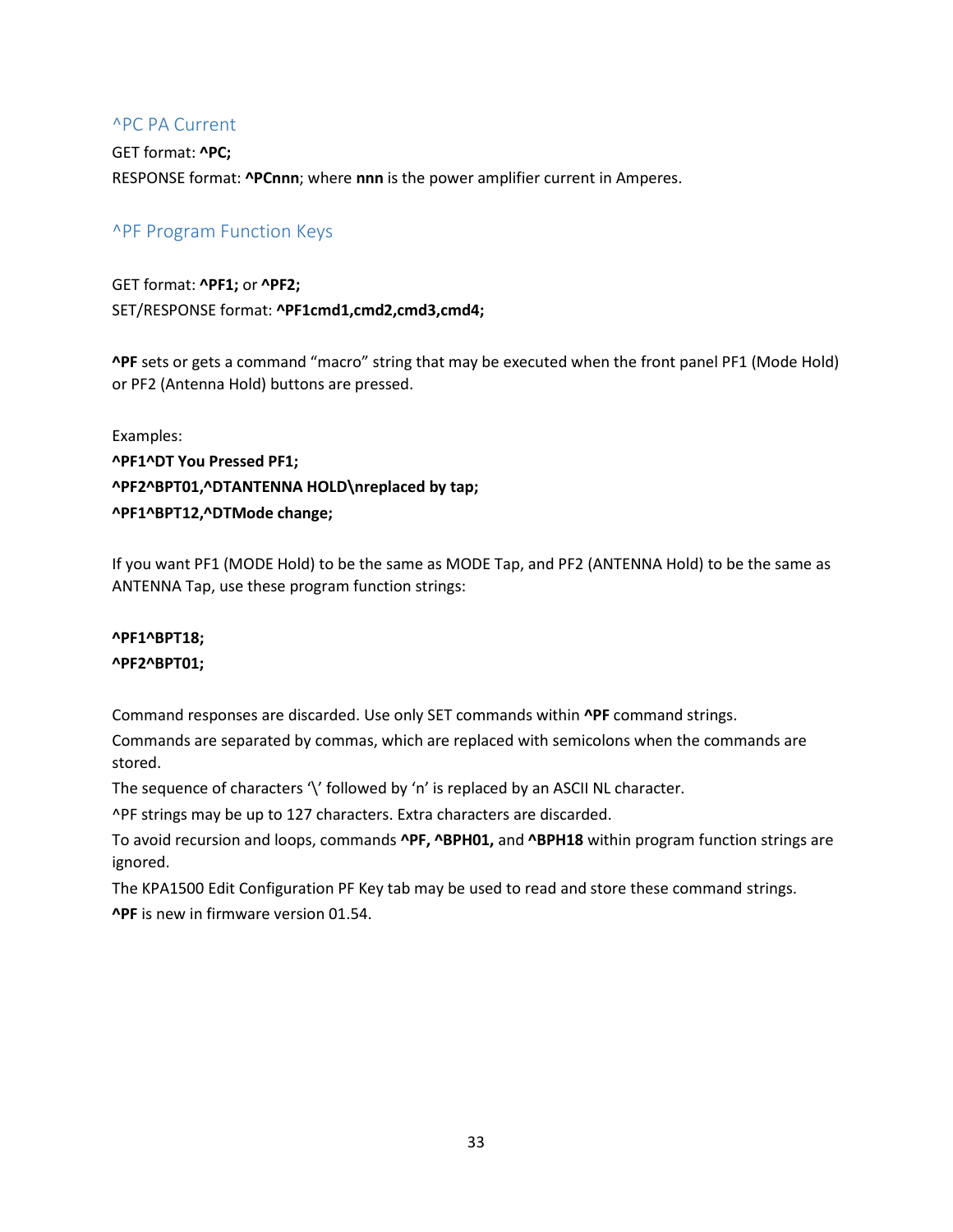## <span id="page-33-0"></span>^PJ Wattmeter Adjustment (current band)

GET format: **^PJ** SET/RESPONSE format: **^PJnnn;**

**nnn** is a scaling factor, expressed as a percentage between 080 and 120, nominally 100, to adjust the KPA1500 forward power displayed value to match an external wattmeter.

This setting may also be changed with the **WMTR ADJUST** menu item.

**^PJ** does not change watt-based power fault limits.

#### <span id="page-33-1"></span>^PJ Wattmeter Adjustment (specified band)

GET format: **^PJbb;** for band **bb**;

SET/RESPONSE format: **^PJbbnnn;** for band **bb**.

**nnn** is a scaling factor, expressed as a percentage between 080 and 120, nominally 100, to adjust the KPA1500 forward power displayed value to match an external wattmeter.

This setting may also be changed with the **WMTR ADJUST** menu item.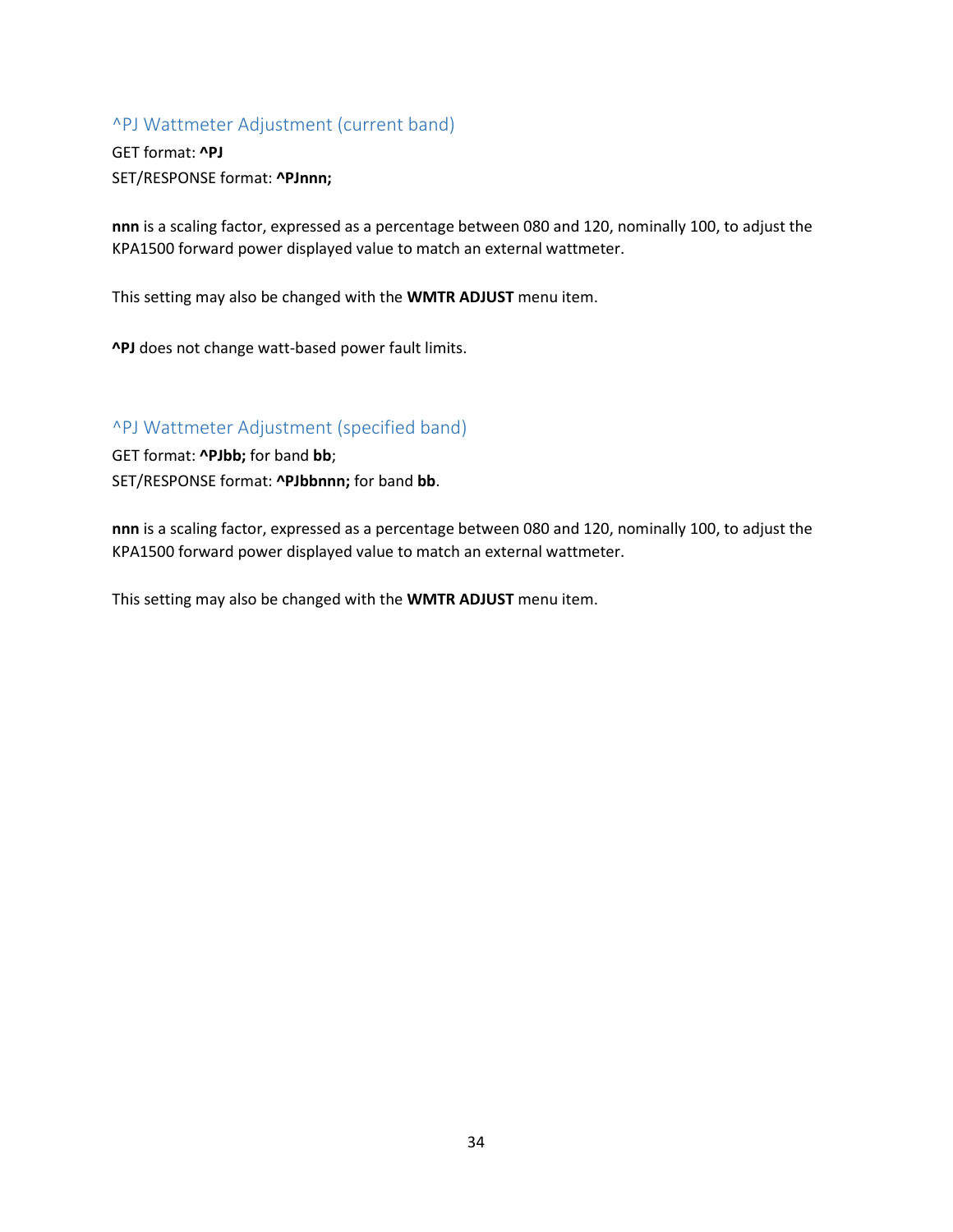#### <span id="page-34-0"></span>^PWD Dissipated Power

#### GET format: **^PWD;** RESPONSE format: **^PWDnnnn;** where **nnnn** is the dissipated power, in watts.

Dissipated power is the difference between DC power input (PA current times the measured voltage of the 50V DC supply) and the measured RF forward power. This difference is dissipated as heat.

#### <span id="page-34-1"></span>^PWF Forward Power

GET format: **^PWF;** RESPONSE format: **^PWFnnnn;** where **nnnn** is the forward RF output power in watts.

#### <span id="page-34-2"></span>^PWI Input Power

GET format: **^PWI;** RESPONSE format: **^PWInnnn;** where **nnnn** is the RF input power in watts.

Input power is shown as 0 whenever the amplifier's PA is bypassed (when in mode STBY, or during ATU tuning).

## <span id="page-34-3"></span>^PWR Reflected Power

GET format: **^PWR;** RESPONSE format: **^PWRnnnn;** where **nnnn** is the reflected RF power, in watts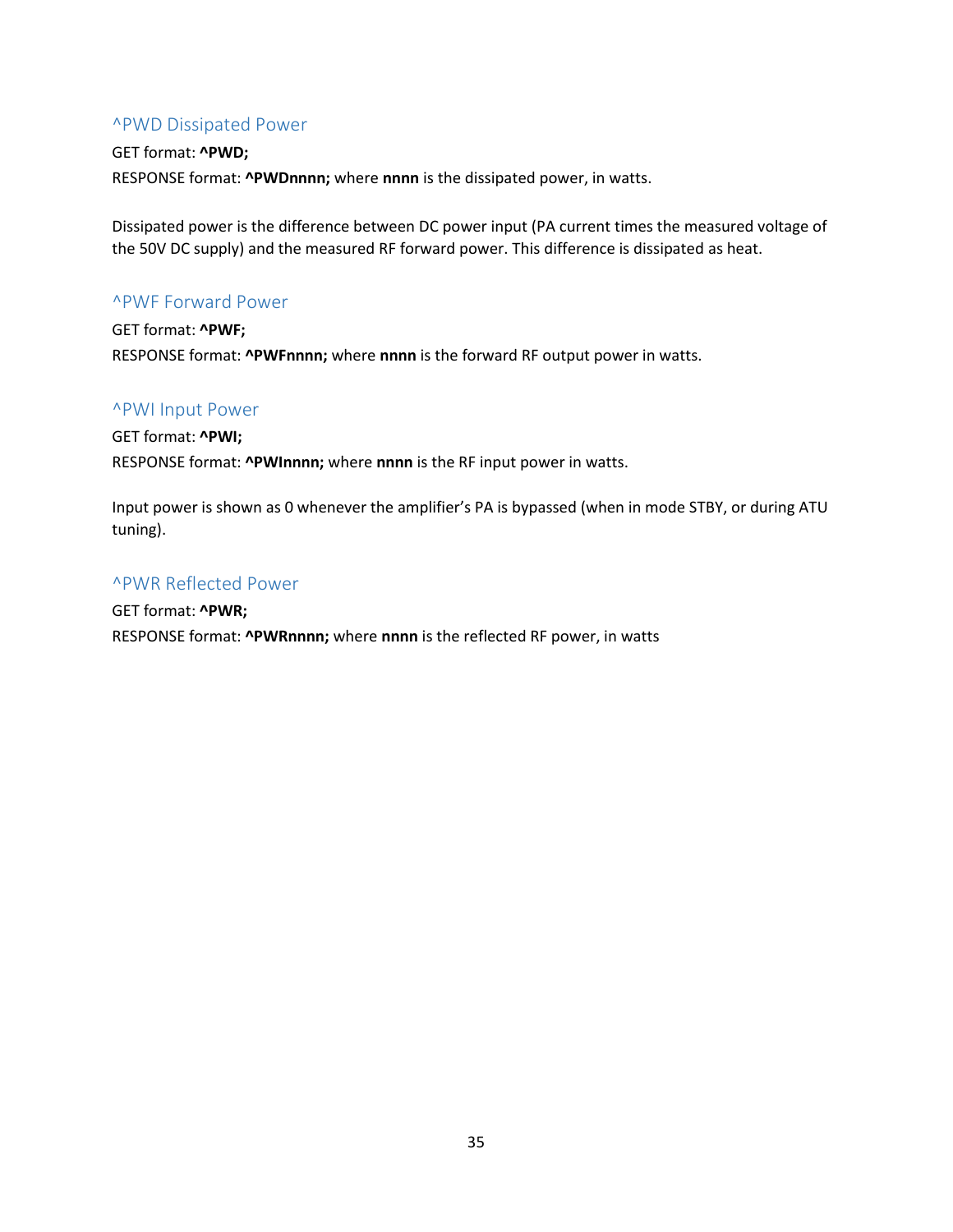#### <span id="page-35-0"></span>^RV Firmware Version

GET format: **^RV;** RESPONSE format: **^RVnn.nn;** For example, **^RV01.23;** means firmware version 1.23 is installed.

**^RV** is available when the power supply is off (before **^ON1;**)

#### <span id="page-35-1"></span>^RVM Firmware Version

GET format: **^RVM;** RESPONSE format: **^RVMnn.nn;** For example, **^RVM01.23;** means firmware version 1.23 is installed.

**^RVM;** is available when the power supply is off (before **^ON1;**)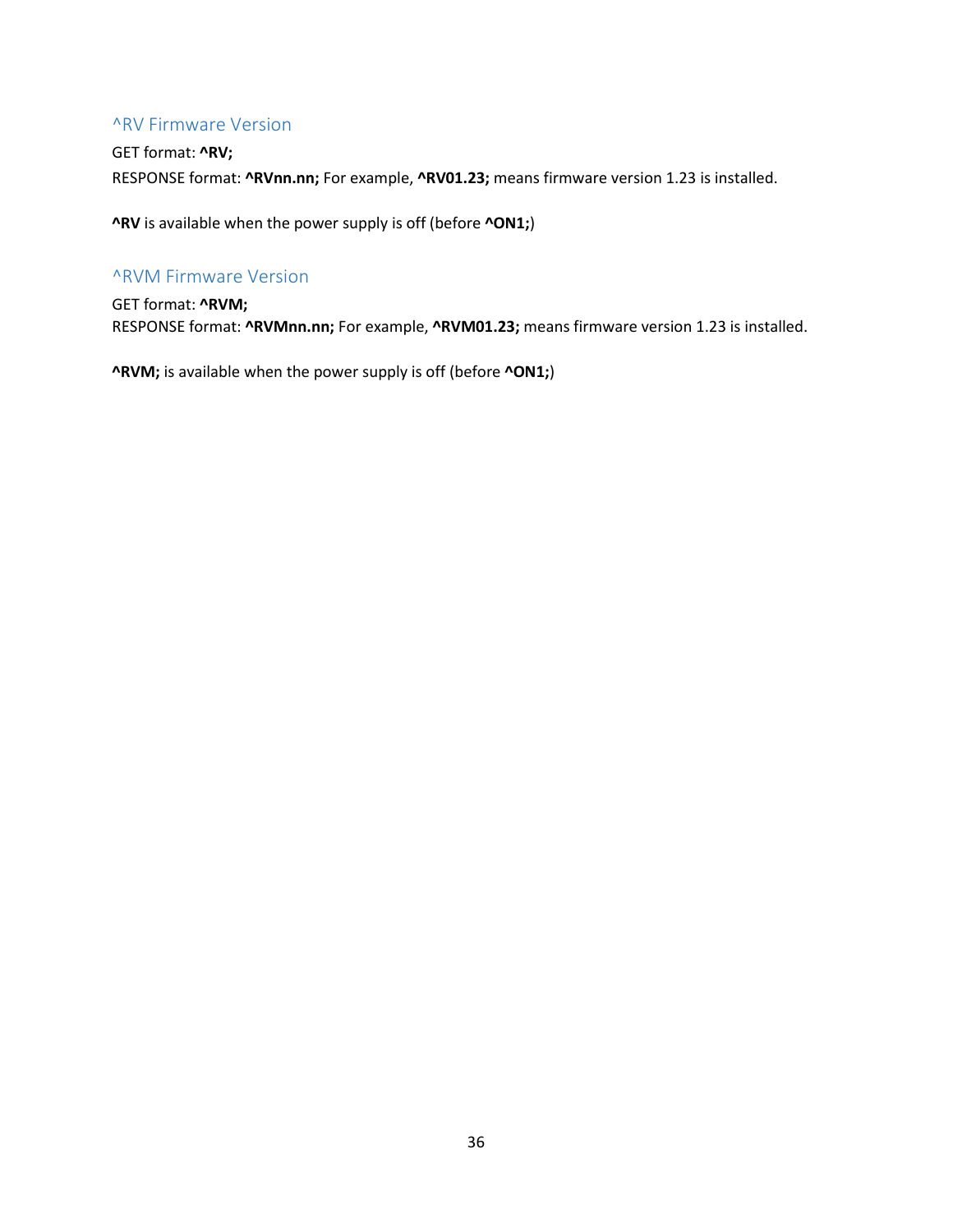#### <span id="page-36-0"></span>^SB SWR Bypass

#### GET format: **^SB;**

RESPONSE format: **^SBswr;** where **swr** is the SWR measured when the ATU was last bypassed (this occurs during every full-search tune). This is expressed in tenths, **123** is 12.3:1 SWR.

#### <span id="page-36-1"></span>^SF Show Fault

GET format**: ^SF;** show information for the most recent fault.

GET format: **^SFnnnn;** show information for fault index **nnnn**.

RESPONSE format: **^SFnnnn faultCode "faultName" YY-MM-DDThh:mm:ss otherInfo val vv;** 

The "fault index" **nnnn** is incremented for each new fault log entry, and restarts after it reaches the end (wraparound).

**faultCode** is described in the **^FC** command above.

**faultname** is a short text acronym for the fault condition.

**dateTime** is the date and time (see **^CC** above) shown as **YY-MM-DDThh:mm:ss**.

**otherinfo** values are shown if non-zero:

- Frequency **fffff kHz**
- **INPUT** power in watts
- **FWD** forward, or output power in watts
- **REFL** reflected power in watts
- **SWR**
- **ADC** count. The ADC channel varies with fault code.
- **PA CURR** PA current in amperes
- **TEMP** temperature in degrees C

**val** is a fault-specific value:

- For Fault Code "none", the number of times the amplifier was switched on without an intervening fault.
- For Fault Code PA Current, the current in Amperes. ADC is the PA current sensor count.
- For Fault Code forward, reflected, input or dissipated: the power in watts. ADC is the coupler VFWD, VREV, or VINP ADC count.
- For Fault Code SWR Bypass, the SWR bypass in tenths. ADC is the coupler VFWD count.
- For Fault Code power gain ratio (output power / input power) is too low or high. 1500W/47W is a power gain ratio of 31.9. Power gain ratio 32 is very near 15 dB.
- For Fault Code temperature, the heat sink temperature in degrees C. ADC is the temperature sensor count.
- For Fault Codes related to supply voltage, the measured voltage in tenths of a volt. ADC is scaled from the supply voltages with voltage divider.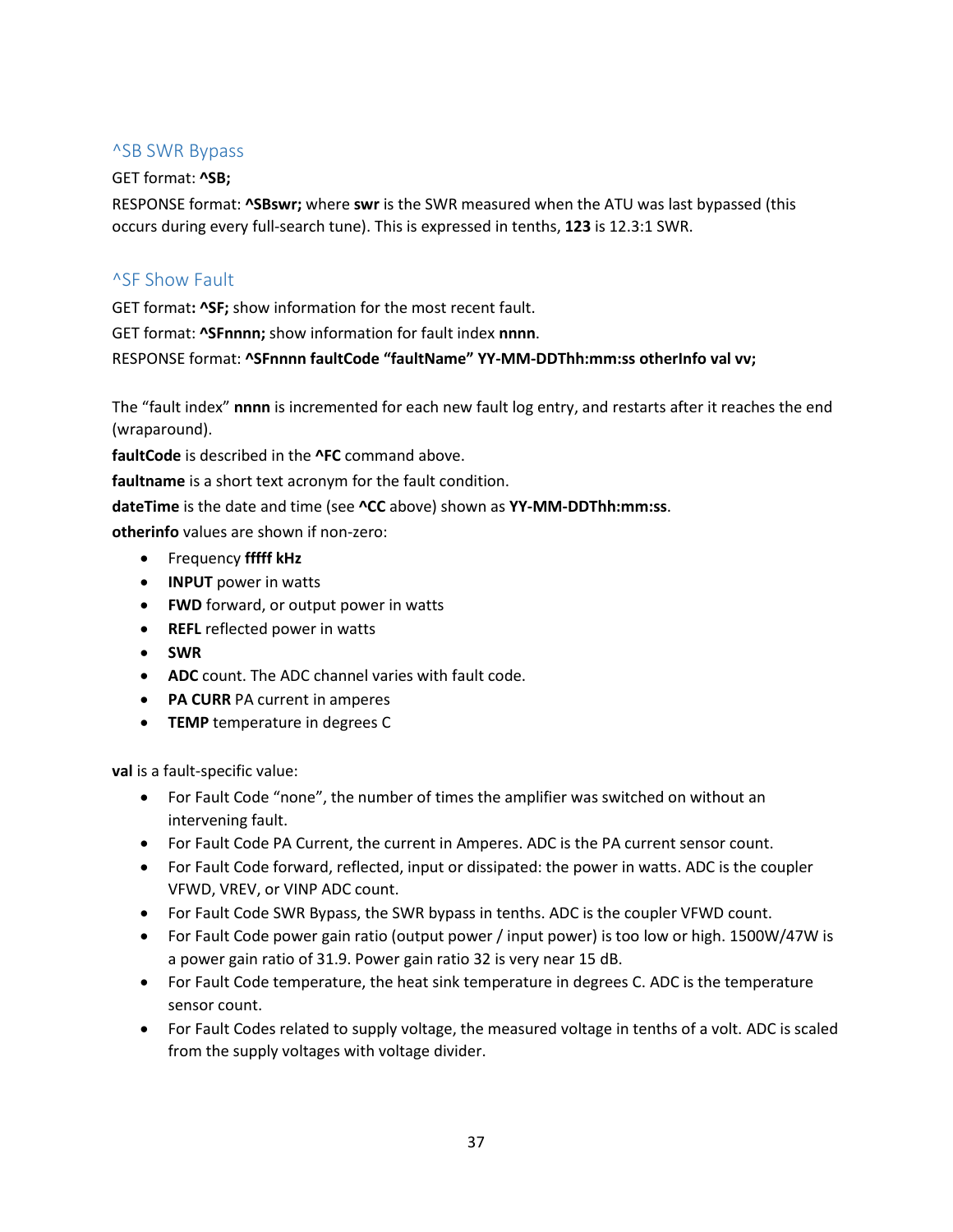#### <span id="page-37-0"></span>^SI ATU Side

GET format: **^SI;** SET/RESPONSE format: **^SIT;** or **^SIA;**

The ATU "side" relay switches the ATU capacitance to the source (TX) or load (ANT) "side" of the inductors.

ATU Side may be changed with the **ATU SIDE** menu item.

#### <span id="page-37-1"></span>^SM Save ATU Setting

SET format**: ^SM;** save ATU setting at the most recently counted TX frequency. SET format: **^SMfffff;** where **fffff** is a frequency in kHz.

Saves current ATU settings into the "bin" for frequency **fffff**. When transmitting, the counted TX frequency replaces **fffff**.

#### <span id="page-37-2"></span>^SN Serial Number

GET format: **^SN;** RESPONSE format: **^SNnnnnn;** the amplifier's serial number, with leading zeros.

Serial number may be viewed with the **SERIAL NUMBER** menu item. **^SN;** is available before the power supplies are switched on with **^ON1;**

#### <span id="page-37-3"></span>^SP Alarm Tone enable

GET format: **^SP;** SET/RESPONSE format: **^SP0;** (turn off alarm tone) or **^SP1;** (turn on alarm tone)

Faults are accompanied by a short alarm tone from an internal speaker, if **^SP** is enabled.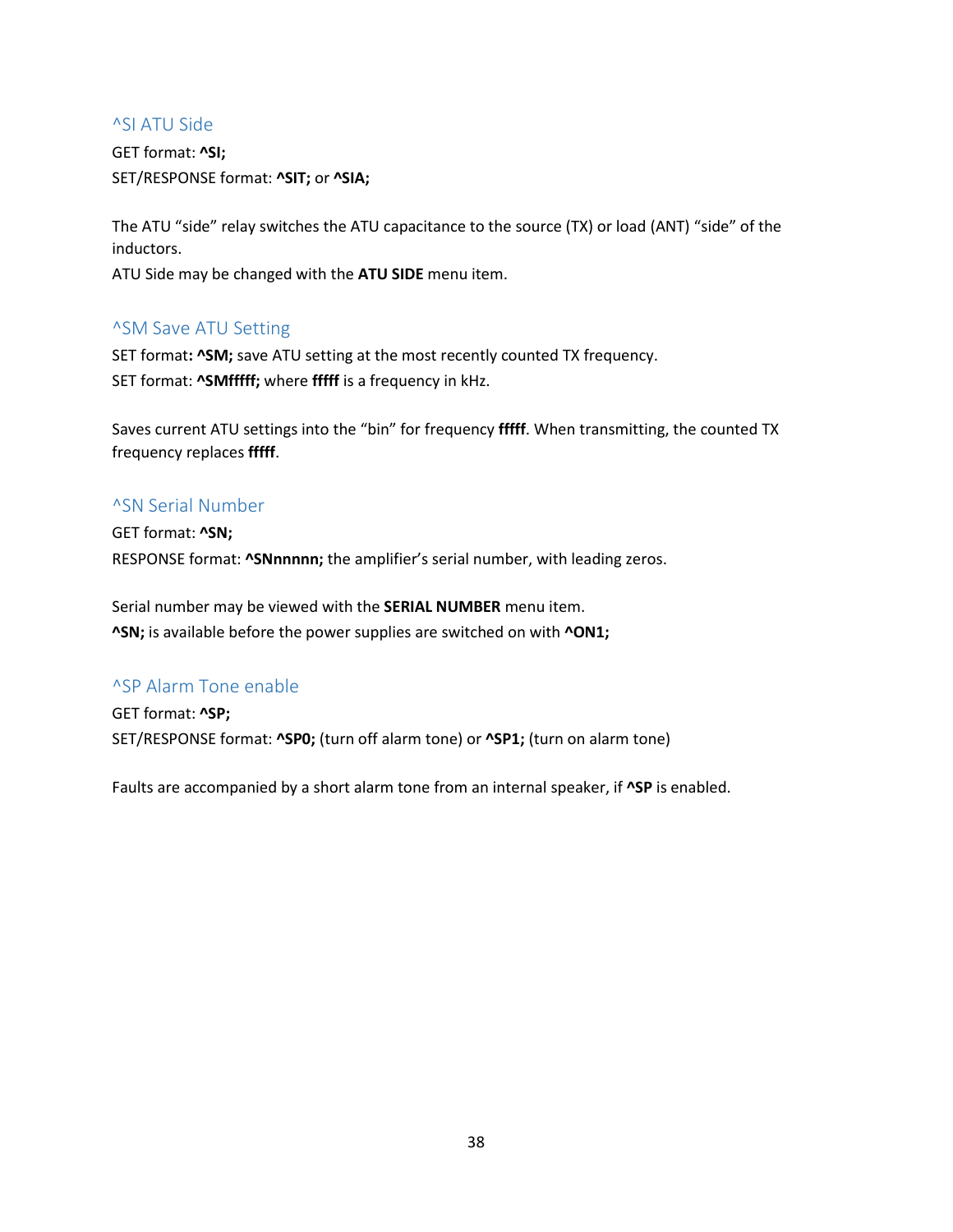## <span id="page-38-0"></span>^STA ATU HiSwr Retune Threshold (all bands)

#### GET format: **^STAAB;**

SET/RESPONSE format: **^STAAB 018 018 018 018 018 018 018 018 018 017 019;** 

Each of 11 bands (160 thru 6 meters) has an SWR value. Provide a 2- or 3-digit number, between 010 and 999 for SWR 1.0 to 99.9. Input format does not require leading zeros.

#### <span id="page-38-1"></span>^STA ATU HiSwr Retune Threshold (current band)

GET format: **^STA;**

SET/RESPONSE format: **^STAswr**; where **swr** is a 3-digit SWR value in tenths. 1.8:1 SWR is expressed as **018**.

An ATU HiSWR retune is started when transmitting, and ATU HiSwr retune is enabled (See **^HS** above), and SWR exceeds this threshold.

This threshold may be adjusted with the **ATU RETUNE SWR** menu item.

#### <span id="page-38-2"></span>^STA ATU HiSwr Retune Threshold (specified band)

#### GET format: **^STAbb;**

SET/RESPONSE format: **^STAbbswr**; where **bb** is the band number, and **swr** is a 3-digit SWR value in tenths. 1.8:1 SWR is expressed as **018**. A "band number" of **AB** is interpreted as All Bands, so **^STAAB018** sets the ATU HiSWR Retune Threshold for all bands to 1.8:1.

An ATU HiSwr retune is started when transmitting, ATU HiSwr retune is enabled (See **^HS** above), and SWR exceeds this threshold.

This threshold may be adjusted with the **ATU RETUNE SWR** menu item.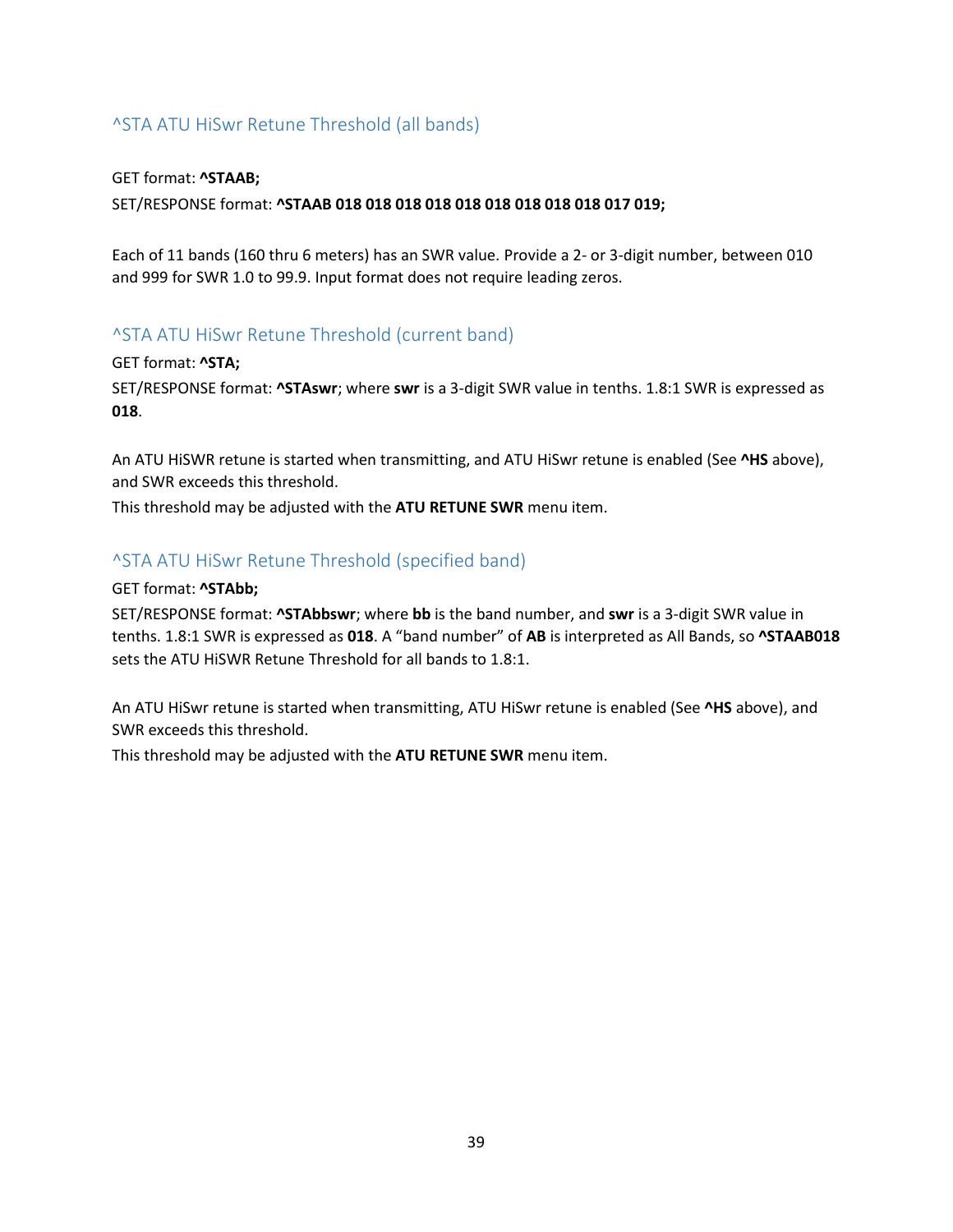## <span id="page-39-0"></span>^STB SWR Bypass Threshold (current band)

#### GET format: **^STB;**

SET/RESPONSE format: **^STBswr**; where **swr** is a 3-digit SWR value in tenths. 1.2:1 SWR is expressed as **012**.

During full-search tune, the SWR of the antenna is measured with the ATU bypassed. If that SWR is low enough (less than or equal to the SWR Bypass Threshold), the full-search tune is stopped, and "ATU bypassed" is used (and stored for later recall) as the ATU setting for this frequency. This threshold may be adjusted with the **SWR BYP THRESH** menu item.

## <span id="page-39-1"></span>^STB SWR Bypass Threshold (specified band)

#### GET format: **^STBbb;**

SET/RESPONSE format: **^STBbbswr**; where **bb** is the band number, and **swr** is a 3-digit SWR value in tenths. 1.2:1 SWR is expressed as **012**. A "band number" of **AB** is interpreted as All Bands, so **^STBAB012** sets the SWR Bypass Threshold for all bands to 1.2:1.

During full-search tune, the SWR of the antenna is measured with the ATU bypassed. If that SWR is low enough (less than or equal to the SWR Bypass Threshold), the full-search tune is stopped, and "ATU bypassed" is used (and stored for later recall) as the ATU setting for this frequency. This threshold may be adjusted with the **SWR BYP THRESH** menu item.

#### <span id="page-39-2"></span>^STB SWR Bypass Threshold (all bands)

# GET format: **^STBAB;** SET/RESPONSE format: **^STBAB 018 018 018 018 018 018 018 018 018 017 019;**

Each of 11 bands (160 thru 6 meters) has a 3-digit SWR value in tenths. Provide a 2- or 3-digit number, between 010 and 999 for SWR 1.0 to 99.9. Input format does not require leading zeros.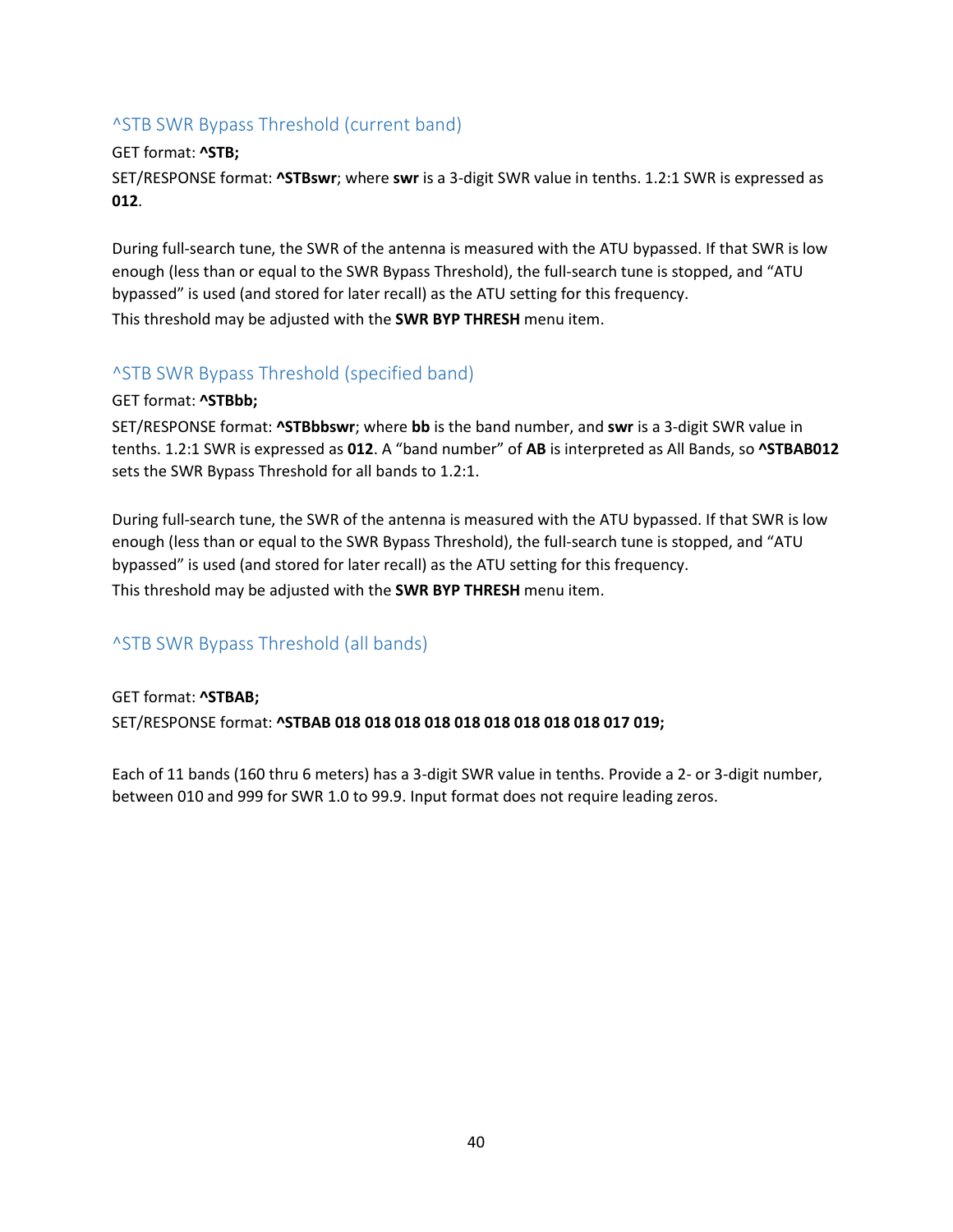## <span id="page-40-0"></span>^STN SWR No Match Threshold

GET format: **^STN;** SET/RESPONSE format: **^STN030;** 

Highest acceptable SWR after an ATU retune (including full search tune). If the tuned SWR exceeds this threshold, a NO MATCH fault occurs. It may be possible to operate, at reduced power, into a high SWR if the forward power is reduced to avoid reflected power faults.

A single SWR No Match threshold value applies to all bands. The "all band" and "current band" forms of **^STN** may be used **(^STNbb; ^STNAB;** etc).

#### <span id="page-40-1"></span>^STS SWR Stop Threshold (current band)

GET format: **^STS;**

SET/RESPONSE format: **^STSswr**; where **swr** is a 3-digit SWR value in tenths. 1.2:1 SWR is expressed as **012**.

During ATU HiSWR retune, several previously stored ATU settings are examined. SWR STOP threshold is used to stop looking when an ATU setting with "good enough" SWR is encountered. This threshold may be adjusted with the **SWR STOP THRESH** menu item.

## <span id="page-40-2"></span>^STS SWR Stop Threshold (specified band)

GET format: **^STSbb;**

SET/RESPONSE format: **^STSbbswr**; where **bb** is the band number, and **swr** is a 3-digit SWR value in tenths. 1.2:1 SWR is expressed as **012**. A "band number" of **AB** is interpreted as All Bands, so **^STSAB012** sets the SWR Stop Threshold for all bands to 1.2:1.

During ATU HiSWR retune, several previously stored ATU settings may be examined. The SWR STOP threshold is used to stop looking when an ATU setting with "good enough" SWR is encountered. This threshold may be adjusted with the **SWR STOP THRESH** menu item.

## <span id="page-40-3"></span>^STB SWR Stop Threshold (all bands)

## GET format: **^STSAB;** SET/RESPONSE format: **^STSAB 010 011 012 013 012 015 012 017 018 019 012;**

Each of 11 bands (160 thru 6 meters) has a 3-digit SWR value in tenths. Provide a 2- or 3-digit number, between 010 and 999 for SWR 1.0 to 99.9. Input format does not require leading zeros.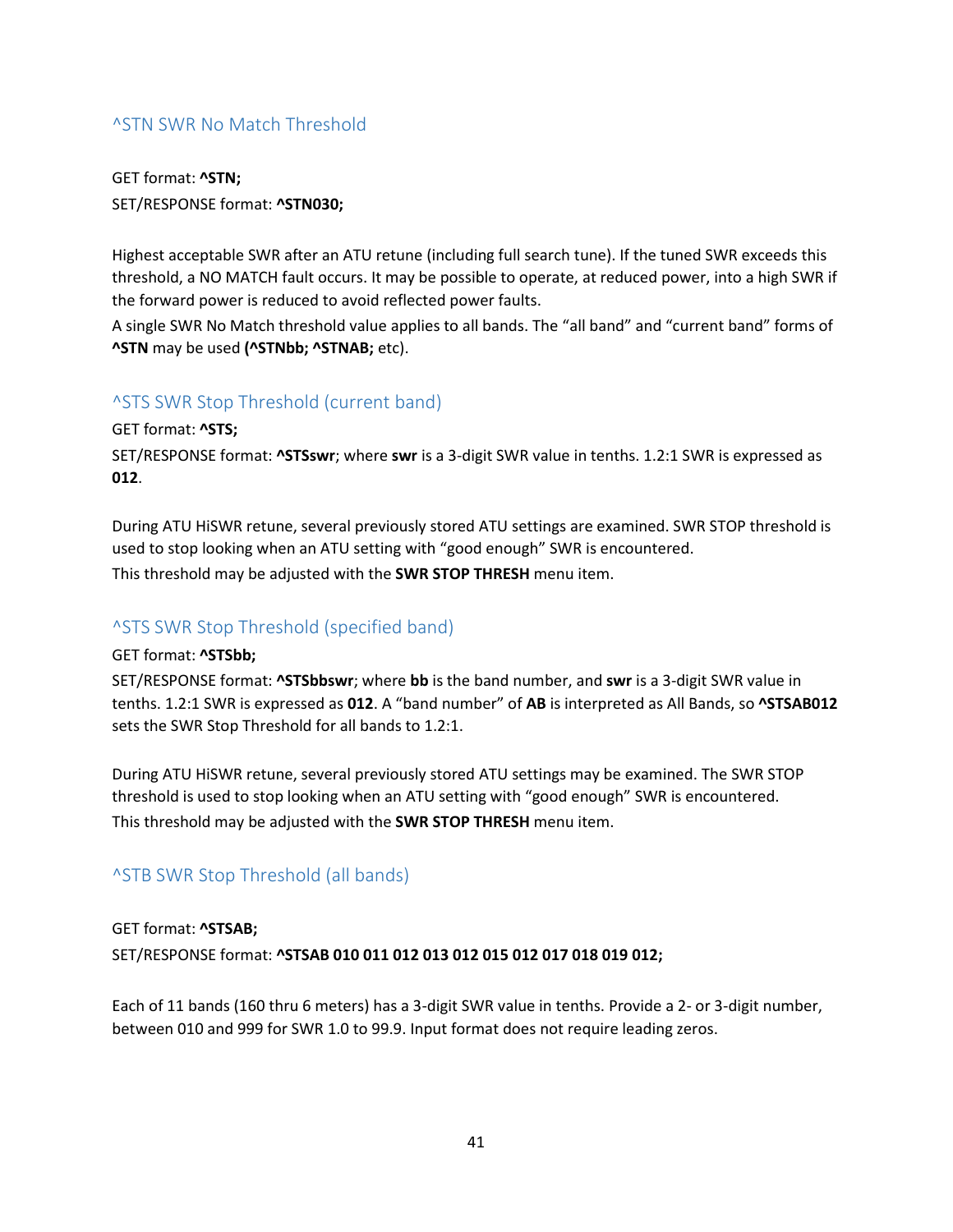#### <span id="page-41-0"></span>^SW SWR

GET format: ^SW; RESPONSE format: **^SWswr;**

Responds with the most recently computed Standing Wave Ratio (SWR), where **swr** is expressed in tenths. **^SW123;** is 12.3:1.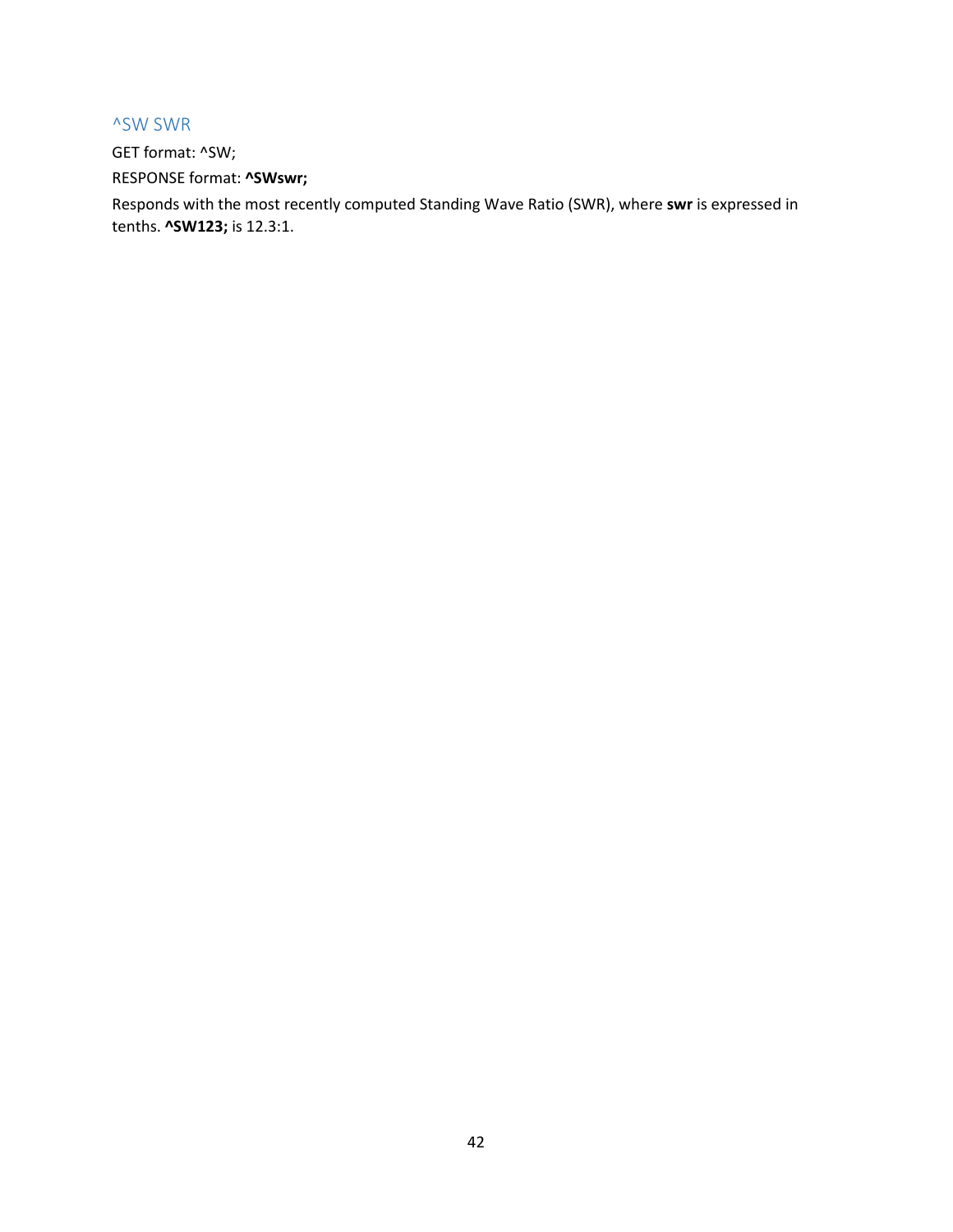#### <span id="page-42-0"></span>^TB Show Permitted Power for SWR Bypass

GET format: **^TB;** requests the permitted power for the current ATU setting's SWR Bypass. GET format: **^TBswr;** where **swr** is a SWR bypass value in tenths. **^TB032;** requests the permitted forward power with an antenna whose SWR bypass is 3.2:1.

RESPONSE format: **^TBswr wwwwW**; where **wwww** is the permitted output power for this SWR. The response to **^TB032;** is like **^TB032 1565W;**

The KPA1500 ATU can match many antennas whose SWR is quite high, but RF power must be limited, as some power is dissipated as heat in ATU components. This forward power limit is determined by evaluating the SWR of the antenna with the ATU in bypass, called "SWR Bypass".

The **SWR Bypass** LCD status page shows the permitted power for the current ATU setting's SWR Bypass.

#### <span id="page-42-1"></span>^TD Tech Mode

GET format: **^TD;** SET/RESPONSE format: **^TDx;** where **x** is 0 for DISABLED and 1 for ENABLED.

More status and menu pages are shown when TECH MODE is enabled.

This setting may be changed with the **TECH MODE** menu item

#### <span id="page-42-2"></span>^TM Temperature

GET format: **^TM;** RESPONSE format: **^TMxxx;** where **xxx** is the PA heat sink temperature in degrees C.

#### <span id="page-42-3"></span>^TP Tune Poll

GET format: **^TP;** RESPONSE format: **^TP0;** if the ATU is not currently tuning, **^TP1;** if ATU tune is in progress.

#### <span id="page-42-4"></span>^TR T/R Delay

#### GET format: **^TR;**

SET/RESPONSE format: **^TRnn;** where **nn** is the number of milliseconds, from 00 to 50, to delay the transition from TX to RX after the KEY IN line is released.

This might be useful for exciters that continue to send RF after the KEY IN line is released.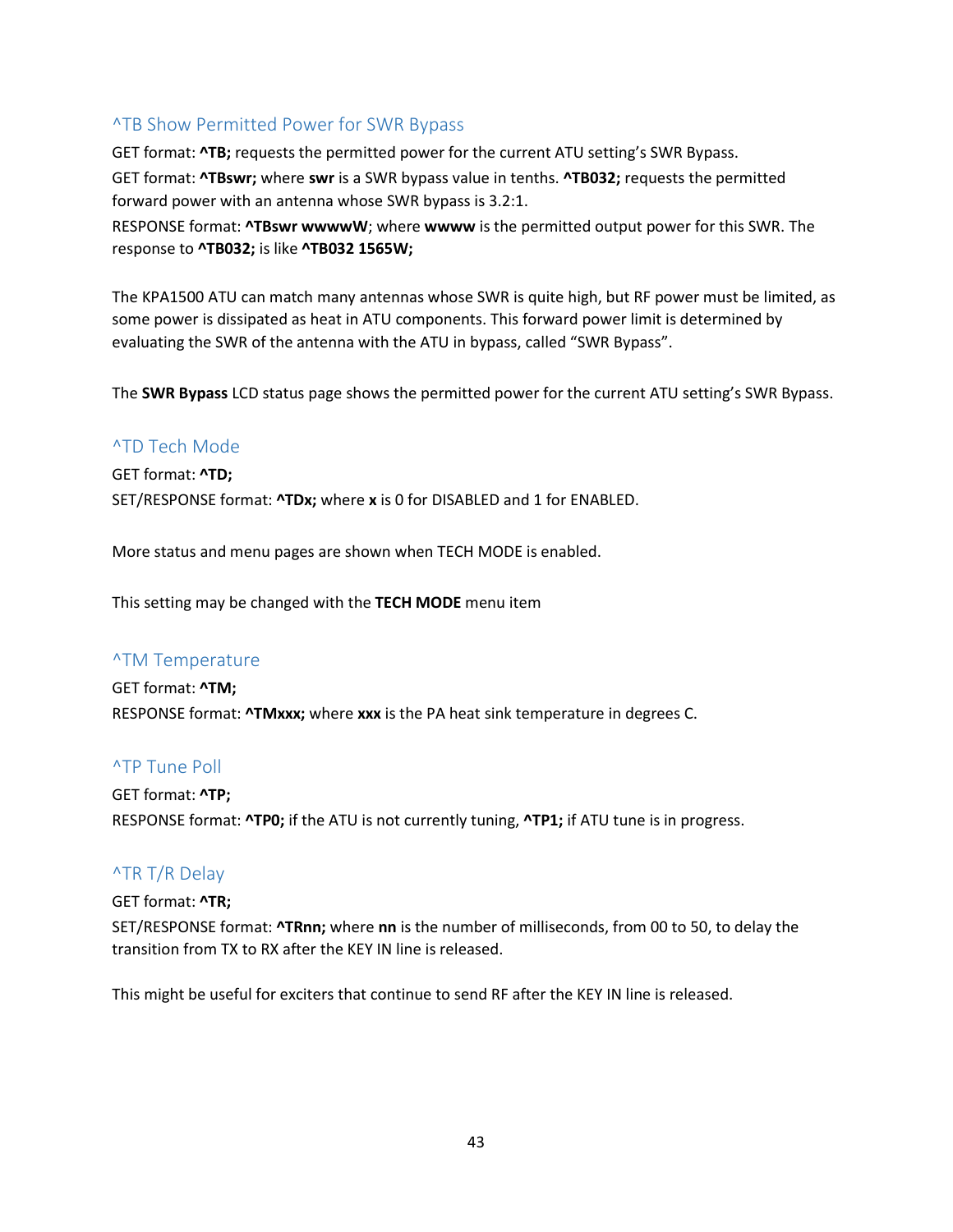#### <span id="page-43-0"></span>^TV Pulse AH-4 KEY connector (new in 02.55)

SET format: **^TVnnn;** where **nnn** is the number of milliseconds to pull to ground the AH-4 KEY connector (tip of the 3.5mm TUNE jack on the KPA1500 rear panel). Leading zeros on **nnn** are not required, and the pulse interval may be 1 to 100000 milliseconds.

**^TV** might connected to a K3 or K4 Power On connector (ACC pin 8), which requires a 200 to 1000 mSec pull-down to turn power on.

KPA1500 ATU TUNE also pulls down the AH-4 KEY connector during tune.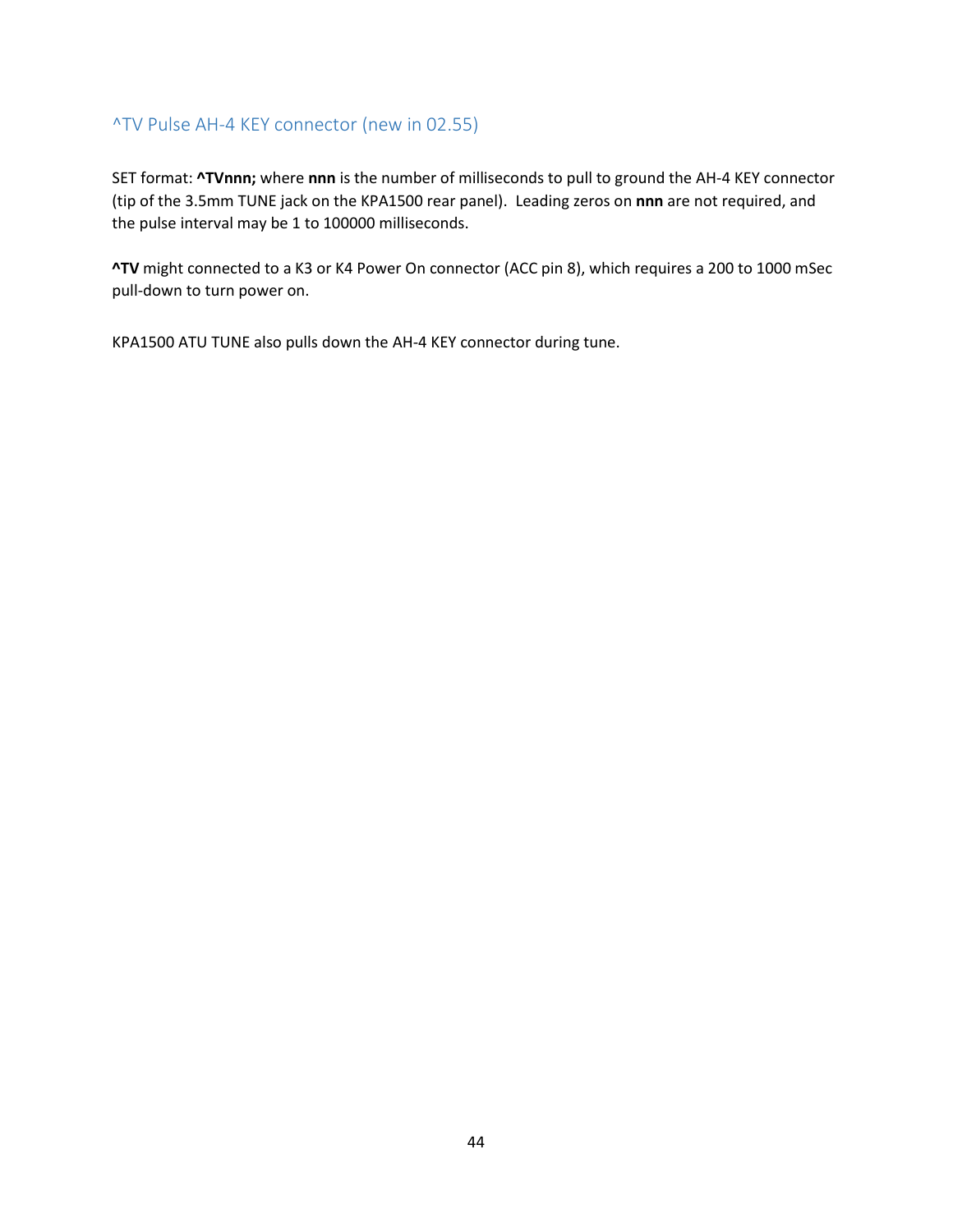## <span id="page-44-0"></span>^VG Display T/R state

GET format: **^VG;** RESPONSE format: **^VG TRINHIBIT x01 TR\_STATE\_RX 3R:1 3T:0 Bias:0 PA STBY KeyIn:0 STANDBY;**

This is a diagnostic command.

The **^VG;** response shows the T/R state machine's variables, some amplifier control lines, and reason(s) for keeping the T/R switch in RX. In the examples above, the operating mode is STANDBY. When the PA is key-down with input power, the response is usually **^VG TR inhibit x00 TR\_STATE\_TX 3R:0 3T:1 Bias:1 PA OPER KeyIn:1;**

#### <span id="page-44-1"></span>^VI PA Voltage and Current

GET format: **^VI;** RESPONSE format: **^VIvvv iii;**

This command is provided for compatibility with KPA500. Returns the current PA main power supply voltage (in tenths of a volt) and PA current in whole Amperes. **^VI513 061;** is 51.3V at 61 Amperes.

#### <span id="page-44-2"></span>^VM1 Voltage Monitor (10 volt supply)

GET format: **^VM1;** RESPONSE format: **^VM1 09814;** for 9.814 volts.

Shows the computed voltage, in millivolts, of the 10V power supply. This is computed from an ADC count and the expected values of a pair of voltage divider resistors, and may not be accurate to 1 millivolt.

#### <span id="page-44-3"></span>^VM2 Voltage Monitor (12 volt supply)

GET format: **^VM2;** RESPONSE format: **^VM2 11602;** for 11.602 volts.

Shows the computed voltage, in millivolts, of the 12V power supply. This is computed from an ADC count and the expected values of a pair of voltage divider resistors, and may not be accurate to 1 millivolt.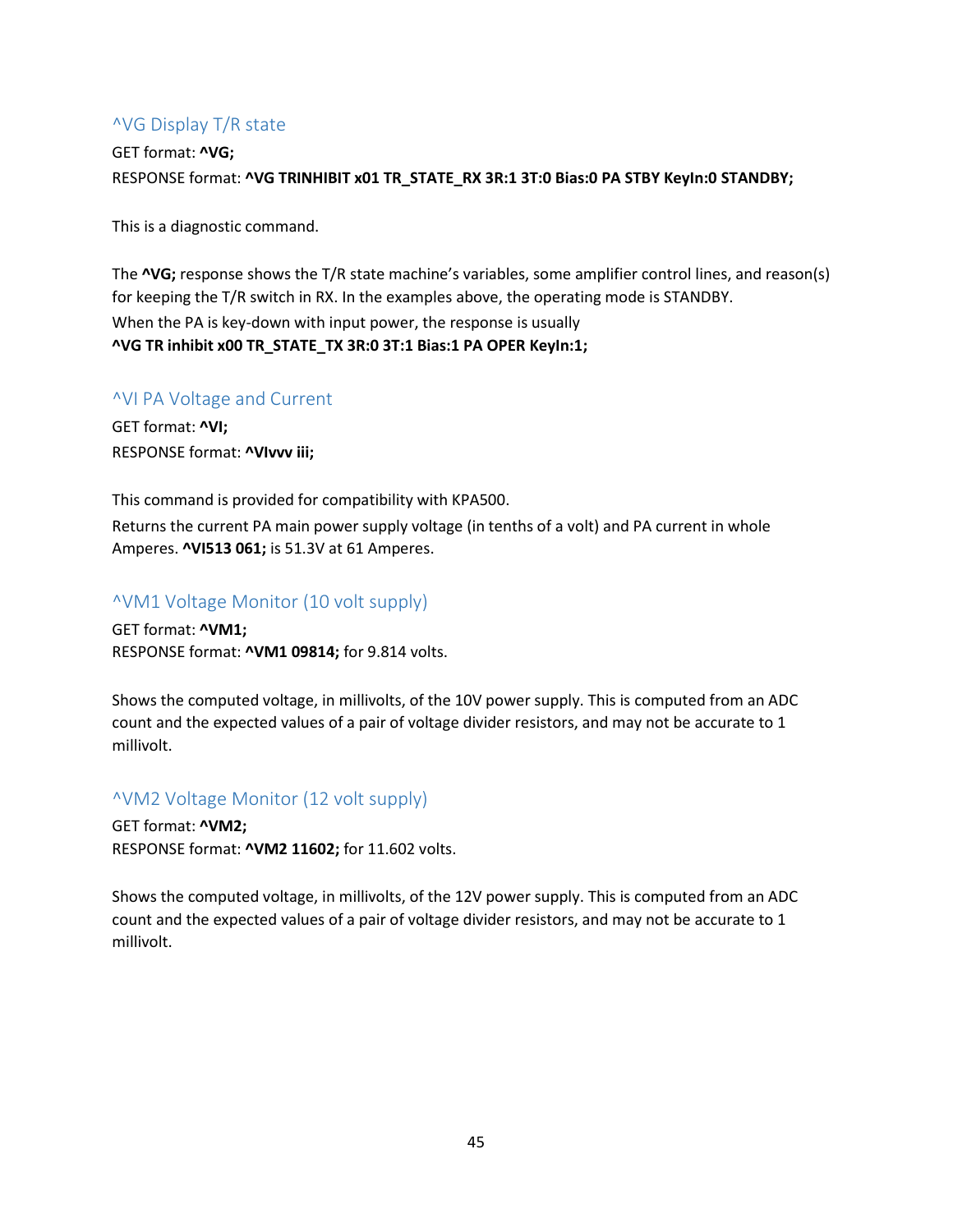#### <span id="page-45-0"></span>^VM3 Voltage Monitor (-12 volt supply)

GET format: **^VM3;** RESPONSE format: **^VM3 11483;** for -11.483 volts.

Shows the computed voltage, in millivolts, of the -12V power supply. This is computed from an ADC count and the expected values of a pair of voltage divider resistors, and may not be accurate to 1 millivolt.

## <span id="page-45-1"></span>^VM5 Voltage Monitor (5 volt supply)

GET format: **^VM5;** RESPONSE format: **^VM5 05109;** for 5.109 volts.

Shows the computed voltage, in millivolts, of the 5V power supply. This is computed from an ADC count and the expected values of a pair of voltage divider resistors, and may not be accurate to 1 millivolt.

## <span id="page-45-2"></span>^VMH Voltage Monitor (50 volt supply)

GET format: **^VMH;** RESPONSE format: **^VMH 52749;** for 52.749V.

Shows the computed voltage, in millivolts, of the 50V power supply. This is computed from an ADC count and the expected values of a pair of voltage divider resistors, and may not be accurate to 1 millivolt.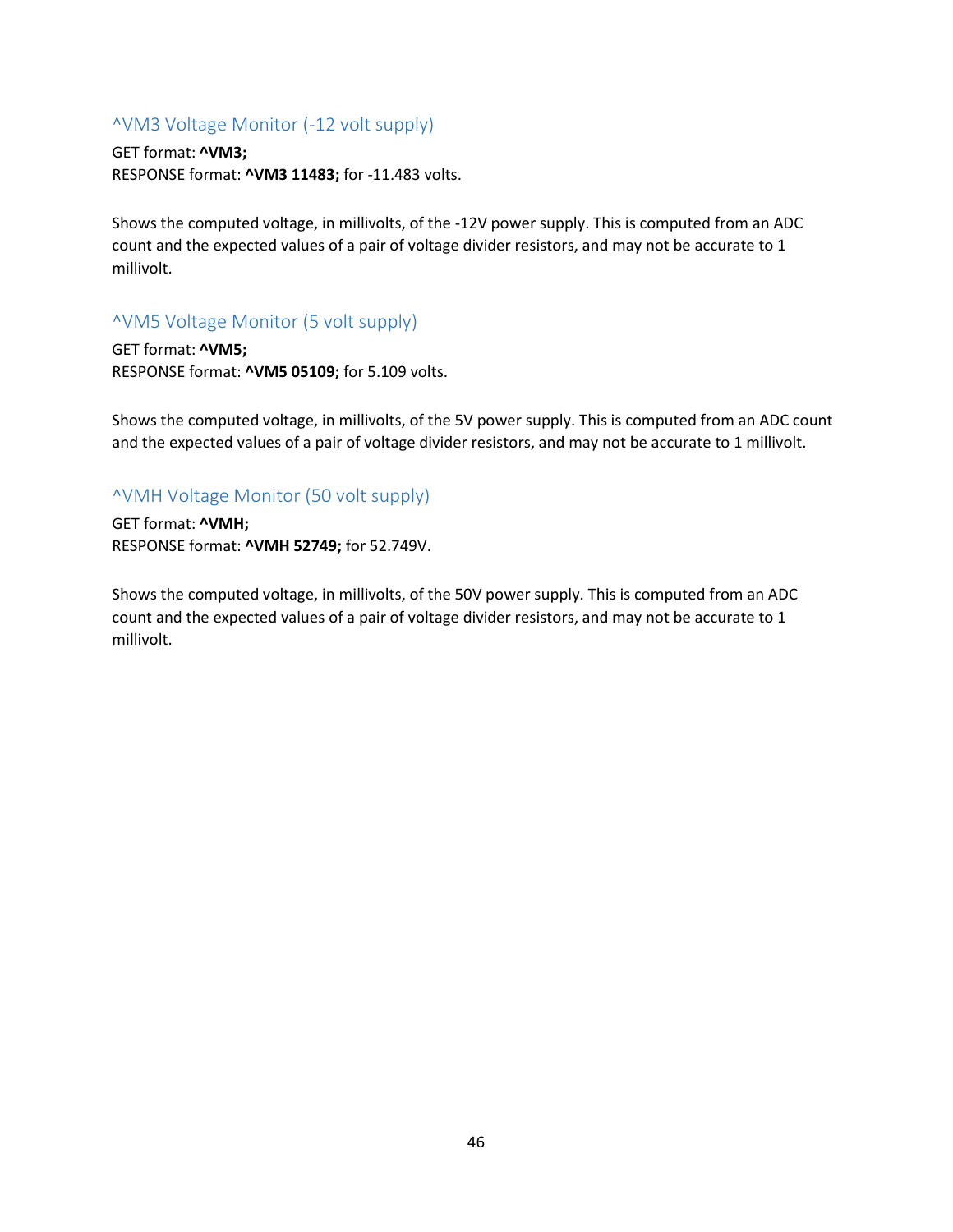#### <span id="page-46-0"></span>^WS Forward Power and SWR

#### GET format: **^WS;**

RESPONSE format: **^WSwwww swr;** where **wwww** is the Forward Power in watts, and **swr** is the SWR in tenths. For example, **^WS1204 014;** is 1204 watts Forward Power and SWR 1.4:1. This command is provided for KPA500 compatibility, but the KPA500 uses 3 digits for watts.

## <span id="page-46-1"></span>^XH XCVR SERIAL as HOST (new in 01.62)

GET format: **^XH;** SET/RESPONSE format**: ^XHx;** where **x** is 0 for disabled, 1 for enabled.

When enabled, the rear panel XCVR SERIAL connector is repurposed to function as another means of entering commands and responses (from this document), for use perhaps with a UART from a single board computer.

When XCVR SERIAL as HOST is enabled, the Icom CI-V and Radio Type Serial frequency advisory functions implied by Radio Type Icom and Radio Type Serial are unavailable (see **^XI** for Radio Type)

This may be set with the **XCVR SERIAL HOST** menu item. **^XH** is new in firmware version 01.62.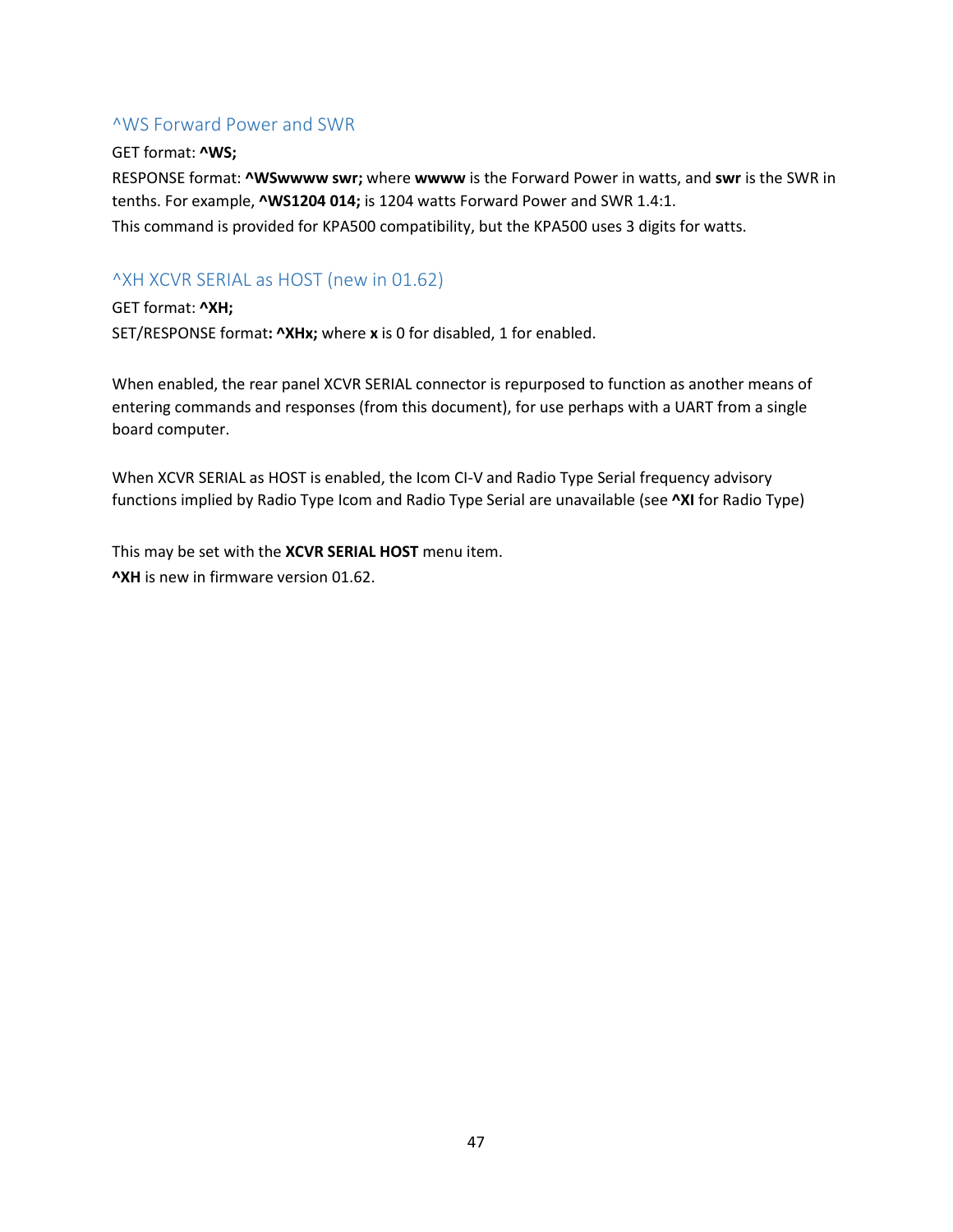## <span id="page-47-0"></span>^XI Radio Interface

#### GET format: **^XI;**

SET/RESPONSE format**: ^XInp;** where **n** is a RADIO TYPE number and **p** is a RADIO POLL value, 0 or 1.

These values may be set with the **RADIO TYPE** and **RADIO POLL** menu items.

| <b>RADIO</b><br><b>TYPE</b><br>number | <b>RADIO TYPE</b>                                                                                                                                                                                                                                                                                                                                                                  | <b>RADIO POLL</b>                      |
|---------------------------------------|------------------------------------------------------------------------------------------------------------------------------------------------------------------------------------------------------------------------------------------------------------------------------------------------------------------------------------------------------------------------------------|----------------------------------------|
| $\mathbf{0}$                          | Elecraft K3 / K3S. Uses 15-pin ACC cable with BAND0-BAND3,<br>AUXBUS for K3 control and frequency information. Set K3 to<br>KAT500=Y.                                                                                                                                                                                                                                              | Not used                               |
| 1                                     | BCD (Yaesu BAND0-BAND3) on 15-pin ACC cable                                                                                                                                                                                                                                                                                                                                        | Not used                               |
| $\overline{2}$                        | Icom: Optional Band and Band Reference voltage on 15-pin ACC<br>connector, AH-4 interface for Icom front panel ATU TUNE, XCVR<br>SERIAL configured as CI-V for operating frequency information<br>(unless <b>^XH</b> is enabled)                                                                                                                                                   | Not used                               |
| 3                                     | Serial: K2, KX2, KX3, Kenwood, and some Yaesu FTDX models<br>using cross-over serial connection. Uses XCVR SERIAL as TTL RS-<br>232 for frequency information.<br>KX2, KX3 should use AUTO INFO: RIG CTRL and no RADIO POLL.<br>When NXH is enabled, the XCVR SERIAL port is repurposed, and<br>RADIO TYPE SERIAL does not poll for or accept frequency<br>responses (FA, FB, IF). | 1 to poll for TX<br>frequency (IF;FB;) |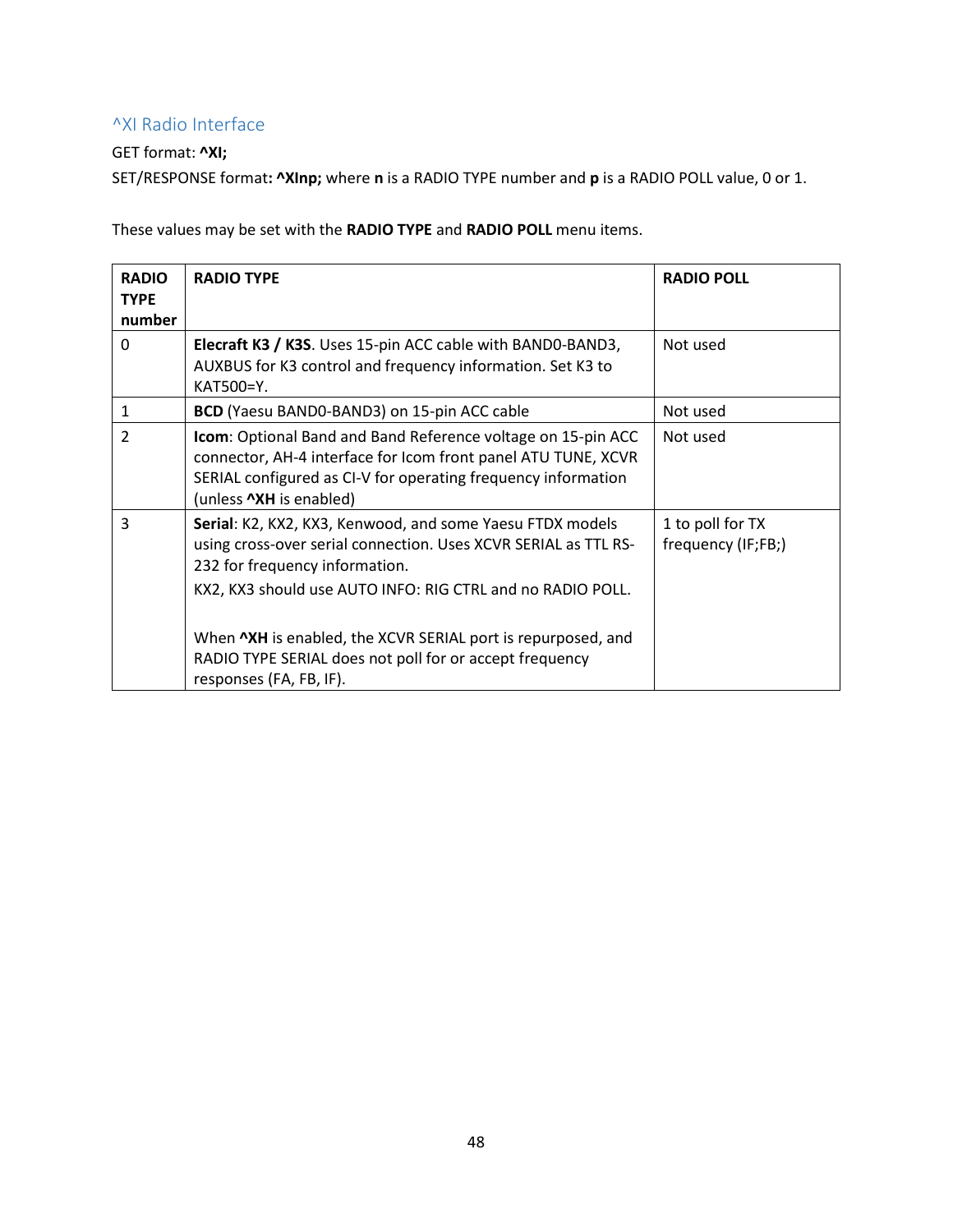## <span id="page-48-0"></span>^XK ATU XCVR Key

#### GET format: **^XK;**

SET/RESPONSE format: **^XK0;** (disable) or **^XK1;** (enable)

When the KPA1500 needs transceiver TUNE POWER for ATU tuning, it can send an AUXBUS message to a K3 or K3S with MCU 5.63 or later, and the transceiver will provide TUNE POWER (equivalent to holding the K3 TUNE button).

This can also be accomplished, for most radios, by connecting the tip of the KPA1500 3.5mm TRS TUNE connector to the transceiver's straight key input. The tip of the TUNE line is pulled low when the ATU is retuning. A separate keying cable is required.

**^XK** only affects the K3 AUXBUS message, the TUNE connector tip is always pulled down during ATU TUNE when the ATU needs TUNE POWER.

If this function is disabled, press the KPA1500 ATU TUNE button to start a full search tune, then press TUNE on the transceiver to provide a steady signal for ATU TUNING. When ATU TUNE completes, tap TUNE again to stop the transceiver signal.